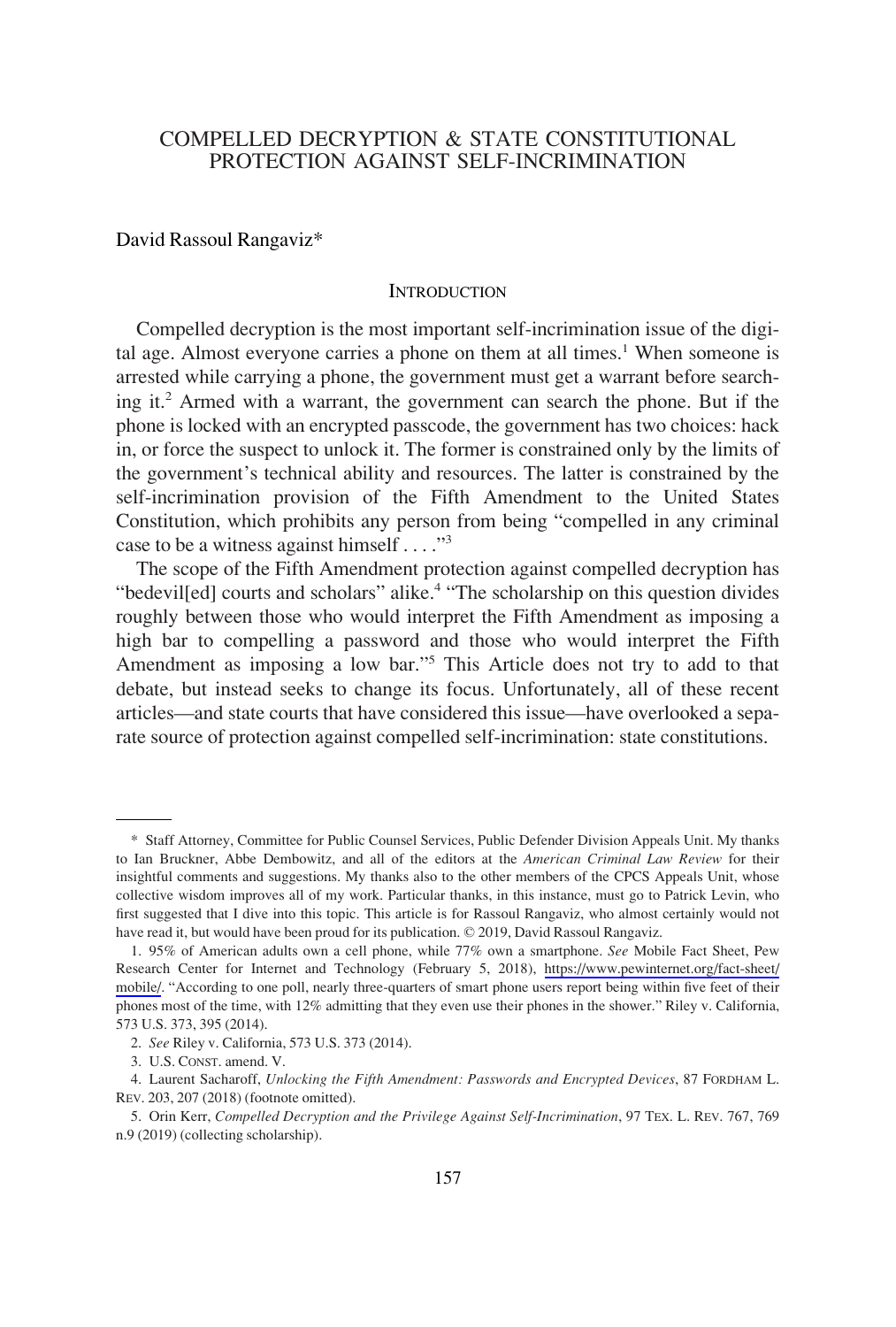The government's ability to force a suspect to decrypt a phone is narrowed by corresponding state constitutional protections against self-incrimination, which are often phrased much more broadly than the Fifth Amendment. These distinct, expansive provisions are scarcely mentioned in compelled decryption litigation.<sup>6</sup> That is understandable because, despite the broad text of many state constitutional provisions against compelled self-incrimination, almost every state supreme court has followed in lockstep with the U.S. Supreme Court's Fifth Amendment doctrine when defining the relevant scope of its own constitution.<sup>7</sup> In Massachusetts, for example, that protection falls under article 12 of the Declaration of Rights, which provides that "[n]o subject shall . . . be compelled to accuse, or furnish evidence against himself."8 Massachusetts law enforcement cannot enlist a suspect in unlocking his own phone, and thereby open its (potentially incriminating) contents for inspection, unless it complies with both the Fifth Amendment *and* article 12.9

On March 6, 2019, in *Commonwealth v. Dennis Jones*, 10 the Massachusetts Supreme Judicial Court ("SJC") became the first state supreme court to write the constitutional rules that govern compelled decryption.11 In *Jones*, the SJC held that law enforcement can obtain a compelled decryption order so long as the government proves, beyond a reasonable doubt, that the suspect knows the passcode to the phone in question.<sup>12</sup> The court reasoned that article  $12$ 's self-incrimination clause only protects against the "testimonial" aspect of the act of decryption—just like the Fifth Amendment—and the only "testimony" implicit in the act of unlocking a phone is the suspect's statement: "I know the code."13 But, according to the SJC, if the government *already* knows that the suspect knows the code, then the suspect has not incriminated himself at all, since he has just told the government something it already knows.<sup>14</sup> The suspect's knowledge of the passcode then becomes a "foregone conclusion" (in the language of federal doctrine)<sup>15</sup> and the government can compel the act of decryption because it gains no testimonial advantage from it.16

In its opinion, despite continuing to follow Fifth Amendment doctrine, the SJC emphasized the fundamental textual differences between the self-incrimination

- 11. *See* Kerr, *supra* note 5, at 768 n.4 (collecting cases).
- 12. *Jones*, 117 N.E.3d at 714.
- 13. *Id*. at 709–15.

<sup>6.</sup> Even a two-volume treatise dedicated to the subject of state constitutional law makes only a passing mention of the additional protections of state prohibitions against compelled self-incrimination. *See* 1 JENNIFER FRIESEN, STATE CONSTITUTIONAL LAW: LITIGATING INDIVIDUAL RIGHTS, CLAIMS AND DEFENSES § 12.02[2], at 12-6 (2006).

<sup>7. 1</sup> MCCORMICK ON EVIDENCE PRACTITIONER TREATISE SERIES § 124 at 728 (Kenneth S. Broun ed., 7th ed. 2013).

<sup>8.</sup> MASS. DECL. OF RIGHTS art. 12.

<sup>9.</sup> *See id*.

<sup>10. 117</sup> N.E.3d 702 (Mass. 2019).

<sup>14.</sup> *Id*. at 709.

<sup>15.</sup> *See* Fisher v. United States, 425 U.S. 391, 411 (1976).

<sup>16.</sup> *Jones*, 117 N.E.3d at 709–10.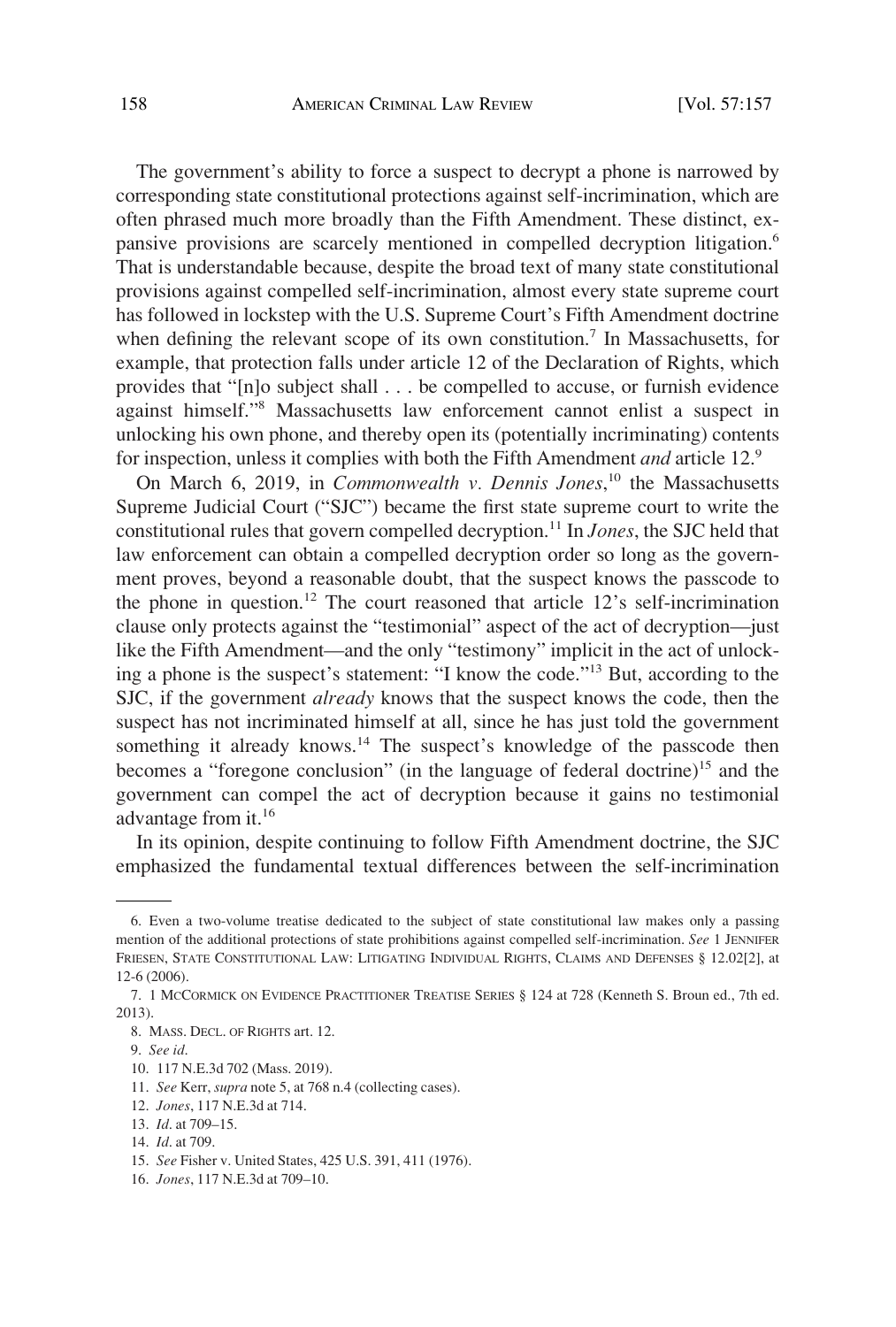clause of the Fifth Amendment and that of article 12.17 Most importantly, the SJC cited the fact that "[a]rticle 12 protects a defendant from being compelled to 'furnish evidence' against himself or herself, as opposed to becoming 'a witness against' himself or herself" like the Fifth Amendment.<sup>18</sup> This was an odd textual hook for the court to hang its hat on, as the majority itself did not betray a hint of recognition that the entry of the passcode would result in the suspect "furnishing" a mountain of "evidence" that the government would then use against him. But this was not the fault of the *Jones* court; this error was set in motion decades ago.

The original sin in article 12 jurisprudence—as in nearly all other state courts<sup>19</sup>—is its needless, lockstep adherence to Fifth Amendment precedent. Under that precedent, state constitutional protection against self-incrimination is, like the Fifth Amendment, exclusively focused on protecting against compelled *testimonial* communication, and affords no protection at all against the compelled disclosure of documents.<sup>20</sup> But there is no reason that state constitutions should be read as narrowly as the Fifth Amendment when their language is often much broader.21 As the text of article 12 makes plain, the Massachusetts state constitution is concerned with more than just compelling a suspect to serve as a testimonial witness against himself.<sup>22</sup> Unlike the Fifth Amendment, article 12 imposes a flat prohibition against a suspect being both "compelled to accuse" himself *and* being compelled to "furnish evidence" against himself.<sup>23</sup> The former seems to contemplate testimonial communications, while the latter plainly embraces documentary evidence. Unfortunately, this language—despite being repeatedly cited, as in *Jones*, to give article 12 a broader reading than the Fifth Amendment in a variety of contexts—has been functionally read out of article 12. The irony at the heart of article 12 precedent is that the SJC has repeatedly cited the words "furnish evidence" to give more expansive protection to criminal defendants than federal law requires, but it has never once actually considered what they mean.<sup>24</sup>

It does not have to be this way. This unfortunate error has only occurred as a result of an uncritical reliance on Fifth Amendment jurisprudence in Massachusetts's article 12 cases, a near-complete absence of originalist analysis of the proper scope of article 12, a disregard of the privacy concerns that animated the protection of the privilege in the first place, and a prioritization of the needs of

<sup>17.</sup> *See id*. at 714.

<sup>18.</sup> *Id*.

<sup>19.</sup> *See* 1 MCCORMICK ON EVIDENCE, *supra* note 7, at § 124, at 727–28.

<sup>20.</sup> *See id*.*; see, e.g*., State v. Asherman, 478 A.2d 227, 240 (Conn. 1984) (rejecting argument that a prohibition on giving evidence extends beyond testimonial communications).

<sup>21.</sup> *See* 1 MCCORMICK ON EVIDENCE, *supra* note 7, at § 115, at 691 (noting that state courts are typically "focused upon the Supreme Court's construction of the Fifth Amendment's privilege," and that this focus is "unfortunate" for the development of state constitutional law).

<sup>22.</sup> *See* MASS. DECL. OF RIGHTS art. 12 ("No subject shall . . . be compelled to accuse, or furnish evidence against himself.").

<sup>23.</sup> *Id*.

<sup>24.</sup> *See, e.g*., Commonwealth v. Burgess, 688 N.E.2d 439, 447–49 (Mass. 1997) (collecting cases).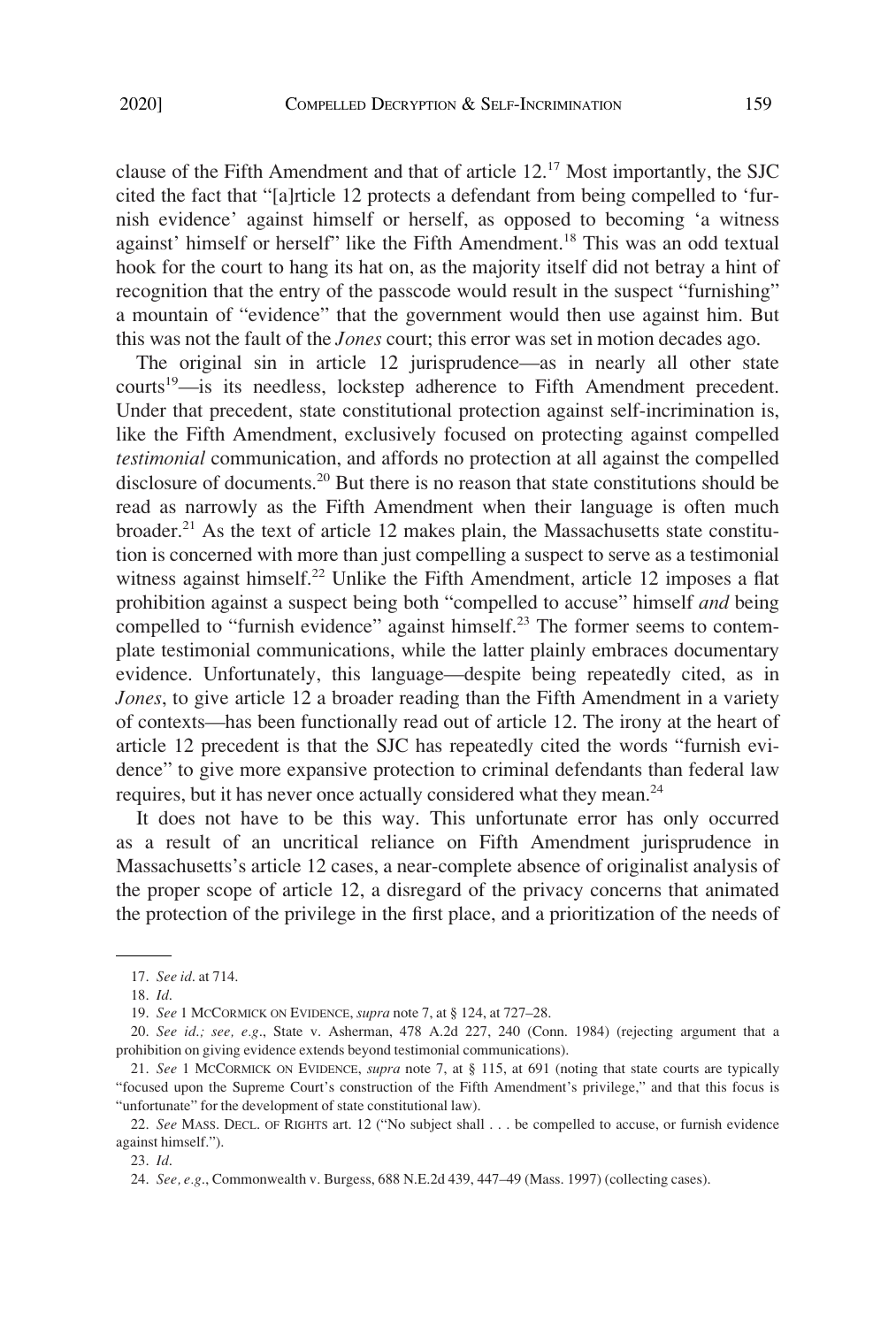law enforcement over the rights of defendants invoking the privilege. Building on that foundation, the *Jones* court started from the errant premise that article 12 does not protect the contents of a cell phone at all.<sup>25</sup> From that premise, which neither the litigants nor the SJC even questioned in *Jones*, the result was inevitable. If no one questions that premise in other state supreme courts, the same result will likely follow.

State courts and the defendants before them should start to scrutinize first principles. This Article uses the *Jones* case and article 12 as a cautionary tale for other state court litigants. *Jones* is instructive for litigation in other states because almost half of all state constitutions across the country have language nearly identical to that of article 12.<sup>26</sup> Massachusetts is a particularly clear case in which the state constitution calls for the protection of incriminating documents. The text of article 12 does not just protect against *either* the compelled furnishing of evidence *or* being forced to "accuse" oneself, but includes both protections.<sup>27</sup> To vindicate the full scope of the state constitutional privilege as it was intended and written, they must each be given meaning.<sup>28</sup>

This Article proceeds in three parts. Using Massachusetts as a case study, Part I explains the history that caused critical language of the Massachusetts state selfincrimination clause to be rendered a nullity. Part II dives into the SJC's jurisprudence on compelled decryption, including its recent decision in *Commonwealth v. Jones*, and explains how the SJC's opinion merely reflected the court's earlier error in narrowing the scope of article 12. It further explains the myriad problems with the SJC's approach to compelled decryption. Part III discusses the implications of a proper understanding of article 12 for law enforcement in other areas, highlighting why few other lines of cases would need to fall if the SJC redrew the line of article 12 protection. Nor would law enforcement be rendered unable to unlock encrypted phones altogether; it would just lose the easiest way in, forcing the police to reserve their decryption resources for the types of serious cases that call for the most invasive search practices.

Modern cell phones collect, in a single place, all of a person's most private information. The phones themselves contain voluminous personal information *and*  serve as a gateway into all of our other private accounts that exist beyond the confines of the phone itself: email, social networking, banking, and more.<sup>29</sup> As a result, compelling a suspect to enter a phone's passcode forces him to aid the government's examination of the most intimate details of his life. When new technology allows such intrusive government practices, as the Supreme Court reminded us just

<sup>25.</sup> *See Jones*, 117 N.E.3d at 714.

<sup>26.</sup> *See infra* note 302.

<sup>27.</sup> *See* MASS. DECL. OF RIGHTS art. 12.

<sup>28.</sup> *See infra* Part I.C.

<sup>29.</sup> *See* BRUCE SCHNEIER, CLICK HERE TO KILL EVERYBODY: SECURITY AND SURVIVAL IN A HYPER-CONNECTED WORLD 48 (2018) ("You don't have to log in separately to your e-mail, Facebook, Tesla, or thermostat. The companies all assume that if you have access to your phone, you're you.").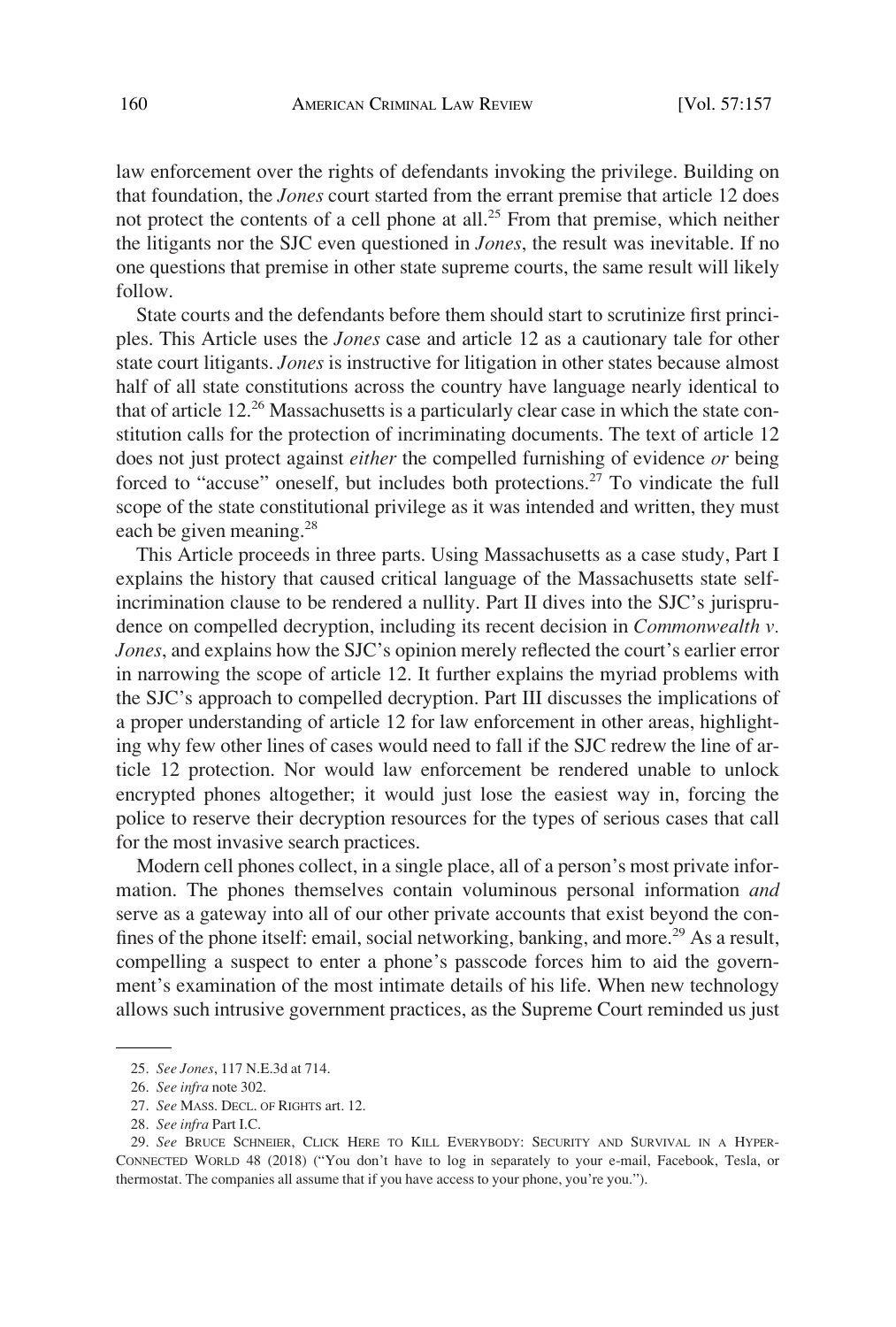last year, courts must be "careful not to uncritically extend existing precedents."<sup>30</sup> With such high stakes, now is the time to thoroughly examine the proper scope of state constitutional protections against compelled self-incrimination. Never have courts confronted such a mismatch between analog doctrine and digital reality. Self-incrimination jurisprudence remains myopically focused on testimonial evidence in a time of a massive expansion in our reliance upon, and generation of, documentary evidence. In Massachusetts, consistent with the text and history of article 12, the state constitution should not allow the expansive disclosure of private papers required by compelled decryption orders.

The SJC is among the very first state courts to consider the issue of compelled decryption. It will hardly be the last. In future cases, other state courts need not follow where the SJC has led. State supreme courts—nearly half of which have an identical constitutional prohibition against the compelled "furnishing" or "giving" of evidence—should conduct a thorough review of their own state constitutions to ensure they do not needlessly follow Fifth Amendment doctrine or the SJC's interpretation of article 12. To that end, litigants, like the courts themselves, must be mindful that each state constitutional claim deserves its own analysis, wholly distinct from that under the Fifth Amendment.

### I. THE HISTORY OF ARTICLE 12 OF THE MASSACHUSETTS DECLARATION OF RIGHTS

This Part reviews the history of article 12 and Fifth Amendment jurisprudence and explains how the Fifth Amendment has come to be read as a narrow protection against the compelled disclosure of *testimonial* evidence only. It next explains how that interpretation of the Fifth Amendment jumped, uncritically, from federal court to the SJC as a matter of state constitutional interpretation. Finally, this Part discusses the correct meaning of article 12's prohibition against the compelled furnishing of evidence, which was intended to provide constitutional protection for the English common law privilege against self-incrimination. As explained in greater detail below, when article 12 was adopted in 1780, that common law privilege included protection against the compelled disclosure of private, incriminating documents, such as those found on a modern cell phone.

#### A. *The Evolution of Self-Incrimination Jurisprudence From* Boyd *to* Fisher

In his recent book, *51 Imperfect Solutions*, Sixth Circuit Judge Jeffrey Sutton explains the concept of "lockstepping" in state constitutional adjudication.<sup>31</sup> Lockstepping, Judge Sutton says, is "the tendency of some state courts to diminish their constitutions by interpreting them in reflexive imitation of the federal courts' interpretation of the Federal Constitution."32 As Judge Sutton explains, there is no

<sup>30.</sup> Carpenter v. United States, 138 S. Ct. 2206, 2222 (2018).

<sup>31.</sup> JEFFREY SUTTON, 51 IMPERFECT SOLUTIONS 174 (2018).

<sup>32.</sup> *Id*. *See also id*. at 9 (noting how "[o]ne article after another talks about the second-tier status of state constitutional claims and the infrequency with which they are raised," and collecting articles to that effect).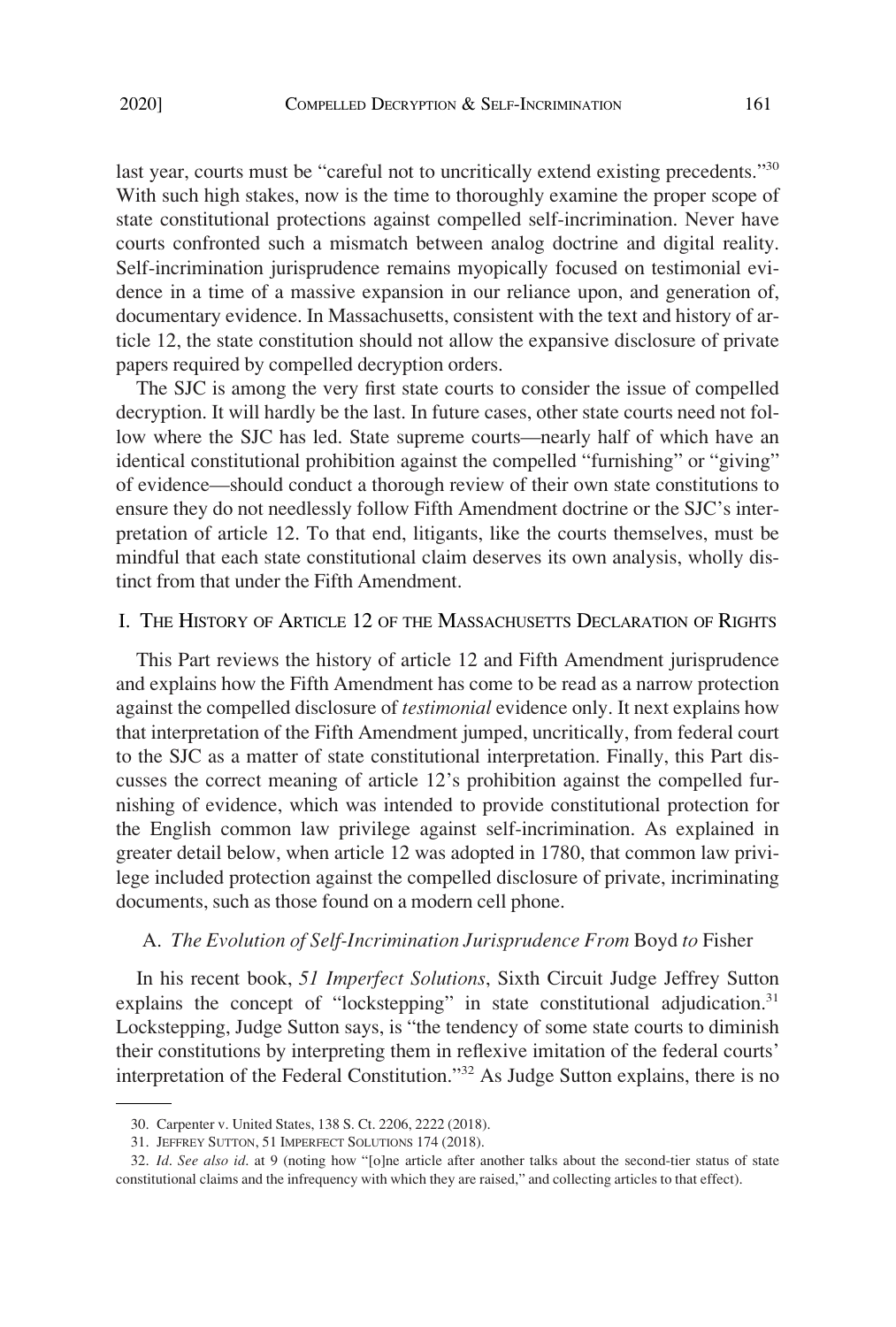good reason for this state of affairs. "State courts have authority to construe their own constitutional provisions however they wish."33 Indeed, state constitutions have their own text, history, and purpose, and thus *should* be interpreted separately from the federal constitution. To avoid lockstepping, litigants must argue their cases under their state constitutions and take those arguments seriously. It is not enough to just make a federal constitutional argument and slap on a citation to the state provision.34 Litigants and state courts must engage in "first-principle inquiries into the meaning of the state provisions," grapple with their meaning as distinct from federal law, and rely on all of the ordinary tools of constitutional interpretation.<sup>35</sup>

The SJC takes pride that the "Constitution of the Commonwealth preceded and is independent of the Constitution of the United States. In fact, portions of the Constitution of the United States are based on provisions in the Constitution of the Commonwealth . . . ."36 And, of course, no one could accuse the SJC of pure "lockstepping" when it comes to article 12 doctrine. Be it the admissibility of breathalyzer evidence,<sup>37</sup> the minimum scope of immunity required to avoid selfincrimination problems,38 or the standard of proof applicable to *Miranda*  waivers,<sup>39</sup> the SJC has often diverged from federal law and raised the state constitutional floor to provide greater protection against self-incrimination to the citizens of the Commonwealth. Citing the "textual differences between art. 12 and the Fifth Amendment"—those differences noted in the introduction—the SJC has "consistently held that art. 12 requires a broader interpretation of the right against selfincrimination than that of the Fifth Amendment."40

But the SJC has been in lockstep with the Supreme Court in a much more fundamental sense: the court has never rigorously engaged with the text and history of article 12 to reach any of its rulings under that provision. Again and again, the SJC has simply heard the same substantive arguments previously aired in the Supreme Court and reached a different result (usually following the lead of a dissenting

<sup>33.</sup> *Id*. at 16.

<sup>34.</sup> *See id*. at 174 ("If there is a critical conviction of this book, it's that a chronic underappreciation of state constitutional law has been hurtful to state *and* federal law and the proper balance between state *and* federal courts in protecting individual liberty.").

<sup>35.</sup> *Id*. at 177.

<sup>36.</sup> Commonwealth v. Upton, 476 N.E.2d 548, 555 (Mass. 1985).

<sup>37.</sup> *Compare* Opinion of the Justices, 591 N.E.2d 1073 (Mass. 1992), *with* South Dakota v. Neville, 459 U.S. 553 (1983).

<sup>38.</sup> *Compare* Attorney General v. Colleton, 444 N.E.2d 915 (Mass. 1982), *with* Kastigar v. United States, 406 U.S. 441 (1972).

<sup>39.</sup> *Compare* Commonwealth v. Hoyt, 958 N.E.2d 834, 844 (Mass. 2011) (holding that "in Massachusetts proof of a valid waiver must be shown beyond a reasonable doubt")*, with* Colorado v. Connelly, 479 U.S. 157, 168 (1986) (holding that generally the government "need prove waiver only by a preponderance of the evidence").

<sup>40.</sup> Commonwealth v. Mavredakis, 725 N.E.2d 169, 178 (Mass. 2000) (citations and alterations omitted), *overruled on other grounds by* Commonwealth v. Smith, 28 N.E.3d 385 (Mass. 2015).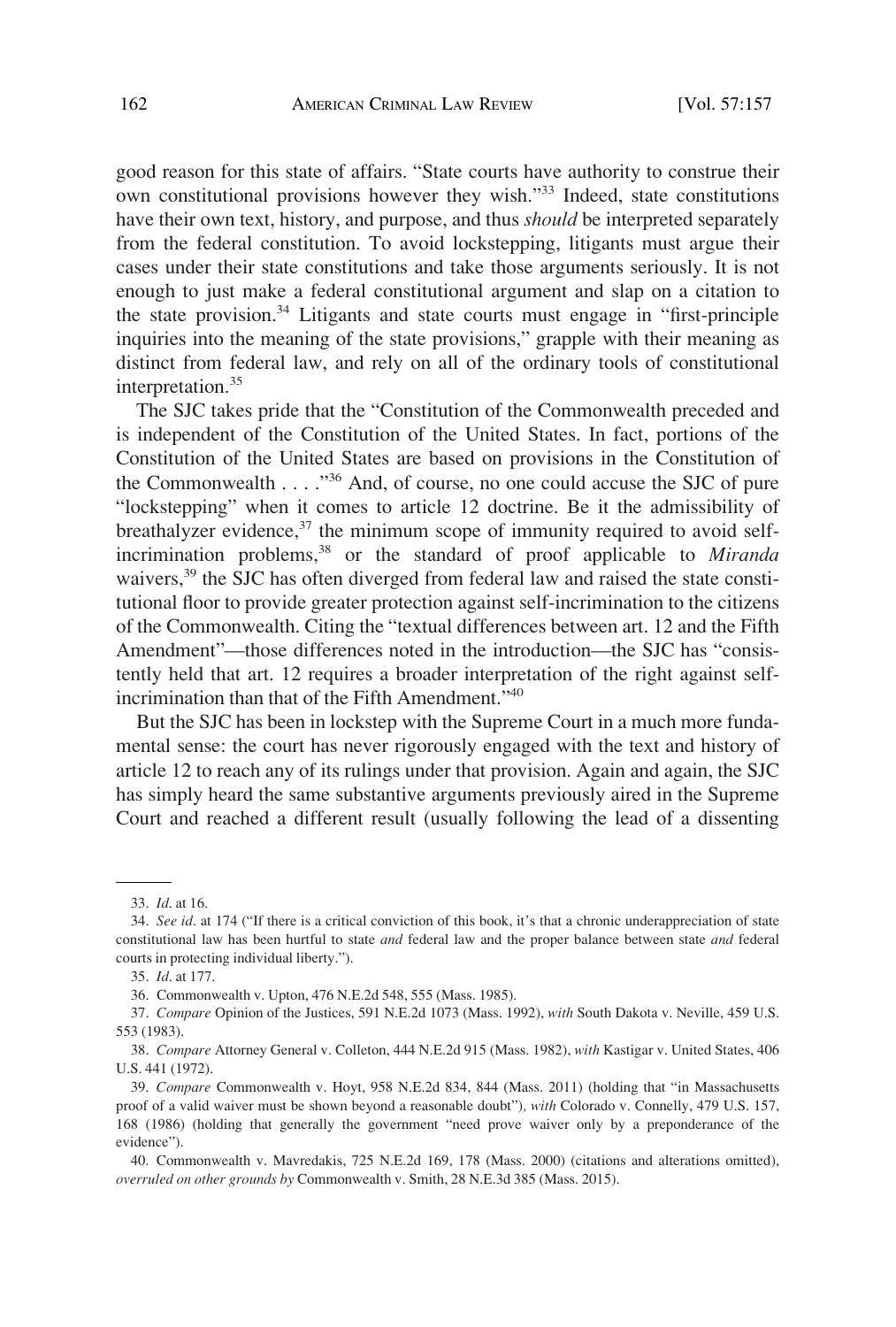justice or group of justices).<sup>41</sup> The SJC habitually cites article 12's "furnish evidence" language to justify those higher standards, but it has never considered what those words actually mean for the scope of its protections. Were the court to grapple with the state constitutional text and history, it would see that "furnish evidence" means exactly what it says: suspects cannot be compelled to turn over incriminating documents for government inspection.<sup>42</sup>

Because of the SJC's lockstep adherence to Fifth Amendment precedent, one can only understand the current scope of article 12 by reviewing the history of federal interpretation of the Fifth Amendment.

In 1886, the Supreme Court in *Boyd v. United States* held that the Fifth Amendment forbids the government from compelling a person suspected of a crime from turning over self-incriminating documents.43 *Boyd* was a case about broken glass. The government entered into a construction contract with defendants that allowed them to import glass duty-free.<sup> $44$ </sup> The government grew suspicious when they imported a second, large shipment of glass duty-free, but the defendants claimed that an "enormous" quantity of the glass in the first shipment had broken in transit.45 So the government subpoenaed the invoice for the first shipment and used it against the defendants in a forfeiture action.<sup>46</sup> The defendants objected, claiming that the compelled production of the invoice had violated the Fourth and Fifth Amendments.<sup>47</sup>

The Supreme Court agreed. Referring back to the original understanding of the Fifth Amendment, the Court reasoned that:

[A]ny compulsory discovery by extorting the party's oath, *or compelling the production of his private books and papers*, to convict him of crime, or to forfeit his property, is contrary to the principles of a free government. It is abhorrent to the instincts of an Englishman; it is abhorrent to the instincts of an American. It may suit the purposes of despotic power, but it cannot abide the pure atmosphere of political liberty and personal freedom.<sup>48</sup>

The Court was explicit: the compelled production of incriminating private papers violates the Fifth Amendment. As the above text shows, *Boyd* is expansive in its language. It offers no hint that the Fifth Amendment is reserved only for

<sup>41. &</sup>quot;There will never be a healthy 'discourse' between state and federal judges about the meaning of core guarantees in our American constitutions if the state judges merely take sides on the federal debates and federal authorities, as opposed to marshaling the distinct state texts and histories and drawing their own conclusions from them." SUTTON, *supra* note 31, at 177 (footnote omitted).

<sup>42.</sup> *See infra* Part I.C.

<sup>43.</sup> Boyd v. United States, 116 U.S. 616 (1886).

<sup>44.</sup> This description of the facts of *Boyd* is taken from an article written by Justice Alito, who reviewed the parties' briefs in the case to clarify the facts underpinning the dispute. *See* Samuel A. Alito, Jr., *Documents & the Privilege Against Self-Incrimination*, 48 U. PITT. L. REV. 27, 33 (1986).

<sup>45.</sup> *Id*.

<sup>46.</sup> *Id*.

<sup>47.</sup> *Id*.

<sup>48.</sup> *Boyd*, 116 U.S. at 631–32 (emphasis added).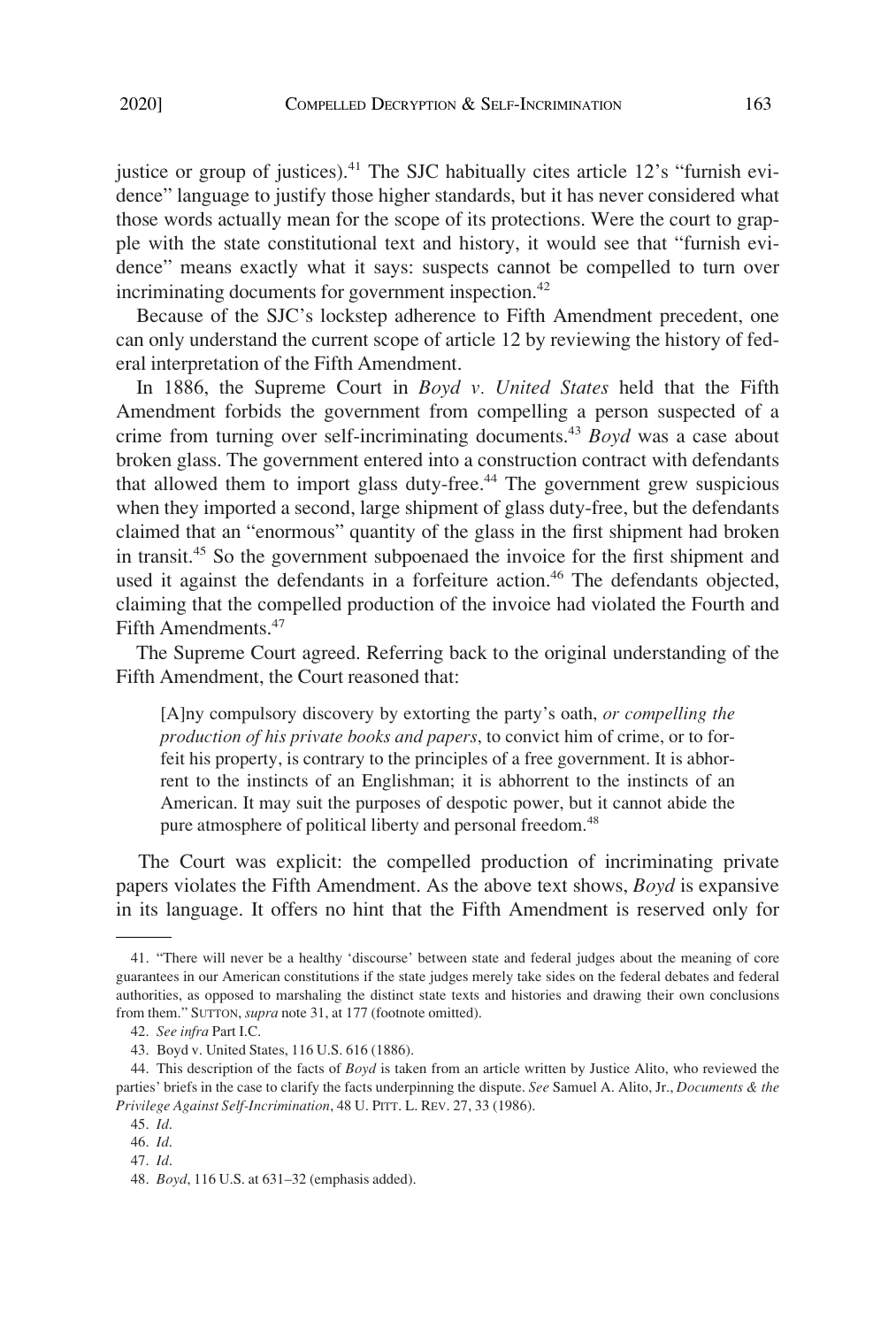"testimonial" communications. Whether *Boyd*'s holding was correct as a matter of Fifth Amendment doctrine is beyond the scope of this Article.<sup>49</sup> But it was plainly correct as a construction of a prohibition against "furnish[ing] evidence" under article 12, as discussed *infra* Part I.C.

The problem with *Boyd* arises in its discussion of the Fourth Amendment. The Court held that the compelled disclosure of the invoice was also an unreasonable government search and seizure under the Fourth Amendment, which, in turn, made it a violation of the Fifth.<sup>50</sup> With this framing, the two constitutional holdings appear dependent upon one another:

[W]e are further of opinion that a compulsory production of the private books and papers of the owner of goods sought to be forfeited in such a suit is compelling him to be a witness against himself, within the meaning of the fifth amendment to the constitution, and *is the equivalent of* a search and seizure and an unreasonable search and seizure—within the meaning of the fourth amendment.<sup>51</sup>

But this Fourth Amendment holding is incorrect. The government can seize private documents if it complies with the warrant and probable cause requirements.<sup>52</sup> There is no categorical prohibition on the seizure of private papers, just as there is no categorical prohibition on the seizure of a person.<sup>53</sup> And responding to a subpoena is not a search at all.54 The government did not enter into the target's private property or invade his privacy; it forced him, by subpoena, to hand over documents. Consequently, no search had occurred.

Justice Samuel Miller recognized this distinction in a concurring opinion: "There is in fact no search and no seizure authorized by the statute. No order can

<sup>49.</sup> Mr. Jones has recently filed a petition for certiorari to the Supreme Court. *See* Jones v. Massachusetts, No. 19-6275 (petition filed October 16, 2019). I have filed an amicus brief in support of certiorari, on behalf of the Committee for Public Counsel Services, arguing that *Boyd* was correct as a matter of Fifth Amendment doctrine, drawing on many of the points made herein. *See* Amicus Brief of Committee for Public Counsel Services in Support of Petitioner, Jones v. Massachusetts, No. 19-6275 (filed October 24, 2019). *See also* Richard Nagareda, *Compulsion "To Be a Witness" and the Resurrection of* Boyd, 74 N.Y.U. L. REV. 1575, 1575 (1999) (arguing that *Boyd*'s Fifth Amendment holding was correct as a matter of federal law).

<sup>50.</sup> *See Boyd*, 116 U.S. at 621–22.

<sup>51.</sup> *Id*. at 634–35 (emphasis added).

<sup>52.</sup> *See* Alito, *supra* note 44, at 37–38.

<sup>53.</sup> *See* Nagareda, *supra* note 49, at 1588–89. *See also* Alito, *supra* note 44, at 35–41 (explaining the error of *Boyd*'s Fourth Amendment analysis). This error may be explicable by the fact that the privilege against selfincrimination was "linked to a right to be free from unreasonable searches and seizures" at the time the Federal constitution was written. LEONARD W. LEVY, ORIGINS OF THE FIFTH AMENDMENT: THE RIGHT AGAINST SELF-INCRIMINATION 390 (1968). At the time, it seems the execution of a general warrant was considered both an unlawful search *and* compelled self-incrimination. *See id*. at 390–92. This view may be incorrect by contemporary standards because a direct government search does not compel a suspect to hand over evidence, but it sheds some historical light on one thing: the privilege against self-incrimination was originally understood to extend to the sorts of private papers that are searched and seized in the execution of a general warrant. *See id*. at 391–93.

<sup>54.</sup> Alito, *supra* note 44, at 37–38.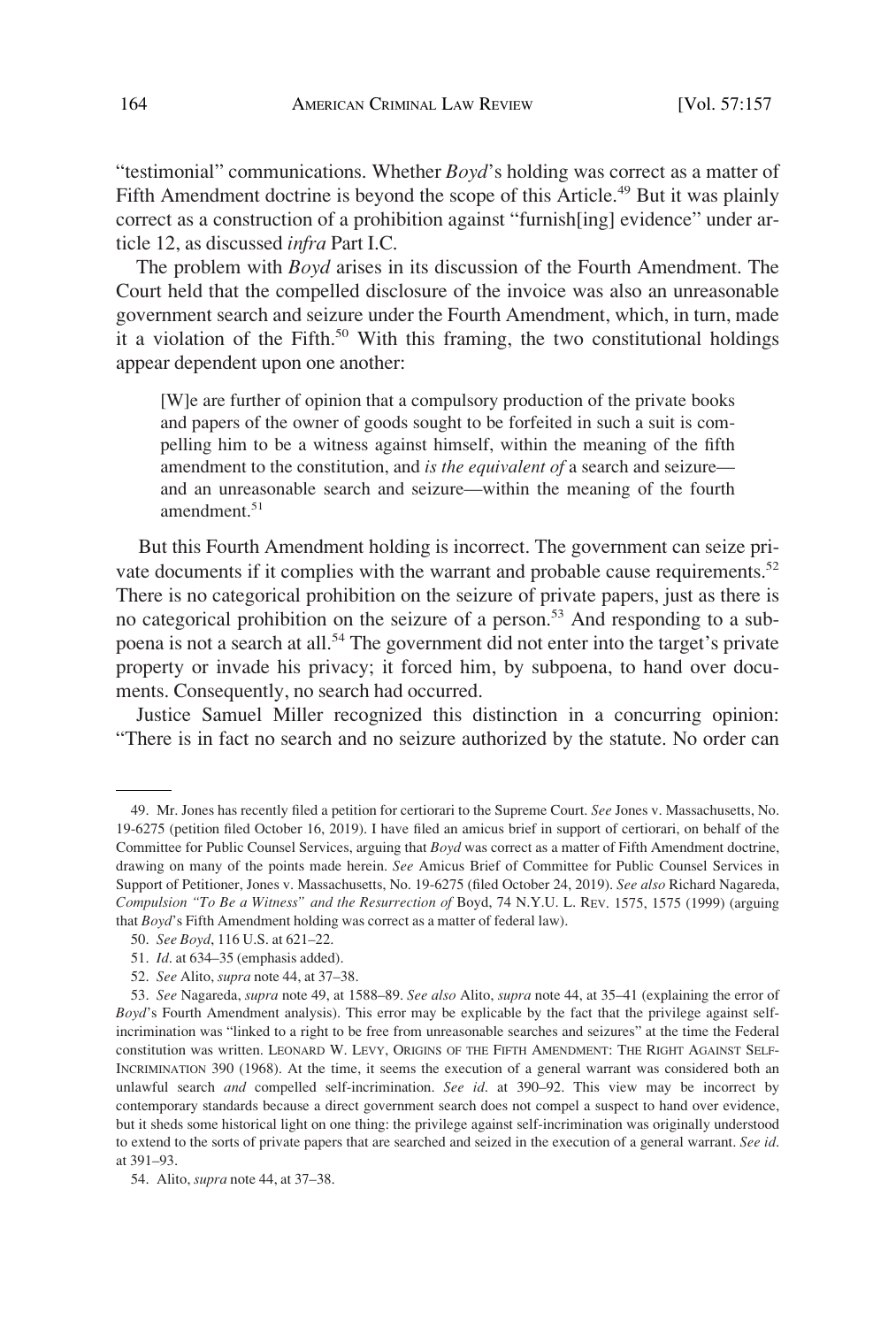be made by the court under it which requires or permits anything more than service of notice on a party to the suit."55 All the court's order required was that the invoices "are to be produced in court, and, when produced, the United States attorney is permitted, under the direction of the court, to make examination in presence of the claimant, and may offer in evidence such entries in the books, invoices, or papers as relate to the issue."56 The concurring justices rightly did not view this procedure as involving a search at all.<sup>57</sup> But, by conflating the scope of the Fourth and Fifth Amendments and making the two distinct holdings seem interdependent, the *Boyd*  majority planted a seed of their demise that would later be used to narrow the Fifth Amendment. Although *Boyd* noted that "the Fourth and Fifth Amendments run almost into each other,"58 it might be more accurate to say that *Boyd* had crashed the Fourth Amendment through the Fifth.

*Boyd* was also eroded over time by a line of cases involving bodily evidence. In *Schmerber v. California*, the Court held that the extraction of a blood sample from a defendant who was suspected of drunk driving implicated the Fourth Amendment but not the Fifth Amendment.<sup>59</sup> The Court there reasoned that the Fifth Amendment "protects an accused only from being compelled to testify against himself, or otherwise provide the State with evidence of a testimonial or communicative nature, and that the withdrawal of blood and use of the analysis in question in this case did not involve compulsion to these ends."60 Under *Schmerber*, the Fifth Amendment does not protect suspects against the compelled taking of bodily evidence because that evidence is not itself "communicative" in nature.<sup>61</sup>

*Schmerber* thus seems to draw a clear line between "testimonial" evidence and all other types of evidence. But in drawing that distinction, the Court plainly contemplated that the pre-existing documents at issue in *Boyd* would fall comfortably on the "testimonial" side of that line. The *Schmerber* Court cited *Boyd* for that exact proposition, saying that "[i]t is clear that the protection of the privilege reaches an accused's communications, whatever form they might take, and the compulsion of responses which are also communications, for example, compliance

<sup>55.</sup> *Boyd*, 116 U.S. at 639 (Miller, J., concurring).

<sup>56.</sup> *Id*. at 640.

<sup>57.</sup> *See id*. at 639 ("There is in fact no search and no seizure authorized by the statute.").

<sup>58.</sup> *Id*. at 630.

<sup>59.</sup> Schmerber v. California, 384 U.S. 757, 760–72 (1966).

<sup>60.</sup> *Id*. at 761. The *Schmerber* Court was building on the intellectual roots of its opinion in *Holt v. United States*, 218 U.S. 245 (1910), which held that a defendant could be compelled to put on a garment believed to have been worn by a murderer while he was held in police custody. Justice Holmes drew the line between compelled "communications" and compelling the use of someone's body to produce physical evidence: "the prohibition of compelling a man in a criminal court to be witness against himself is a prohibition of the use of physical or moral compulsion to extort communications from him, not an exclusion of his body as evidence when it may be material." *Id*. at 252–53. A series of cases after *Schmerber* "continued the division between testimonial or communicative evidence and physical evidence." Akhil Reed Amar & Renee B. Lettow, *Fifth Amendment First Principles: The Self-Incrimination Clause*, 93 MICH. L. REV. 857, 887 (1995) (collecting cases).

<sup>61.</sup> *Schmerber*, 384 U.S. at 761.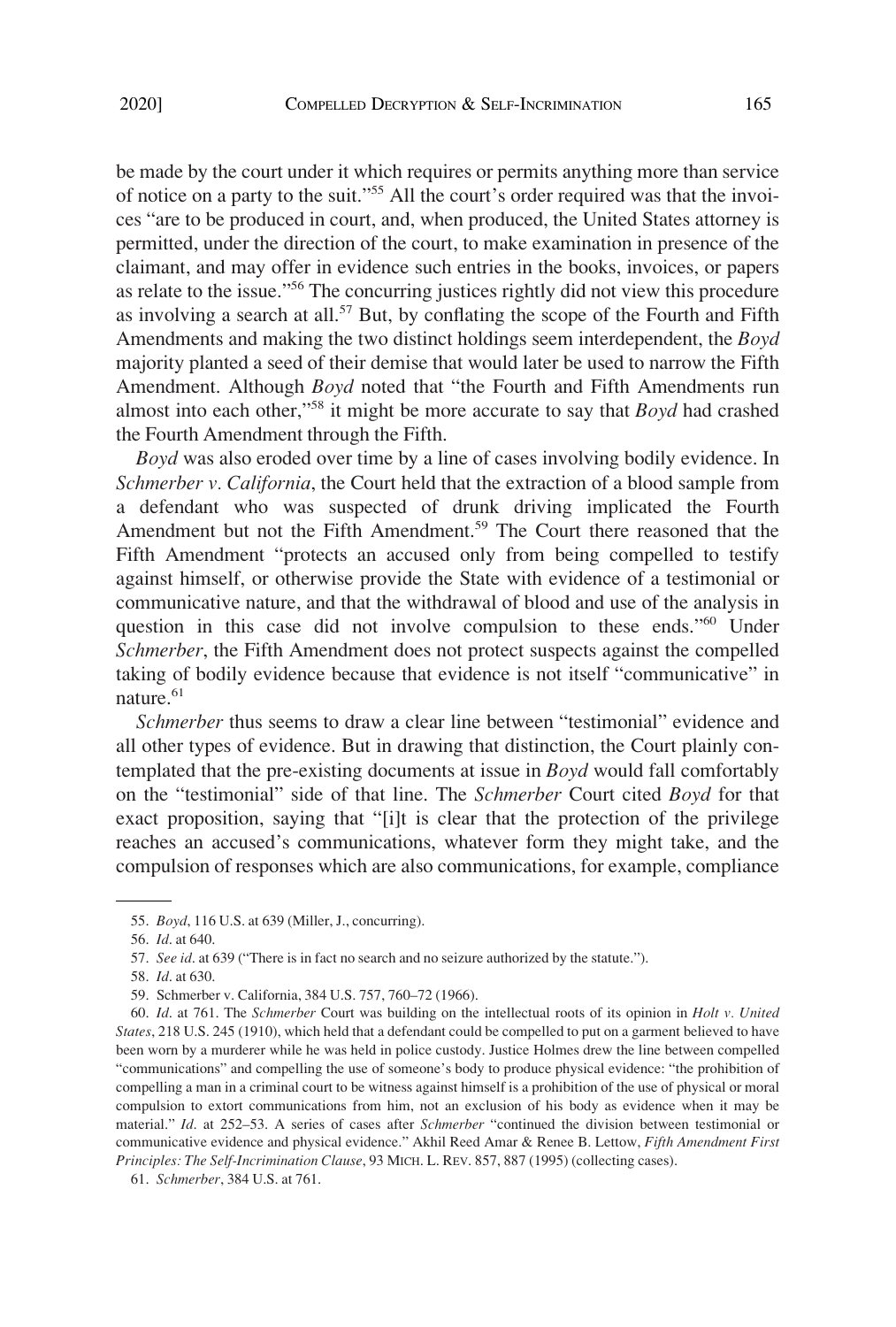with a subpoena to produce one's papers."<sup>62</sup> Thus, "testimonial" evidence was meant to be synonymous with, or at least plainly include, "communicative" evidence like documents.63 The *Schmerber* Court made clear that documentary subpoenas fell within the protections of the Fifth Amendment, while the provision of bodily evidence—including compelled fingerprinting, photographing, measurements, voice or handwriting exemplars, or wearing particular clothes—fell outside of its protection.64 *Schmerber*'s definition of "testimonial" evidence expressly included, by direct citation back to *Boyd*, "compliance with a subpoena to produce one's papers."65

These twin foundations, the original error of *Boyd*'s Fourth Amendment holding and the intervening bodily evidence cases, laid the groundwork for *Boyd*'s overruling in *Fisher v. United States*. 66

*Fisher* was a tax case.<sup>67</sup> The IRS suspected that certain people had cheated on their taxes and transferred tax documents to their accountants and attorneys, so the IRS issued a summons to the attorneys to get the documents.68 It has since been taken for granted that *Fisher* overruled *Boyd* and seemingly allowed all documentary subpoenas,<sup>69</sup> but it is important to recognize the distinct context of that case: it involved documents prepared by accountants, for financial purposes, in the possession of the target's attorney.<sup>70</sup> The subpoena sought documents of a far less private character than those found on modern cell phones, and it sought them from a third party. Indeed, the Court started its analysis by noting that the summons had not been directly issued to the accused: "The taxpayer is the 'accused,' and nothing is being extorted from him."<sup>71</sup> And the Court expressly acknowledged that these

65. *Id*. at 764.

67. *See generally* Fisher v. United States, 425 U.S. 391 (1976).

68. *Id*. at 393–94.

69. *See, e.g*., Kerr, *supra* note 5, at 773–76 (discussing *Fisher*'s narrowing of Fifth Amendment protection and its creation of the foregone conclusion exception at length, with no appreciation, or even recognition, of the financial or third-party character of the documents actually at issue in *Fisher*).

71. *Id*. at 398.

<sup>62.</sup> *Id*. at 763–64.

<sup>63.</sup> *See* Robert Heidt, *The Fifth Amendment Privilege and Documents—Cutting* Fisher*'s Tangled Line*, 49 MO. L. REV. 439, 456–57 (1984) ("*Boyd*, as reborn in *Schmerber*, qualified this generalization by excepting documents—one type of real or physical evidence, and one type of property. Documents could still be suppressed, regardless of their author, apparently on the ground that they contain communications.").

<sup>64.</sup> *See Schmerber*, 384 U.S. at 763–64.

<sup>66. 425</sup> U.S. 391 (1976). To be precise, *Fisher* overruled *Boyd* in all but name. "Although the Supreme Court has never expressly overruled *Boyd* and squarely held that the contents of all voluntarily created documents are outside the ambit of the Fifth Amendment, the Supreme Court's application of the Fifth Amendment since *Fisher*  confirms that the only Fifth Amendment privilege applicable to demands for documents is an 'act of production' privilege." STEVEN M. SALKY & PAUL B. HYNES, JR., THE PRIVILEGE OF SILENCE: FIFTH AMENDMENT PROTECTIONS AGAINST SELF-INCRIMINATION 236 (2d ed. 2014). *See also* United States v. Doe, 465 U.S. 605, 618 (1984) (O'Connor, J., concurring) (stating her view "that the Fifth Amendment provides absolutely no protection for the contents of private papers of any kind," and that *Fisher* "sounded the death-knell for *Boyd*").

<sup>70.</sup> *Fisher*, 425 U.S. at 394.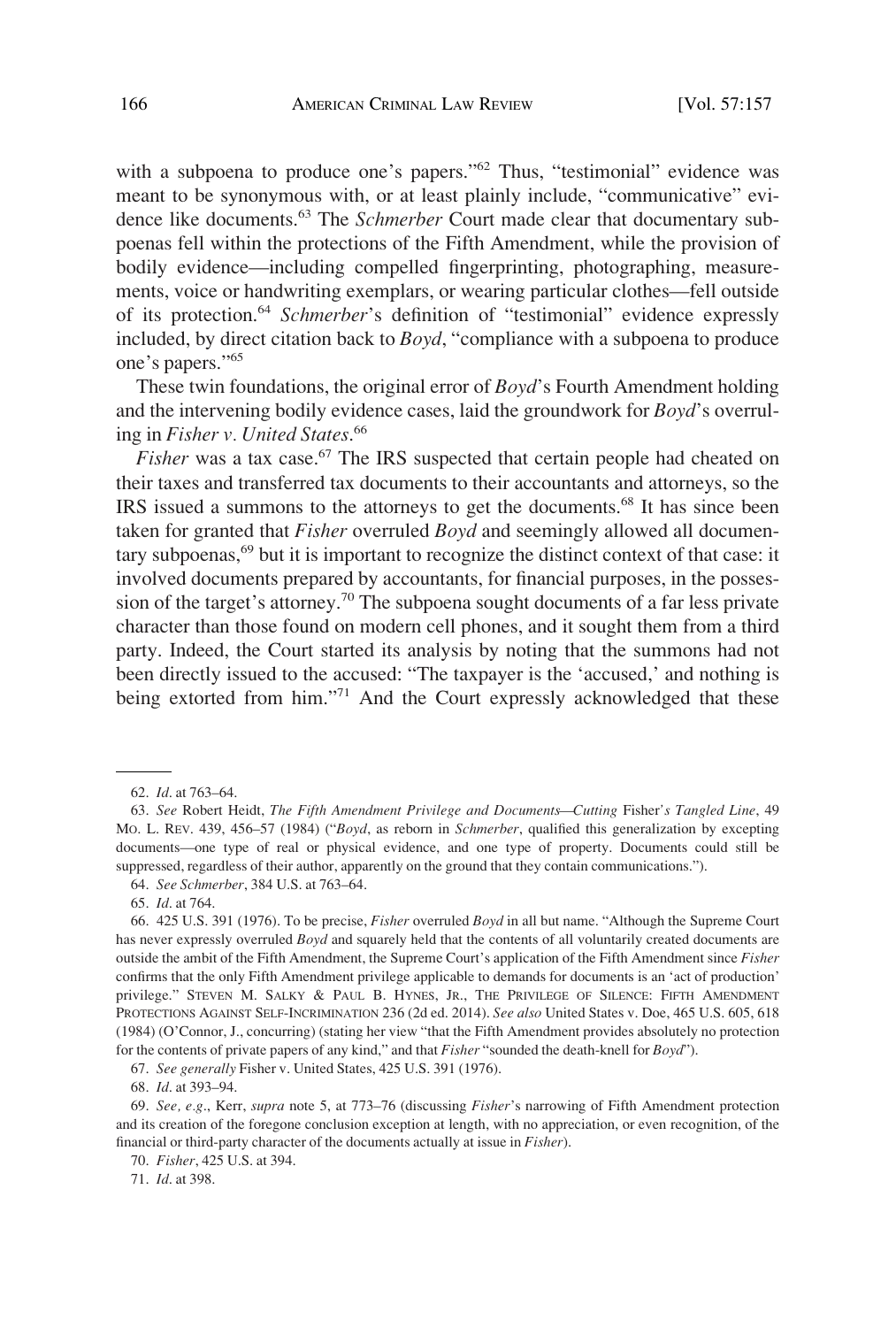were business and financial records, citing the "[s]pecial problems of privacy" that arise when a subpoena seeks private papers.72

In analyzing the scope of Fifth Amendment protections, the Court noted that "[s]everal of *Boyd*'s express or implicit declarations have not stood the test of time."73 First, its Fourth Amendment holding was inconsistent with certain of the Court's recent cases.74 If the Fourth Amendment were as categorical as *Boyd* suggested, "its protections would presumably not be lifted by probable cause and a warrant or by immunity."75 That aspect of *Boyd*, as noted above, was indeed wrong. The government may directly seize a person's private papers (without compelling disclosure by the suspect) if it complies with the warrant and probable cause requirements. And, as noted, a subpoena is not even a search. But, because *Boyd* made its Fourth and Fifth Amendment rulings appear interrelated, the error of one would seem to suggest (if not demand) the correction of the other. As the *Fisher* Court explained: "To the extent . . . that the rule against compelling production of private papers rested on the proposition that seizures of or subpoenas for 'mere evidence,' including documents, violated the Fourth Amendment and therefore also transgressed the Fifth, the foundations for the rule have been washed away."<sup>76</sup>

The Court then moved on to the bodily evidence cases. Citing *Schmerber* while ignoring the fact that *Schmerber* had expressly reaffirmed the precise holding of *Boyd* that the Court was about to upend—the *Fisher* Court announced that it was "also clear that the Fifth Amendment does not independently proscribe the compelled production of every sort of incriminating evidence . . . ."77 Instead, it "applies only when the accused is compelled to make a Testimonial Communication that is incriminating."78 But the Court then unilaterally redefined what *Schmerber* meant by "testimonial communications." The only compulsion

<sup>72.</sup> *Id*. at 401 n.7. The Supreme Court "has never considered the foregone-conclusion exception outside of cases involving specific, preexisting business and financial records." Brief of Amici Curiae Electronic Frontier Foundation & ACLU at 15, Seo v. State, No. 18S-CR-595 (Ind. Jan. 1, 2019). The Court has instead, on multiple occasions, "pointedly le[ft] th[e] question open" of whether the Fifth Amendment protects against the compelled disclosure of private papers such as diaries. *See* Amar & Lettow, *supra* note 60, at 888 n.144 (collecting cases). It is thus surprising that the act of production doctrine and foregone conclusion exception have been so uncritically extended into the context of orders involving the most private aspects of people's lives that are found on modern smartphones—photos, emails, calls, texts, and location records—without courts (or litigants) taking any pause to consider why private papers have always been carved out from past holdings of the Court.

<sup>73.</sup> *Fisher*, 425 U.S. at 407.

<sup>74.</sup> *See id*. at 407–08.

<sup>75.</sup> *Id*. at 400.

<sup>76.</sup> *Id*. at 409 (citation omitted).

<sup>77.</sup> *Id*. at 408.

<sup>78.</sup> *Id*. The doctrinal distortions caused by reliance on the bodily evidence cases in the document subpoena context may have been nothing more than the historical happenstance that those cases came first. "The Court decided the bodily evidence cases before it addressed the treatment of self-incriminatory documents in *Fisher*. As a result, the misleading focus in the bodily evidence cases on the presence of testimonial communication had become an entrenched part of Fifth Amendment case law by the time of *Fisher* and, not surprisingly, led the Court in that case down the wrong analytical path." Nagareda, *supra* note 49, at 1630.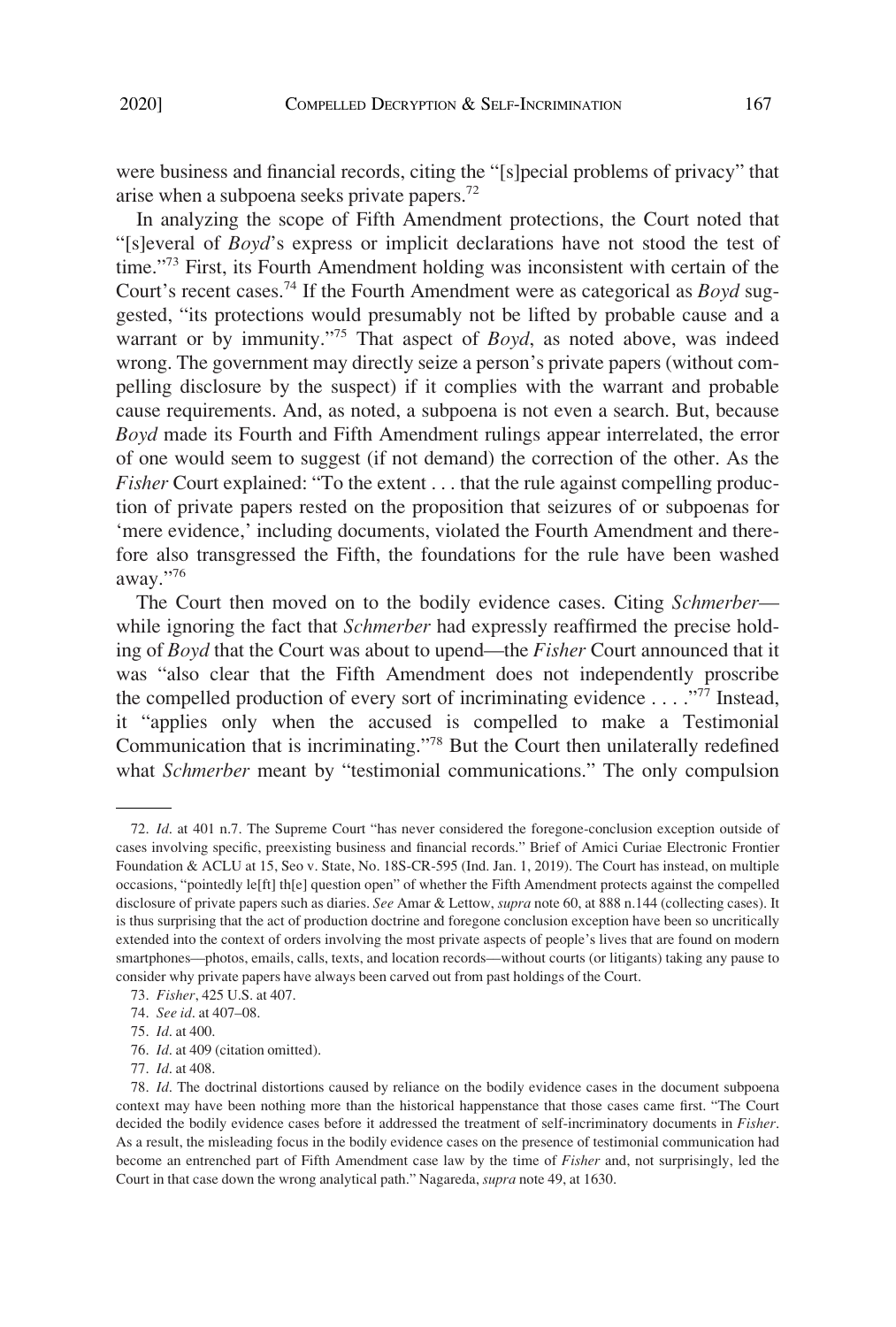that matters, according to *Fisher*, is whether the accused is being forced to make a *contemporaneous* testimonial assertion when responding to the subpoena or court order.79 *Schmerber*'s two-part protection against compelled testimony *or* communications was suddenly narrowed, with a barely-audible tweak, to the single category of just testimoni*al* communications.80 Under *Fisher*, the protection against self-incrimination does not extend to the contents of documents that pre-exist the act of governmental compulsion.81 That is because, as *Fisher* says, a subpoena for pre-existing documents:

[D]oes not compel oral testimony; nor would it ordinarily compel the taxpayer to restate, repeat, or affirm the truth of the contents of the documents sought. Therefore, the Fifth Amendment would not be violated by the fact alone that the papers on their face might incriminate the taxpayer, for the privilege protects a person only against being incriminated by his own compelled testimonial communications.<sup>82</sup>

Because the preparation of these documents was "wholly voluntary," they did not contain compelled testimonial evidence of the sort that the Fifth Amendment, as *Fisher* rewrote it, is now concerned with.<sup>83</sup>

*Fisher*'s inventive holding was dubbed the "act of production" doctrine: in the context of a subpoena for documents, the Fifth Amendment only protects the testimonial assertions that are implicit in the actual "act of producing" the documents, but not the documents themselves.<sup>84</sup> For instance, when someone hands over documents in response to a subpoena, they "tacitly concede[] the existence of the papers demanded and their possession or control by the [person handing them over]."<sup>85</sup> This was a far narrower view of Fifth Amendment protection than *Boyd* had established.86 But were that the entirety of *Fisher*'s holding, it would seem, in practice, to be almost as protective as *Boyd*—even the more limited testimonial act of production would not permit compelled disclosure of private papers.<sup>87</sup>

87. Indeed, this seems to be why Justice Marshall missed the massive implications of *Fisher*'s rewriting of the scope of Fifth Amendment protection. In a separate concurrence, Marshall noted that he "would have preferred it had the Court found some room in its theory for recognition of the import of the contents of the documents themselves." *Fisher*, 425 U.S. at 432 (Marshall, J., concurring in judgment). But, despite those misgivings, he was still "hopeful that the Court's new theory, properly understood and applied, will provide substantially the

<sup>79.</sup> *See Fisher*, 425 U.S. at 409–10 (emphasizing that "the preparation of all of the papers sought in these cases was wholly voluntary, and [so] they cannot be said to contain compelled testimonial evidence").

<sup>80.</sup> *See* Schmerber v. California, 384 U.S. 757, 761 (1966).

<sup>81.</sup> *See Fisher*, 425 U.S. at 409–10.

<sup>82.</sup> *Id*. at 409.

<sup>83.</sup> *Id*.

<sup>84.</sup> *See* Kerr, *supra* note 5, at 772 ("The act of production doctrine was first adopted in *Fisher*.").

<sup>85.</sup> *Fisher*, 425 U.S. at 410.

<sup>86.</sup> *Compare Boyd*, 116 U.S. at 634–35 ("[A] compulsory production of the private books and papers . . . is compelling him to be a witness against himself."), *with Fisher*, 425 U.S. at 410 ("[T]he privilege protects a person only against being incriminated by his own compelled testimonial communications. . . . The taxpayer cannot avoid compliance with the subpoena merely by asserting that the item of evidence which he is required to produce contains incriminating writing, whether his own or that of someone else.").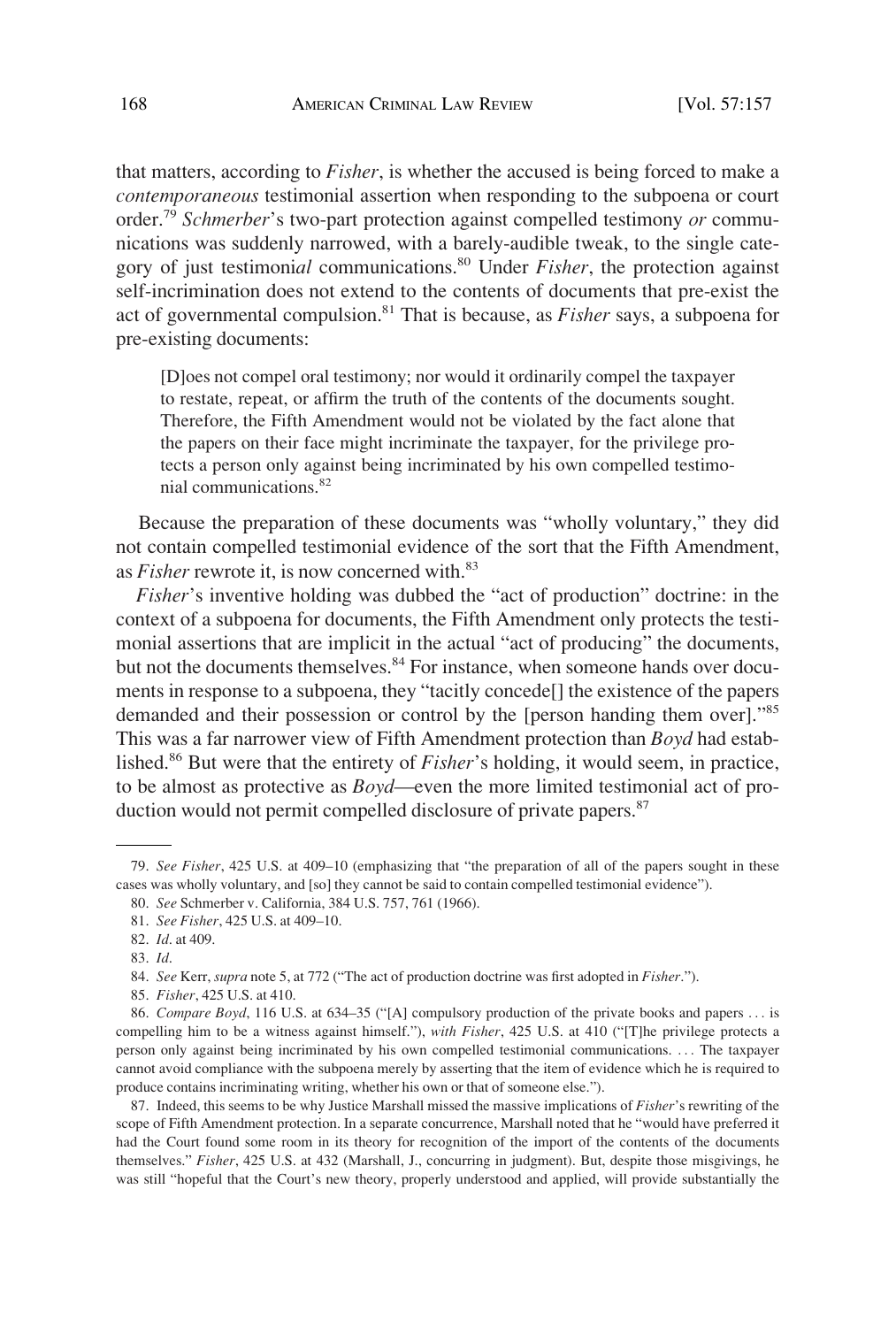To avoid this result, the *Fisher* Court established both the "act of production" doctrine and an exception to it: the "foregone conclusion" doctrine.<sup>88</sup> This exception provides that if the government can prove that it *already* knows about the existence and location of the papers, then any testimonial aspect of the act of production becomes a "foregone conclusion" and the suspect "adds little or nothing to the sum total of the Government's information by conceding that he in fact has the papers."<sup>89</sup> The government obtains no testimonial advantage—distinct from its obvious evidentiary advantage—from forcing a suspect to tell it something that it already knows.90 "To apply the foregone conclusion doctrine, courts look at what the government knows before the act is compelled and ask whether the testimony implied by a compelled act is 'in issue' and would add to the government's case."91 Under *Fisher*, "[a] valid privilege exists only when the compelled act is testimonial under the act of production doctrine but is not a foregone conclusion."<sup>92</sup>

By highlighting the clear error of *Boyd*'s Fourth Amendment holding and using the gist (while ignoring the text) of the bodily evidence cases, the *Fisher* Court made a fundamental change to the scope of Fifth Amendment protections. So long as the government can establish that it already knows any *testimony* implicit in an act of production, making that testimony a "foregone conclusion," it can compel criminal suspects to turn over their most private papers even if it knows little about the contents of those documents.  $93$ 

same protection as our prior focus on the contents of the documents." *Id*. According to Justice Marshall, the Court's recognition of the testimonial aspects of an act of production "seems to me to afford almost complete protection against compulsory production of our most private papers." *Id*. Marshall believed that the analysis called for by the foregone conclusion exception to the act of production doctrine would roughly track the intrusiveness of the document request. In Marshall's view, this analysis would generally allow subpoenas of corporate documents while protecting private papers from compelled disclosure because "the existence of corporate record books is seldom in doubt" whereas "there is little reason to assume the present existence and possession of most private papers." *Id*. "Thus, in practice, the Court's approach should still focus upon the private nature of the papers subpoenaed and protect those about which *Boyd* and its progeny were most concerned." *Id*. at 433. Of course, Justice Marshall's hope about how *Fisher* would apply to private documents was entirely upended by the approach to compelled decryption taken by the SJC in *Jones*, as it removes the protection of the "reasonable particularity" standard that Marshall assumed would work in practice to ensure protection for private papers.

<sup>88.</sup> *See* Kerr, *supra* note 5, at 776–78 (explaining the alleged need for the foregone conclusion exception to the act of production doctrine).

<sup>89.</sup> *Fisher*, 425 U.S. at 411.

<sup>90.</sup> *See id*.

<sup>91.</sup> Kerr, *supra* note 5, at 773.

<sup>92.</sup> *Id*.

<sup>93.</sup> *See id*.; *Fisher*, 425 U.S. at 411. While conducting a lengthy exposition of the meaning of the Fifth Amendment, the Court also noted at the end of its opinion that "[w]hether the Fifth Amendment would shield the taxpayer from producing his own tax records in his possession is a question not involved here; for the papers demanded here are not his 'private papers.'" *Fisher*, 425 U.S. at 414, citing *Boyd*, 116 U.S. at 634–35. Again, *Fisher* involved business records in the hands of a third party, but has been uncritically extended to private papers sought directly from the suspect.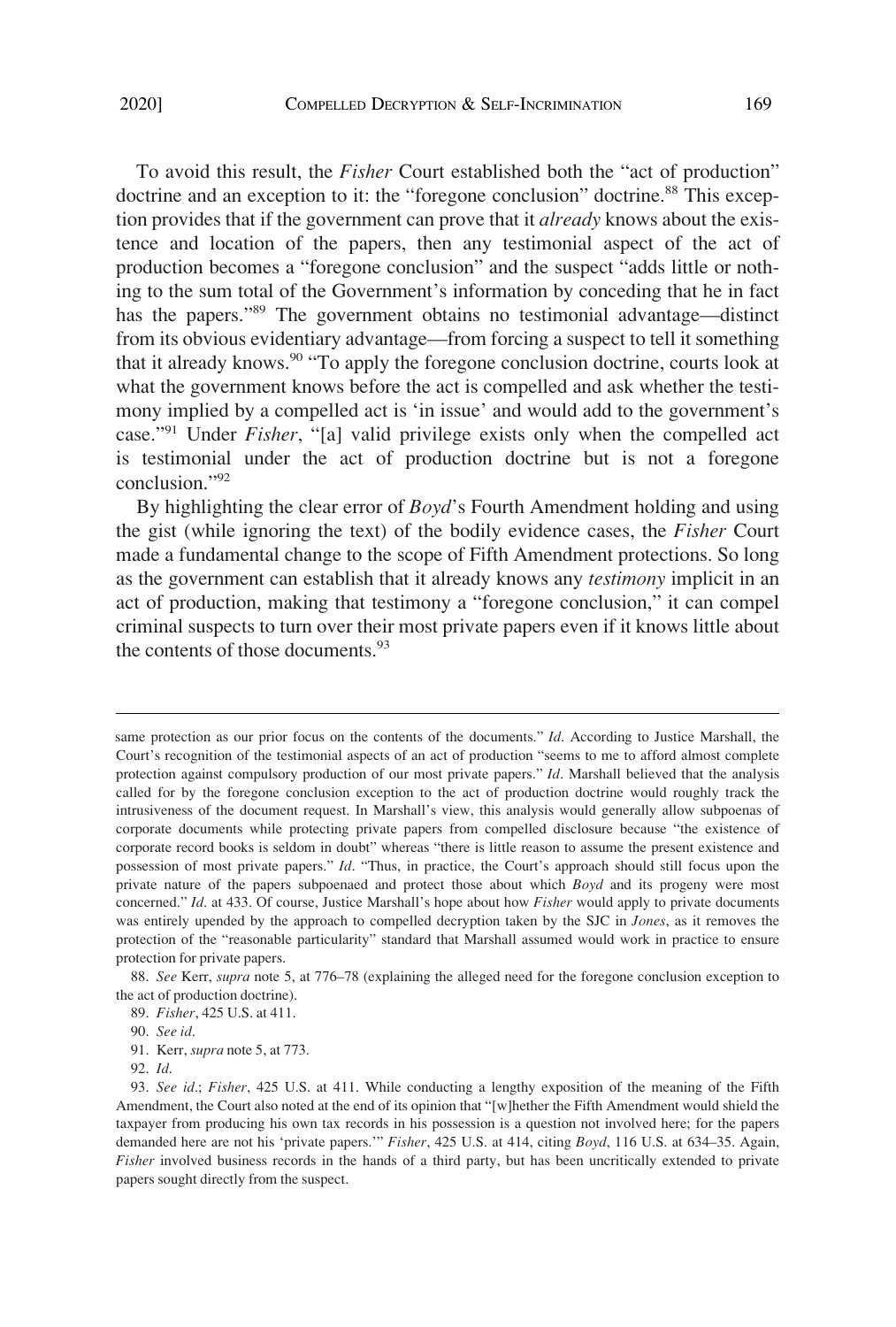## B. *The SJC Follows in Lockstep with the Supreme Court*

The SJC was quick to borrow from *Fisher* just four years later. In *Commonwealth v. Hughes*, the defendant was held in contempt for failing to produce a gun pursuant to a court order.<sup>94</sup> The SJC concluded that production of the weapon would require implicit testimonial statements about its existence, location, and control, and thus the contempt order was improper.<sup>95</sup> Analyzed solely under the Fifth Amendment,<sup>96</sup> the case was a straightforward application of *Fisher*'s act of production doctrine and foregone conclusion exception.<sup>97</sup> Because the Commonwealth had obtained a court order for a compelled act of production without establishing its knowledge of the testimony implicit in the act, the foregone conclusion exception was inapplicable.<sup>98</sup> While reiterating *Fisher*'s holding about the scope of the Fifth Amendment, *Hughes* said little about article 12.99

Two years later, in *Commonwealth v. Brennan*, the court confirmed that Massachusetts would follow *Fisher*'s lead on the scope of self-incrimination protection.100 *Brennan* involved breathalyzer tests, which drivers in Massachusetts are required to take or risk suspension of their licenses.<sup>101</sup> The SJC held that article 12 was not implicated by these tests because "the framers of our Declaration of Rights did not contemplate that art. 12 apply to real or physical evidence, the production of which would have no inherently communicative value."102

Like *Schmerber*, *Brennan* involved compelled bodily evidence—the results of breathalyzer tests—so it could easily have narrowed the protection of article 12 to "testimonial or communicative" evidence without eliminating protection for preexisting documents, just as the Supreme Court had done in *Schmerber*. 103 The SJC's language, however, went much further, setting out a false historical premise for which it cited no evidence.

First, the court held that the article 12 privilege was meant as a "restate[ment of] the common law rule against self-incrimination,"104 which is true (as explained *infra* Part I.C). But in doing so, the court failed to recognize that every

<sup>94.</sup> Commonwealth v. Hughes, 404 N.E.2d 1239, 1241 (Mass. 1980).

<sup>95.</sup> *Id*. at 1244.

<sup>96.</sup> The SJC merely dropped a footnote noting that "[a]lso involved are the corresponding provisions of the Constitution of the Commonwealth, art. 12 of the Declaration of Rights." *Id*. at 1241 n.3. At the end of its opinion, the court similarly noted that "[o]ur result, were it not dictated, as we think it is, by the Fifth Amendment, would in our view be required by the rather clearer terms of the Constitution of the Commonwealth." *Id*. at 1246 (citation omitted).

<sup>97.</sup> *See Fisher*, 425 U.S. at 410–11.

<sup>98.</sup> *Hughes*, 404 N.E.2d at 1244.

<sup>99.</sup> *See id*. at 1241 n.3 (noting, in the Court's only mention of art. 12, that "[a]lso involved are the corresponding provisions of the Constitution of the Commonwealth, art. 12 of the Declaration of Rights").

<sup>100.</sup> Commonwealth v. Brennan, 438 N.E.2d 60 (Mass. 1982).

<sup>101.</sup> *Id*. at 61–62.

<sup>102.</sup> *Id*. at 65–66.

<sup>103.</sup> *See Schmerber*, 384 U.S. at 773.

<sup>104.</sup> *Brennan*, 438 N.E.2d at 65–66.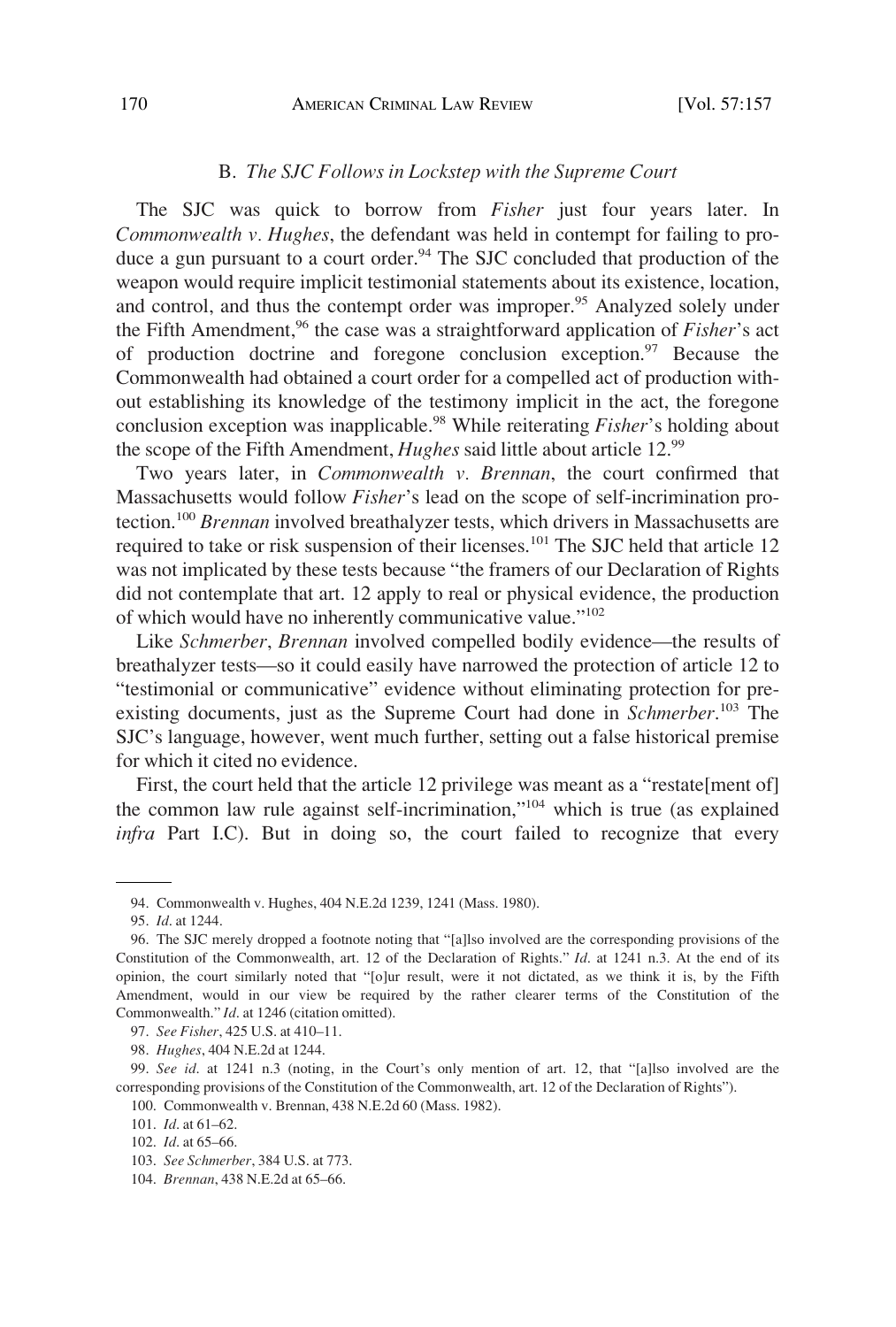commentator regards the common law privilege as including protection against compelled production of private papers.<sup>105</sup>

Instead, the SJC claimed that the common law privilege "was directed toward the forced extraction of confessions and admissions from the lips of the accused."106 But that historical assertion—which insinuates that the article 12 privilege narrowly protects only against compelled testimony (i.e., "from the lips") that is *highly*  incriminating (i.e., "confessions or admissions")—was plainly incorrect. It directly contradicted both Supreme Court and SJC precedent, which recognize that the protection against compelled self-incrimination does not depend at all on the *extent* to which the compelled disclosure would incriminate the suspect.<sup>107</sup> Indeed, the SJC had previously considered and rejected that exact contention: "Both the reason upon which the rule is founded, and the terms in which it is expressed, *forbid* that it should be limited to confessions of guilt, or statements which may be proved, in subsequent prosecutions, as admissions of facts sought to be established therein."<sup>108</sup> That might be the core of the right, but "these were not the whole of its functions."109 The privilege applies not only to forced confessions, but also to *any* evidence that "would furnish a link in the chain of evidence needed to prosecute the claimant."<sup>110</sup> Neither the common law privilege nor the contemporaneous understanding of the scope of article 12 protection was nearly so narrow as the court claimed.

Starting from this errant premise, the SJC followed *Fisher* in lockstep, holding that article 12 does not apply to "noncommunicative evidence" such as the breathalyzer test results at issue in *Brennan*. 111 And its language and reasoning suggested the same for pre-existing documents.<sup>112</sup> The court emphasized that a contrary rule could harm the interests of law enforcement:

108. Emery's Case, 107 Mass. 172, 182 (1871) (emphasis added).

109. LEVY, *supra* note 53, at 430.

110. *Hoffman*, 341 U.S. at 486. *See also* Commonwealth v. Freeman, 817 N.E.2d 727, 733 (Mass. 2004) ("This privilege extends not only to answers that would in themselves support a conviction, but also to those that would furnish a link in the chain of evidence needed to prosecute the witness.").

111. *Brennan*, 438 N.E.2d at 66–67.

112. *Id*. at 66 ("[T]he privilege was directed toward the forced extraction of confessions and admissions from the lips of the accused.").

<sup>105.</sup> *See, e.g*., Nagareda, *supra* note 49, at 1619. *See also id*. at 1619 n.172 (noting that "[a]ll sources to address the point concur" that the common law privilege applied to compelled documentary disclosures). This is discussed in greater detail *infra* Part I.C.

<sup>106.</sup> *Brennan*, 438 N.E.2d at 66.

<sup>107.</sup> *See* Hoffman v. United States, 341 U.S. 479, 486 (1951) ("The privilege afforded not only extends to answers that would in themselves support a conviction under a federal criminal statute but likewise embraces those which would furnish a link in the chain of evidence needed to prosecute the claimant for a federal crime."); Blaisdell v. Commonwealth, 364 N.E.2d 191, 197–98 (Mass. 1977) ("Where the privilege is applicable, the constitutionally required result is that no balancing of State-defendant interests is permissible to facilitate the admittedly difficult burdens of the prosecution. . . . The protection of the constitutionally protected privilege is not one that yields to 'reasonable' intrusions.").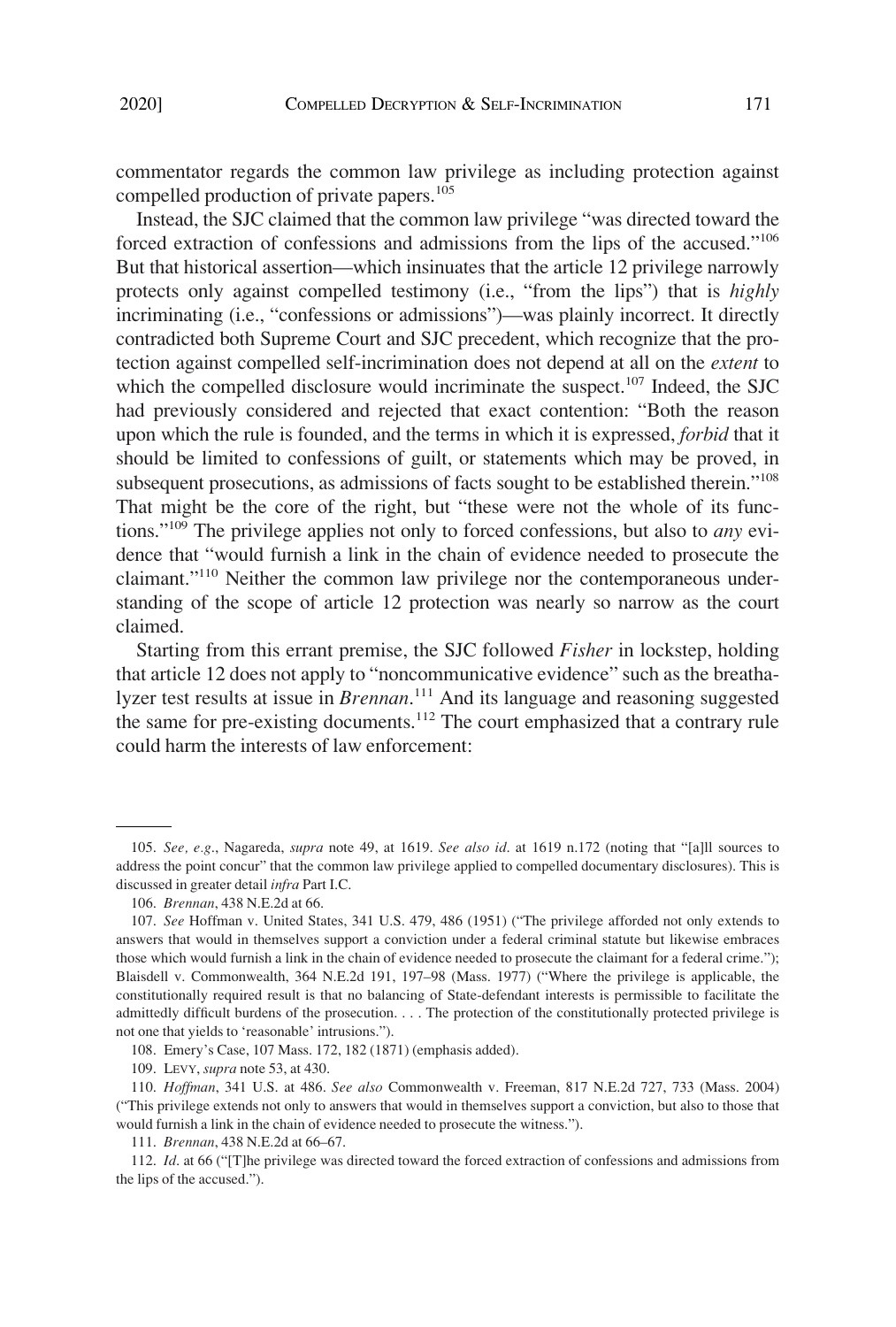The refusal of most courts to adopt an expansive interpretation of the privilege has undoubtedly stemmed in part from a concern for the severe constraints on law enforcement practices that would otherwise result, and from the fact that compelled production of physical evidence is far less offensive to common standards of decency. We conclude that art. 12 of the Declaration of Rights applies only to evidence of a testimonial or communicative nature, and that neither a breathalyzer test nor field sobriety tests are communicative to the extent necessary to evoke the privilege.<sup>113</sup>

It was an odd turn—a purportedly originalist analysis of article 12 that seemed most concerned with how contemporary law enforcement might be impacted by a rule forbidding compelled self-incrimination. These were hardly the concerns that animated the drafters of article 12 or the Fifth Amendment, as explained *infra*  Part I.C.

But *Brennan*'s holding has never been critically re-examined. Again and again, including in cases where the SJC has applied heightened protection for criminal defendants under the state constitution, the court has reaffirmed the limited scope of article 12. For instance, in *Attorney General v. Colleton*, 114 the SJC held that broader "transactional" immunity was required to avoid a violation of article 12, raising the level of immunity required by the Fifth Amendment.115 In so doing, the court emphasized that article 12's "furnish evidence" language, while occasionally justifying heightened protections, still "does not change the classification of evidence to which the privilege applies."116 It did not explain why. Likewise, in Commonwealth v. Burgess,<sup>117</sup> the SJC recognized that it had often deviated from federal law, but said that "[n]one of these differences from the [f]ederal standards indicated a departure from the crucial distinction between testimonial and physical evidence."118 Again, it offered no explanation. Indeed, this principle was so baked in that the defendants in *Burgess* did not even "argue that art. 12 protects them from yielding any nontestimonial evidence."119 The limited scope of article 12 protection was then, and has since, just been taken as a given by litigants and the court.

To summarize, the SJC narrowed the scope of article 12 in lockstep with the Supreme Court. It did so by borrowing its reasoning wholesale from *Fisher*, which itself overruled *Boyd* by relying upon the error of *Boyd*'s Fourth Amendment

<sup>113.</sup> *Id*. at 67.

<sup>114. 444</sup> N.E.2d 915 (Mass. 1982).

<sup>115.</sup> The Supreme Court had earlier held that the more limited "use" immunity sufficed to avoid a violation of the Fifth Amendment. *See* Kastigar v. United States, 406 U.S. 441 (1972).

<sup>116.</sup> *Colleton*, 444 N.E.2d at 919.

<sup>117. 688</sup> N.E.2d 439 (Mass. 1997).

<sup>118.</sup> *Id*. at 448. However, the court also recognized the textual differences between the two provisions and at least intimated that those differences could reflect a different scope of protection. "Under the Fifth Amendment only compelled *communication that is testimonial* and potentially incriminating is precluded by the privilege against self-incrimination, and under art. 12 compelled *communication that furnishes evidence* is precluded." *Id*. at 442 (citations omitted, emphasis added).

<sup>119.</sup> *Id*. at 448.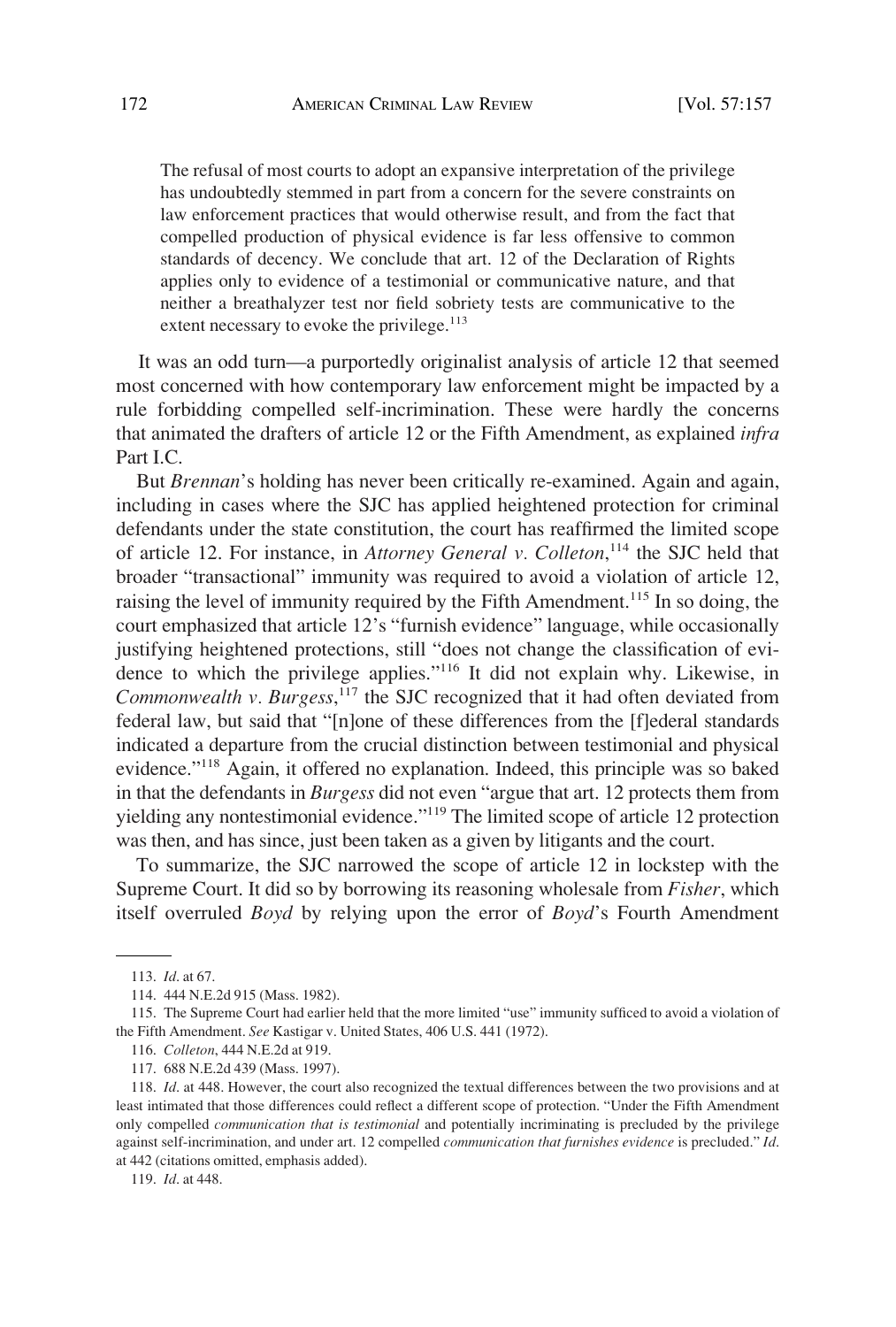holding, not recognizing that its Fifth Amendment ruling could stand on its own.<sup>120</sup> The *Fisher* Court then cited a line of bodily evidence cases that had themselves expressly reaffirmed that private papers remained beyond the reach of compelled disclosure.<sup>121</sup> *Fisher* purported to follow those cases, but it placed documentary subpoenas on the wrong side of the line. It recast a protection reserved for all of "an accused's communications, whatever form they might take,"<sup>122</sup> as one intended only for the narrower category of "*testimonial* communications."123 The Supreme Court has never acknowledged that sleight of hand. Admittedly, the Court redrew the line in a case that involved business and financial records in the hands of third parties, but *Fisher* has since been read to place *all* pre-existing documents outside of protection, regardless of their private character or whether they are sought directly from the suspect.<sup>124</sup>

For its part, the SJC claimed to read article 12 consistently with the scope of the common law privilege, but it has never grappled with the historical evidence around that privilege in a rigorous way. Instead, to reach its result, the court merely asserted that the common law privilege was chiefly concerned with forced confessions. But that is contradicted by every single case—even many of the SJC's own—about the extent of incrimination necessary before a defendant may invoke the privilege: a defendant may not be compelled to furnish *any* link in the evidentiary chain that would aid in his prosecution, not just the final link.

As explained below, this lockstep following of *Fisher* is inconsistent with the correct, intended scope of article 12 protection.

# C. *The Proper Scope of Article 12 Includes Protection Against Compelled Disclosure of Pre-Existing Private Papers*

The original understanding of the Fifth Amendment informs that of article 12. In his recent dissent in *Carpenter v. United States*, 125 Justice Gorsuch recognized that "there is substantial evidence that the privilege against self-incrimination was also originally understood to protect a person from being forced to turn over potentially incriminating evidence."126 Justice Thomas, joined by Justice Scalia, has said the same.127 Justice Souter, joined by Justices Stevens and Ginsburg, has described the notion that the Fifth Amendment "does not address the admissibility of

<sup>120.</sup> *See Burgess*, 688 N.E.2d at 448-49 (citing *Fisher* and replicating its analysis for art. 12 purposes).

<sup>121.</sup> *See* Fisher v. United States, 425 U.S. 391, 408 (1976).

<sup>122.</sup> Schmerber v. California, 384 U.S. 757, 763–64 (1966).

<sup>123.</sup> *Fisher*, 425 U.S. at 409 (emphasis added).

<sup>124.</sup> *See supra* note 66.

<sup>125. 138</sup> S. Ct. 2206 (2018).

<sup>126.</sup> *Id*. at 2271 (Gorsuch, J., dissenting).

<sup>127.</sup> *See* United States v. Hubbell, 530 U.S. 27, 49 (2000) (Thomas, J., concurring) ("A substantial body of evidence suggests that the Fifth Amendment privilege protects against the compelled production not just of incriminating testimony, but of any incriminating evidence."). If one considers that the same view was held by Justice Brennan, as shown by his separate concurrence in *Fisher*, there is considerable support for this view across the ideological spectrum. *See Fisher*, 425 U.S. at 414–30 (Brennan, J., concurring in judgment).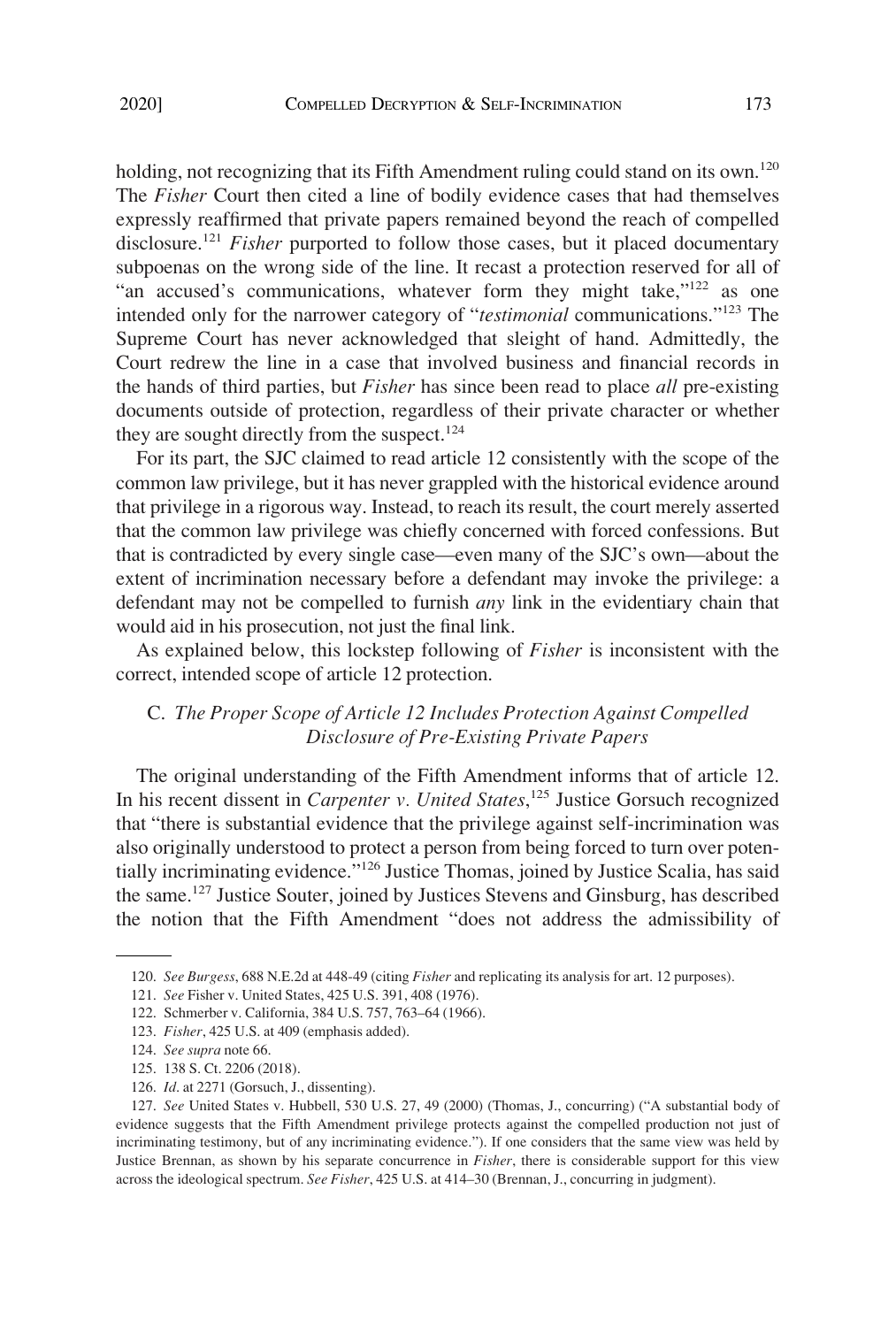nontestimonial evidence" as an "overstatement."<sup>128</sup> This is because the Fifth Amendment was simply intended to constitutionalize the then-existing common law privilege, much like the SJC has held out as the purpose of article  $12^{129}$ 

Ironically, given the current scope of Fifth Amendment protection, there is a considerable consensus that the English common law privilege at the time of the adoption of the Fifth Amendment and article 12 barred the compelled production of incriminating documents. Justice Brennan said exactly that in his concurrence in *Fisher*, collecting cases from the King's Bench: "Without a doubt, the commonlaw privilege against self-incrimination in England extended to protection against the production of incriminating personal papers prior to the adoption of the United States Constitution."130 Justice Alito said the same in a 1986 law review article, citing much of the same authority.131 "The crucial historical observation—one not seriously disputed by the Supreme Court, legal commentators, or historians on the subject—is that the common law at the time of the Bill of Rights specifically recognized a privilege against self-incrimination by way of documents."132

The most extensive treatment of the issue in the common law cases can be found in *King v. Purnell*.<sup>133</sup> In that case, the English government sought to order Oxford University to produce its records for inspection so the government might obtain incriminating material against the university's vice-chancellor.<sup>134</sup> The vice-chancellor possessed the documents in question, so the order would have required him to turn over materials that would incriminate himself.<sup>135</sup> The King's Bench refused to issue the order, reasoning that "[t]he books were of a private nature" and "[g]ranting such rule would be to make a man produce evidence against himself, in a criminal prosecution."136 Indeed, the Court stated that it knew of "no instance, wherein this [c]ourt has granted a rule to inspect books in a criminal prosecution

<sup>128.</sup> United States v. Patane, 542 U.S. 630, 645 (2004) (Souter, J., dissenting).

<sup>129.</sup> *See* Commonwealth v. Brennan, 438 N.E.2d 60, 65 (Mass. 1982) ("[A]rt. 12 and the many similar constitutional provisions of other States merely restated the common law rule against self-incrimination.").

<sup>130. 425</sup> U.S. at 418 n.4 (Brennan, J., concurring in judgment).

<sup>131.</sup> *See* Alito, *supra* note 44, at 35 (noting that the common law "privilege, as interpreted at the time of the Bill of Rights, encompassed the compulsory production of papers").

<sup>132.</sup> Nagareda, *supra* note 49, at 1619. *See also id*. at 1619 n.172 (collecting authority for the fact that the common law privilege extended to pre-existing documents and noting that "[a]ll sources to address the point concur" that the privilege applied to compelled documentary disclosures). According to Levy, "[t]he right not to be a witness against oneself imports a principle of wider reach, applicable, at least in criminal cases, to the selfproduction of any adverse evidence, including evidence that made one the herald of his own infamy, thereby publicly disgracing him." LEVY, *supra* note 53, at 427. If anything, the application of the common law privilege to documentary evidence seems more firmly established than the application to compelled testimony. Evidence law in England during the 1750s reflected "the primacy of writings over testimony." T.P. Gallanis, *The Rise of Modern Evidence Law*, 84 IOWA L. REV. 499, 509 (1999). The law at the time concerning oral testimony was simply a set of "rules governing the *capacity* to testify," but "had relatively little to say about what should happen once a witness began to speak." *Id*.

<sup>133.</sup> King v. Purnell, (1748) 96 Eng. Rep. 20 (K.B.).

<sup>134.</sup> *Id*.

<sup>135.</sup> *See* Nagareda, *supra* note 49, at 1620.

<sup>136.</sup> King v. Purnell, (1748) 96 Eng. Rep. 20 (K.B.).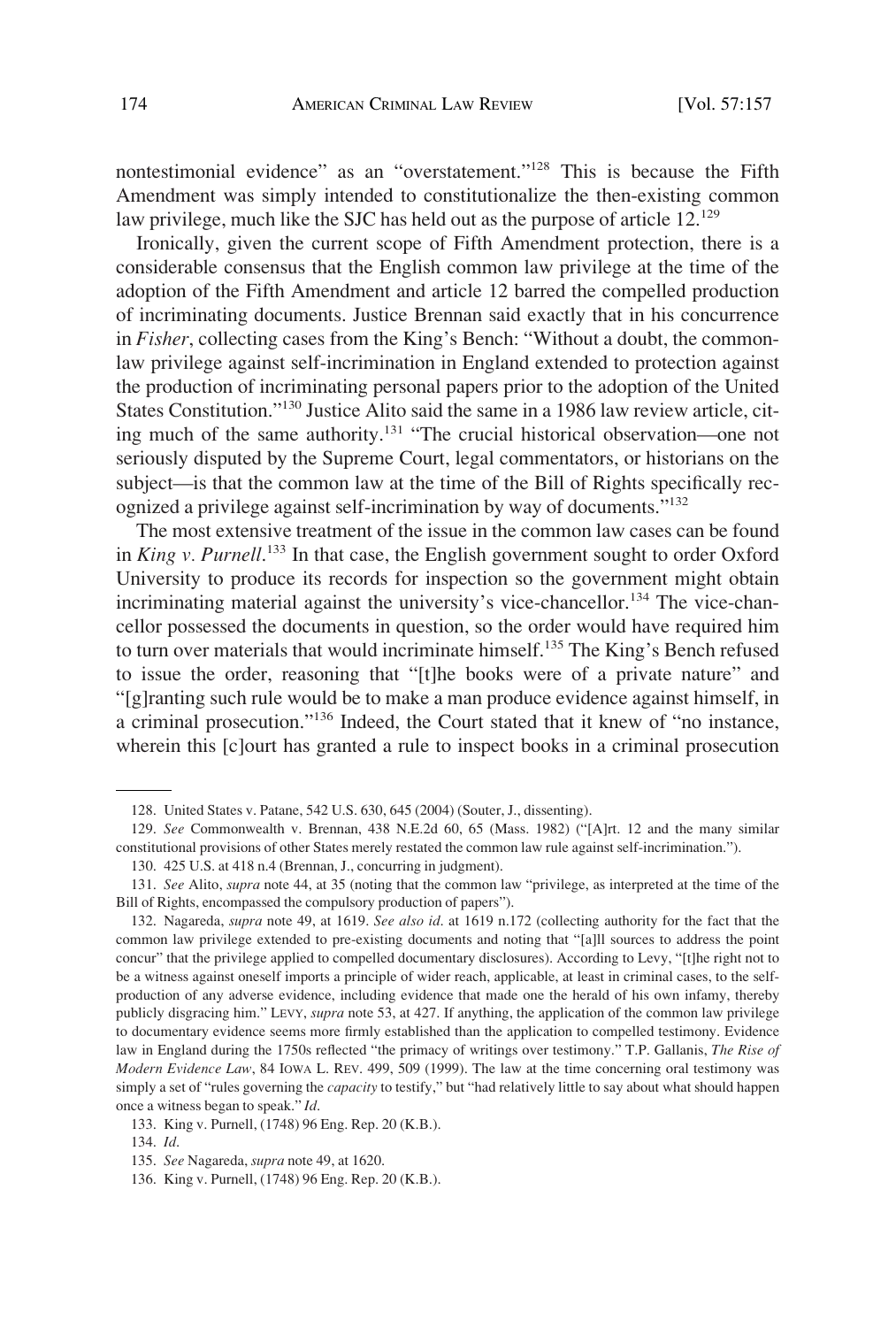nakedly considered."137 Six separate times, the opinion in *Purnell* uses the phrase "furnish evidence" to refer to the compelled disclosure of private documentary records in response to a government request.138 Contemporaneous dictionaries of the founding era similarly define "evidence" to include documents.<sup>139</sup>

That privilege was honored in the American colonies.<sup>140</sup> In colonial America, the prohibition against compelled self-incrimination was understood to have the same broad scope as it did in England, implicating both testimony and documentary evidence. "Perhaps no event in early America displays the right and its meaning better than Samuel Hemphill's trial in 1735."141 Hemphill was a Presbyterian minister whose sermons became the subject of an ecclesiastical inquiry in Pennsylvania.<sup>142</sup> Despite his refusal to hand over copies of them, the sermons were nonetheless found to be "Unsound and Dangerous."143 Benjamin Franklin came to Hemphill's defense, composing a pamphlet arguing that "[i]t was contrary to the common Rights of Mankind, no Man being obliged to furnish Matter of Accusation against himself."144 Even the Commission that tried Hemphill "acknowledg[ed] that it had no right to compel delivery of the sermons."<sup>145</sup> Again, the act of "furnishing evidence" was seen to include pre-existing documents like Hemphill's sermons.

139. *See* United States v. Hubbell, 530 U.S. 27, 51 n.2 (2000) (Thomas, J., concurring) (citing two dictionaries from the late 1700s).

140. LEVY, *supra* note 53, at 336 ("There is no doubting that England intended her law, the common law included, to be transplanted to her colonies.").

141. Andrew J. M. Bentz, Note, *The Original Public Meaning of the Fifth Amendment and Pre*-Miranda *Silence*, 98 VA. L. REV. 897, 913 (2012).

142. *Id*.

143. *Id*.

145. LEVY, *supra* note 53, at 383. But the Commission "had taken Hemphill's refusal as a virtual confession of guilt," thus provoking Franklin's ire. *Id*.

<sup>137.</sup> *Id*.

<sup>138.</sup> *See id*. Similarly, a case in 1744 "refused the prosecution's request that the defendant be required to turn over the records of his corporation; that, said the court, would be forcing him to 'furnish evidence against himself.'" LEVY, *supra* note 53, at 390. Those who read history to apply the privilege only to compelled testimonial statements confuse the earliest origins of the privilege with its scope *at the time of the Constitution's adoption*. "The right was originally a 'right of silence,' in Royal Tyler's words, only in the sense that legal process could not force incriminating statements from the defendant's own lips. Beginning in the early eighteenth century the English courts widened that right to include protection against the necessity of producing books and documents that might tend to incriminate the accused." LEVY, *supra* note 53, at 390.

<sup>144.</sup> *Id*. at 913-14. Bentz's article also recounts the response to a piece of legislation passed in Massachusetts in 1754, which required those who purchase liquor to declare their purchases, under oath, to their local tax collectors to enable the collection of an excise tax. "Samuel Cooper, a minister, said that if the state were allowed to extort this type of information from people, 'every other Part may with equal Reason be required, and a Political Inquisition severe as that in Catholick [*sic*] Countries may inspect and controul [*sic*] every Step of his private Conduct.'" *Id*. at 914 (citation omitted). *See also* LEVY, *supra* note 53, at 386. Levy also recounts the 1768 smuggling investigation in Boston of John Hancock, future President of the Continental Congress. It was alleged that, during the investigation, Hancock's private papers had been used against him in violation of his right to compelled self-incrimination: "His office was searched, his desk rifled, his papers seized." LEVY, *supra*  note 53, at 397. Hancock was represented in that case by John Adams, who would go on to draft the Massachusetts Declaration of Rights. *See id*. at 397–98.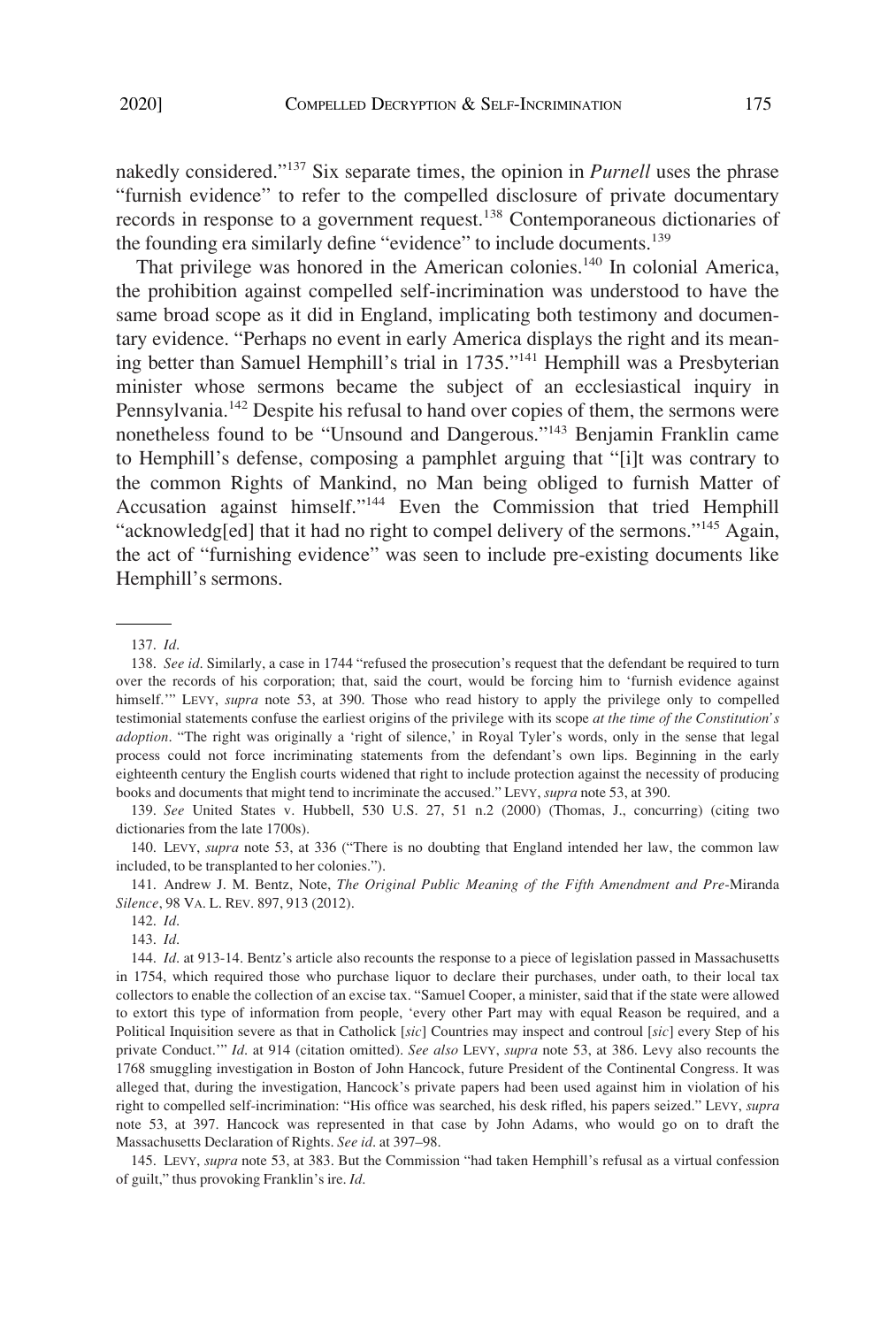Given this history, it should not be surprising that "all of the state constitutions to address the problem of compelled self-incrimination spoke in terms of a right against compulsion either 'to give evidence' or, equivalently, 'to furnish evidence.'"146 And these state constitutions came before their federal counterpart: "More innovations in the drafting of constitutions occurred before the fabled meeting in the summer of 1787 to draft the U.S. Constitution than after it."<sup>147</sup> In relevant part, Virginia's Declaration of Rights was the model for the text of these selfincrimination provisions. It came four years before that of Massachusetts, and guaranteed that no person could "be compelled to give evidence against himself."<sup>148</sup> Every state constitution that contained a separate bill of rights followed Virginia's lead, protecting against a suspect being compelled to either "give" or "furnish" incriminating evidence.<sup>149</sup> In Massachusetts, "[t]he imagination of the drafters ran largely to past instances of the arbitrary use of power, and the remedies proposed were influenced by earlier formulations in Bills of Rights in England and Virginia."150 Indeed, John "Adams's version of a bill of rights went beyond those that had been drafted for such states as Pennsylvania and Virginia, employing mandatory language in at least some of its provisions," including article 12.<sup>151</sup> The Massachusetts Constitution seems to have gone furthest of all, as it imposed a mandatory prohibition on compelling a suspect to both "accuse" himself and "furnish evidence" against himself.<sup>152</sup>

There is no contemporaneous indication that any of these states intended to narrow the common law privilege as it was understood in England or the colonies.<sup>153</sup> Indeed, the SJC was correct in holding that these state provisions were meant to

<sup>146.</sup> Nagareda, *supra* note 49, at 1606 (collecting citations to state constitutions of the founding era).

<sup>147.</sup> SUTTON, *supra* note 31, at 11 ("When it came time to draft the first eight amendments in the Bill of Rights, for example, Madison and others drew from the existing state constitutions.").

<sup>148.</sup> VIRGINIA DECLARATION OF RIGHTS § 8 (1776). *See generally* LEVY, *supra* note 53, at 405–12 (explaining the history of Virginia's provision and its impact on other states and the Federal constitution).

<sup>149.</sup> LEVY, *supra* note 53, at 409–10.

<sup>150.</sup> OSCAR HANDLIN & MARY HANDLIN, THE POPULAR SOURCES OF POLITICAL AUTHORITY: DOCUMENTS ON THE MASSACHUSETTS CONSTITUTION OF 1780, at 28 (1966).

<sup>151.</sup> LAWRENCE FRIEDMAN & LYNNEA THODY, THE MASSACHUSETTS STATE CONSTITUTION 11 (G. Alan Tarr ed., 2011) (citing article 12 as the example of such a provision).

<sup>152.</sup> *See* MASS. DECL. OF RIGHTS art. 12 ("No subject shall . . . be compelled to accuse, or furnish evidence against himself.").

<sup>153.</sup> In passing the Judiciary Act of 1789, Congress included a provision that would empower federal courts to "compel civil parties to produce their books or papers containing relevant evidence." LEVY, *supra* note 53, at 425–26. Levy posits that the belated addition of language limiting the scope of the Fifth Amendment's selfincrimination provision to just "criminal cases"—language that was not included in Madison's first draft of that clause—was done "with this pending legislation in mind." *Id*. at 426. If so, the narrowing of the Fifth Amendment to criminal cases plainly suggests that the clause was intended to extend to documents, as the pending Judiciary Act only related to compelled production of private papers in civil cases. There would have been no need for the First Congress—which was simultaneously writing (and trying to harmonize) the Judiciary Act and the Fifth Amendment—to narrow the self-incrimination clause to just "criminal cases" if that clause was not intended to extend to pre-existing documents. *See* United States v. Hubbell, 530 U.S. 27, 53 & 56 n.3 (2000) (Thomas, J., concurring) (citing this sequence of events as "suggest[ing] that the Framers believed the Self-Incrimination Clause offered protection against such compelled production" of private papers).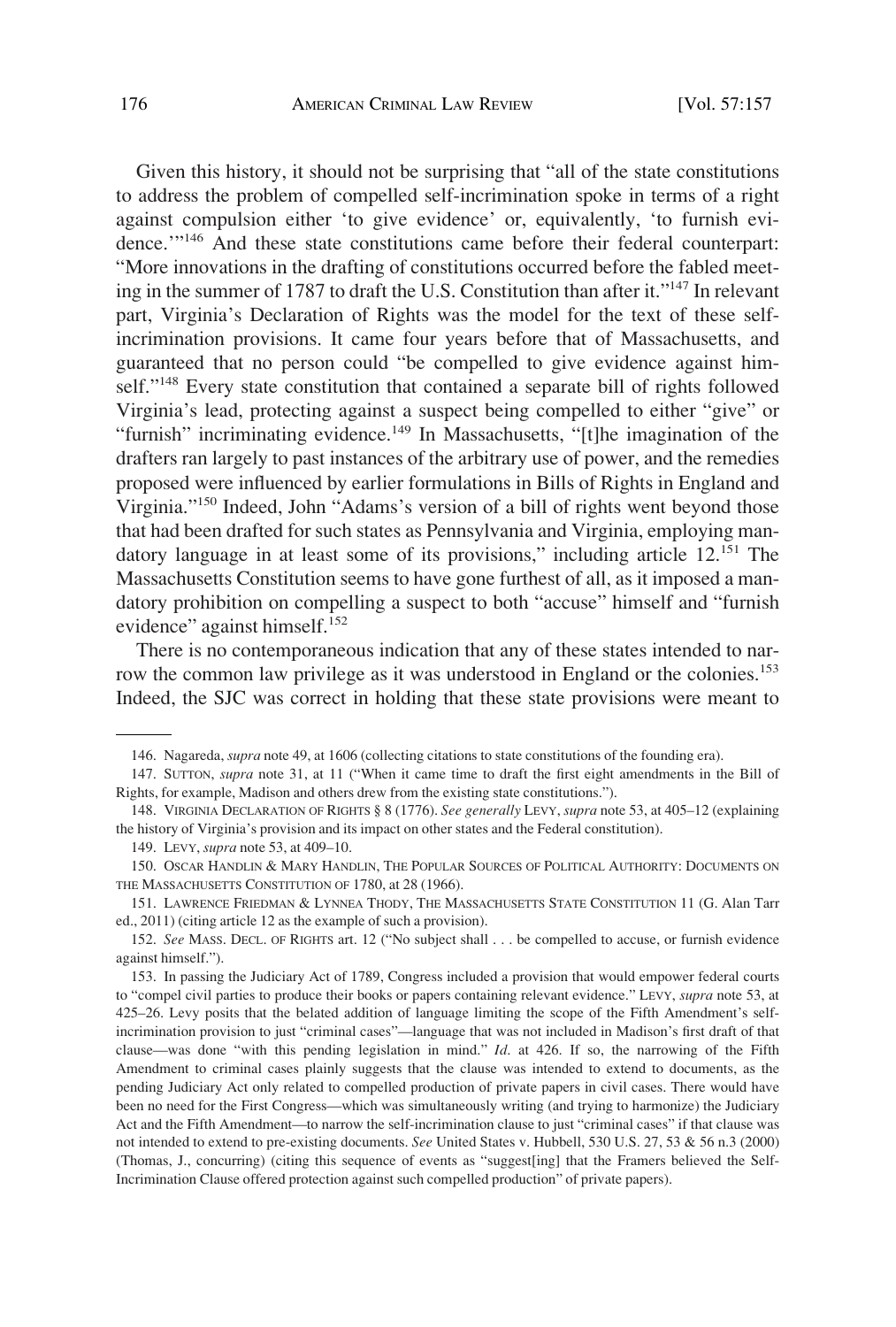merely restate and provide constitutional protection for the pre-existing common law privilege.<sup>154</sup> "[I]t cannot be sufficiently stressed that the constitutional provisions were primarily devices to protect existing constitutional arrangements as Americans saw them, rather than a program of law reform."<sup>155</sup> Throughout its history, the Massachusetts state constitution has been amended on many occasions.<sup>156</sup> But since its enactment, article 12 itself "has not been amended."<sup>157</sup>

After the adoption of the constitutional protections against self-incrimination, "the earliest state and federal cases were in accord with that previous history" extending the common law privilege to incriminating evidence.<sup>158</sup> In its 1871 decision in *Emery's Case*, 159 the SJC said that the "furnish evidence" language must have meaning above and beyond the "compelled to accuse" language that comes before it: article 12's additional language "may be presumed to be intended to add something to the significance of that which precedes" it.<sup>160</sup> In the words of the SJC, "it is a reasonable construction to hold that it protects a person from being compelled to disclose the circumstances of his offence, the sources from which, or the means by which evidence of its commission, or of his connection with it, may be obtained."<sup>161</sup>

Just as a matter of textual interpretation, article 12 could hardly be read any other way. Without the words "furnish evidence," it still forbids a person from being "compelled to accuse" himself, language that would seem itself fully to embrace testimonial communications. Unlike the text of other state constitutions or the Fifth Amendment, article 12 does not just protect against compelled furnishing of evidence *or* self-accusation. Its text includes both prohibitions. One wonders

<sup>154.</sup> This is not to say that the textual differences between article 12 and the Fifth Amendment demand a different interpretation between those two provisions; the Fifth Amendment could (and should) be read to protect private papers too. *See generally* Nagareda, *supra* note 49 (arguing that the Fifth Amendment should also be construed to apply to documentary subpoenas); *Hubbell*, 530 U.S. at 49 (Thomas, J., concurring) (writing separately to note that "[a] substantial body of evidence suggests that the Fifth Amendment privilege protects against the compelled production not just of incriminating testimony, but of any incriminating evidence"). Joseph Story, in his definitive Commentaries on the Constitution, noted that the Fifth Amendment's privilege against self-incrimination was "but an affirmance of a common law privilege." 3 JOSEPH STORY, COMMENTARIES ON THE CONSTITUTION OF THE UNITED STATES § 1782, at 660 (Fred B. Rothman & Co. 1991) (1833). Whatever one thinks about the proper scope of the Fifth Amendment, article 12's more specific textual prohibition on the furnishing of evidence—in addition to its prohibition against a person being "compelled to accuse" himself makes even more clear that it was intended to embrace the full sweep of the common law privilege, including its prohibition against the compelled disclosure of incriminating private documents.

<sup>155.</sup> Eben Moglen, *Taking the Fifth: Reconsidering the Origins of the Constitutional Privilege Against Self-Incrimination*, 92 MICH. L. REV. 1086, 1121 (1994).

<sup>156.</sup> *See* FRIEDMAN & THODY, *supra* note 151, at 17–27 (detailing the full history of revisions to the Massachusetts state constitution since its enactment).

<sup>157.</sup> *Id*. at 57-58.

<sup>158.</sup> LEVY, *supra* note 53, at 428.

<sup>159. 107</sup> Mass. 172 (1871).

<sup>160.</sup> *Id*. at 182.

<sup>161.</sup> *Id*. The SJC went on to say that "the reason upon which the rule is founded, and the terms in which it is expressed, forbid that it should be limited to confessions of guilt, or statements which may be proved, in subsequent prosecutions, as admissions of facts sought to be established therein." *Id*.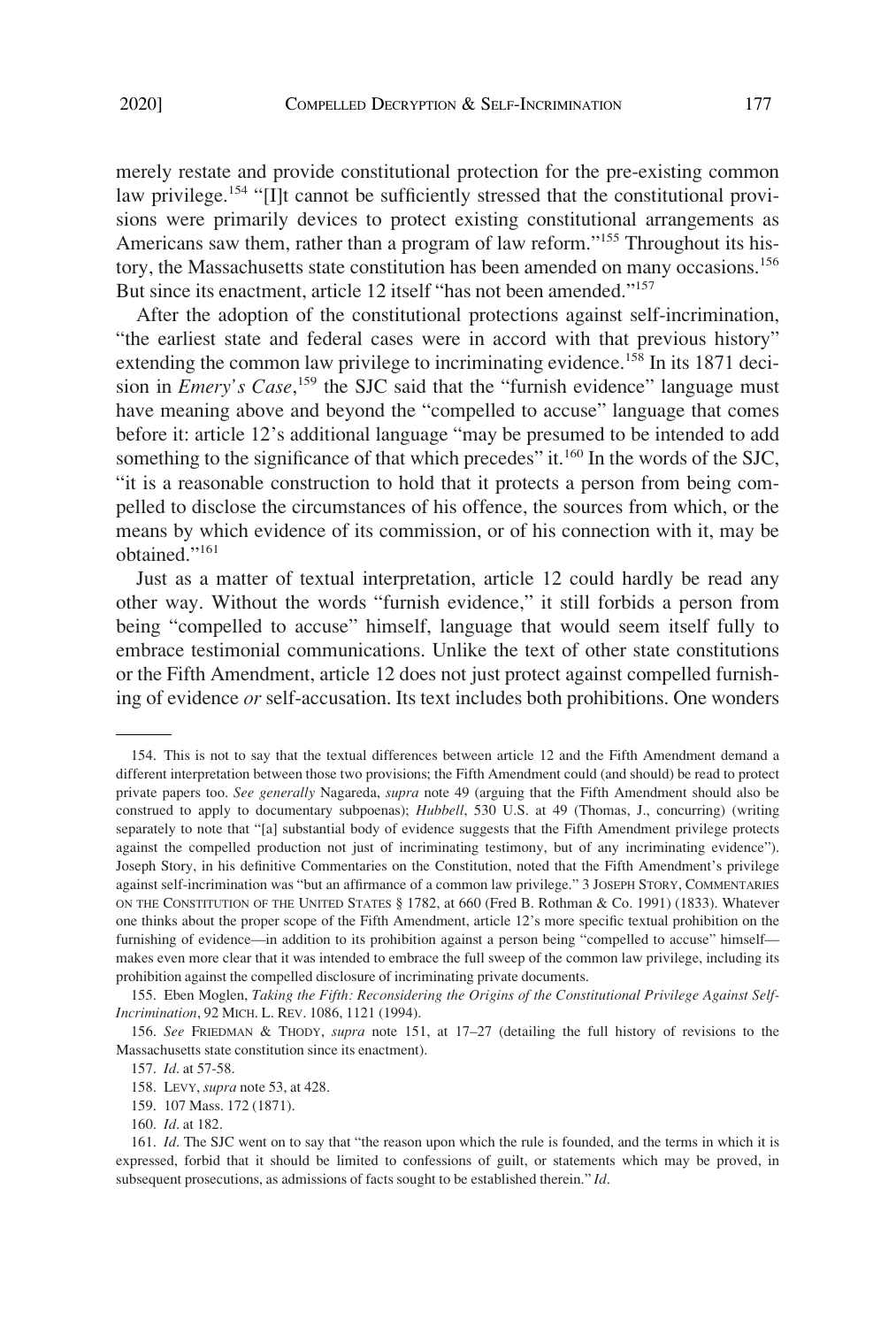what possible additional meaning "furnish evidence" could have if not to expand protection to pre-existing documentary evidence. Every word of a constitutional provision matters and must be given meaning, as "[i]t is a standard principle of constitutional interpretation that all the words of the Constitution must be presumed to have been chosen advisedly."<sup>162</sup> Even Justice Alito has acknowledged that "[t]his language, quite unlike that of the fifth amendment, is most naturally interpreted to apply both to live testimony and to documents."163 Plus, as to article 12, the SJC has already held that, "[b]ecause the privilege against self-incrimination is 'a fundamental principle of our system of justice,' it 'is to be construed liberally in favor of the claimant.'"164 The text of article 12—particularly when construed liberally and considered in light of its history—provides protection for the documentary evidence derived from acts of production.

Subsequent precedent confirms as much. Citing *Emery's Case*, the SJC later held that punishing a defendant for refusing to provide law enforcement with the name of a witness who had incriminating information against him violated article 12.165 The court there specifically rejected the testimonial distinction that it now embraces, saying that although "[i]t might be argued that [the witness]'s name in itself had no tendency to incriminate the defendant," the Commonwealth "was in effect asking the defendant to help [it] secure [its] principal witness in order to prosecute the defendant."166 The court did not concern itself with the testimonial nature of the defendant's answer. Rather, what mattered was that if the defendant was forced to provide the name of the witness, she "could truly have been said that she herself had helped to furnish the incriminating evidence"—that "evidence" being any statement the government might obtain from the witness.<sup>167</sup> Before *Fisher*, the SJC had never narrowed the scope of article 12 only to testimonial communications. To the contrary, it had specifically rejected arguments to do so.

Applying article 12 to documentary evidence is consistent with other areas of Massachusetts self-incrimination jurisprudence embodied in more recent SJC precedent. For instance, the Supreme Court has held that a violation of a defendant's rights under *Miranda v. Arizona*168 does not require the suppression of physical evidence derived from that violation.<sup>169</sup> The Supreme Court's reasoning aligned

<sup>162.</sup> Commonwealth v. Mavredakis, 725 N.E.2d 169, 178 (Mass. 2000) (citation and alterations omitted), *overruled on other grounds by* Commonwealth v. Smith, 28 N.E.3d 385 (Mass. 2015).

<sup>163.</sup> Alito, *supra* note 44, at 79.

<sup>164.</sup> Commonwealth v. Leclair, 17 N.E.3d 415, 419 (Mass. 2014), quoting Commonwealth v. Borans, 446 N.E.2d 703, 704 (Mass. 1983). This interpretive principle makes sense in light of Massachusetts's constitutional history. An earlier proposed state constitution was "met with resounding defeat at the polls" in 1778 because of its "lack of substantive provisions delineating and protecting the people's natural rights" and its failure to frame a government that would "check tyrannical abuse." FRIEDMAN & THODY, *supra* note 151, at 9.

<sup>165.</sup> *See* Commonwealth v. Prince, 46 N.E.2d 755, 759 (Mass. 1943).

<sup>166.</sup> *Id*.

<sup>167.</sup> *Id*.

<sup>168. 384</sup> U.S. 436 (1966).

<sup>169.</sup> *See* United States v. Patane, 542 U.S. 630 (2004). It is for this reason that the Fourth Circuit recently held that a *Miranda* violation that resulted in the suspect unlocking her phone did *not* require suppression of the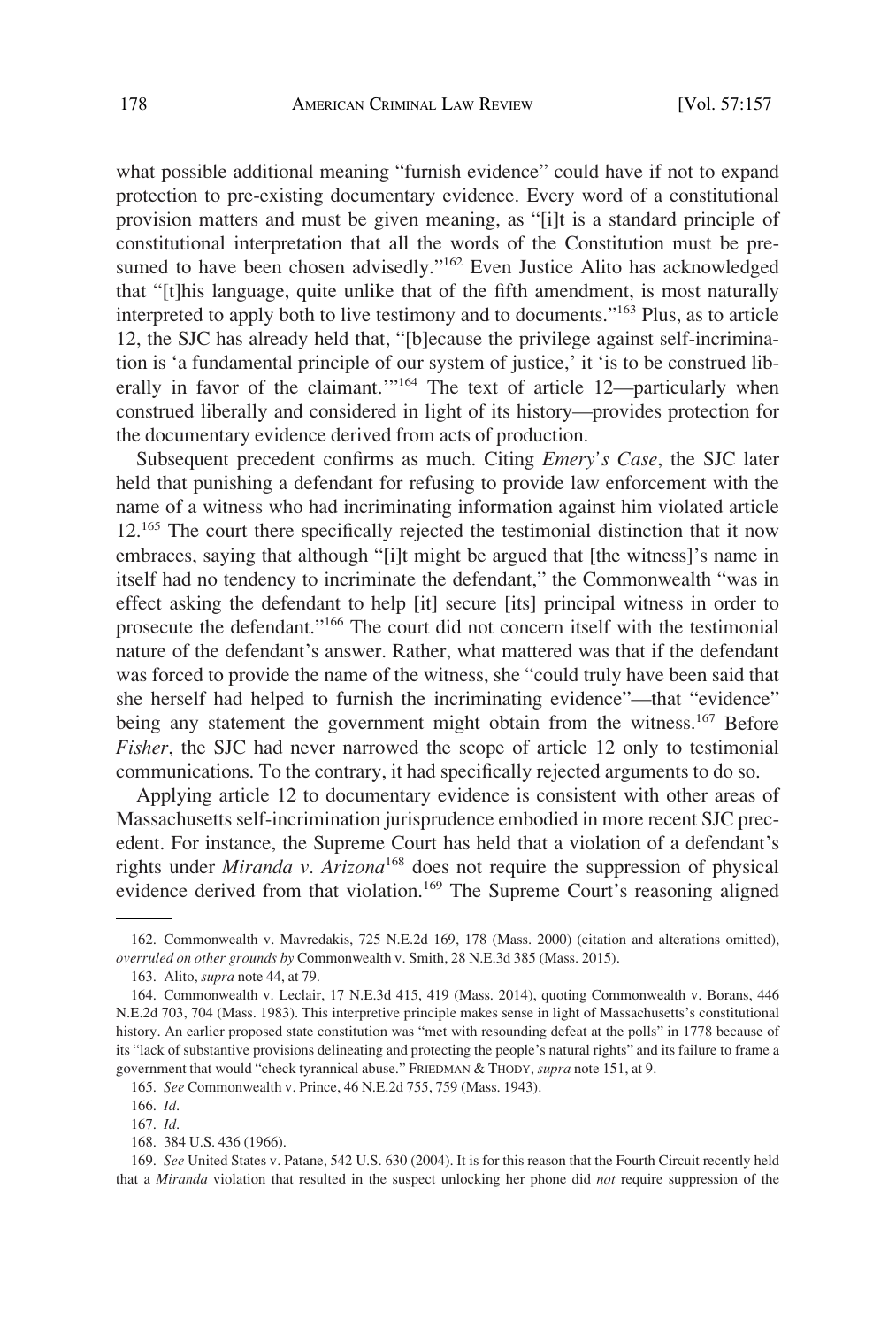with *Fisher*, that the Fifth Amendment is primarily concerned with compelled *testimonial* communications, but physical fruits of a *Miranda* violation are not testimonial.<sup>170</sup> The SJC, however, has expressly rejected this distinction, raising the state constitutional floor and holding that even physical evidence derived from *Miranda* violations must be suppressed as a matter of state constitutional law under article 12. In *Commonwealth v. Martin*, 171 the court broke down the barrier between testimonial communications and their tainted physical fruits, holding that the distinction "has no relevance here" because the defendant had been "asked to *communicate* incriminating information to the police."<sup>172</sup> The SJC thus embraced *Schmerber*'s line between communicative and non-communicative evidence, ignoring *Fisher*'s "testimonial" distinction entirely.

Under *Martin*, article 12's prohibition against compelled self-incrimination extends to the exclusion of derivative physical evidence.<sup>173</sup> If the barrier between testimonial and derivative evidence falls in the *Miranda* context—and *Miranda* is itself derived from the privilege against self-incrimination—there is little reason why it should stand when considering the constitutionality of document subpoenas and compelled decryption orders.

Seldom is the text and history of a constitutional provision so unanimous. Despite the unquestioned import of the common law privilege—which extended to pre-existing documentary evidence—and the SJC's recognition that article 12 was meant to have the same scope as that privilege, the court has nonetheless narrowed article 12 in reliance upon federal precedent interpreting the Fifth Amendment. Like state courts across the country, the SJC followed where the Supreme Court led without ever pausing to ask "why the privilege should be limited to compulsion to engage in 'testimonial' activity."174 The SJC has never recognized that the broad

evidence derived from the act of decryption. *See* United States v. Oloyede, F.3d 302, 309 (4th Cir. 2019). But the SJC has itself recently recognized that the contents of a phone that are the fruit of a *Miranda* violation must be suppressed under art. 12 because suppression, as a matter of state constitutional law, extends beyond just the testimonial fruit of a *Miranda* violation. *See* Commonwealth v. Vasquez, 130 N.E.3d 174, 190–91 (Mass. 2019).

<sup>170.</sup> *Patane*, 542 U.S. at 637–38. Justice Souter's *Patane* dissent also points out certain inconsistencies even in the Supreme Court's own treatment of derivative evidence under the Fifth Amendment. For example, in *United States v. Hubbell*, the Court—while reaffirming *Fisher*'s act of production doctrine—also noted that "[c]ompelled testimony that communicates information that may 'lead to incriminating evidence' is privileged even if the information itself is not inculpatory. It is the Fifth Amendment's protection against the prosecutor's use of incriminating information derived directly *or indirectly* from the compelled testimony of the respondent that is of primary relevance in this case." 530 U.S. 27, 38 (2000) (emphasis added, and internal citation and quotation marks omitted). Thus, even act of production cases express concern for the incriminating nature of derivative evidence while focusing solely on the testimonial nature of the act of production itself. *But see* Doe v. United States, 487 U.S. 201, 208 n.6 (1988) (explaining that the prohibition against the use of derivative evidence "assumes that the suspect's initial compelled communication is testimonial").

<sup>171. 827</sup> N.E.2d 198 (Mass. 2005).

<sup>172.</sup> *Id*. at 204.

<sup>173.</sup> *Id.* at 200 (holding that "physical evidence obtained in these circumstances ... is presumptively excludable from evidence at trial").

<sup>174.</sup> *See* 1 MCCORMICK ON EVIDENCE, *supra* note 7, § 124, at 726.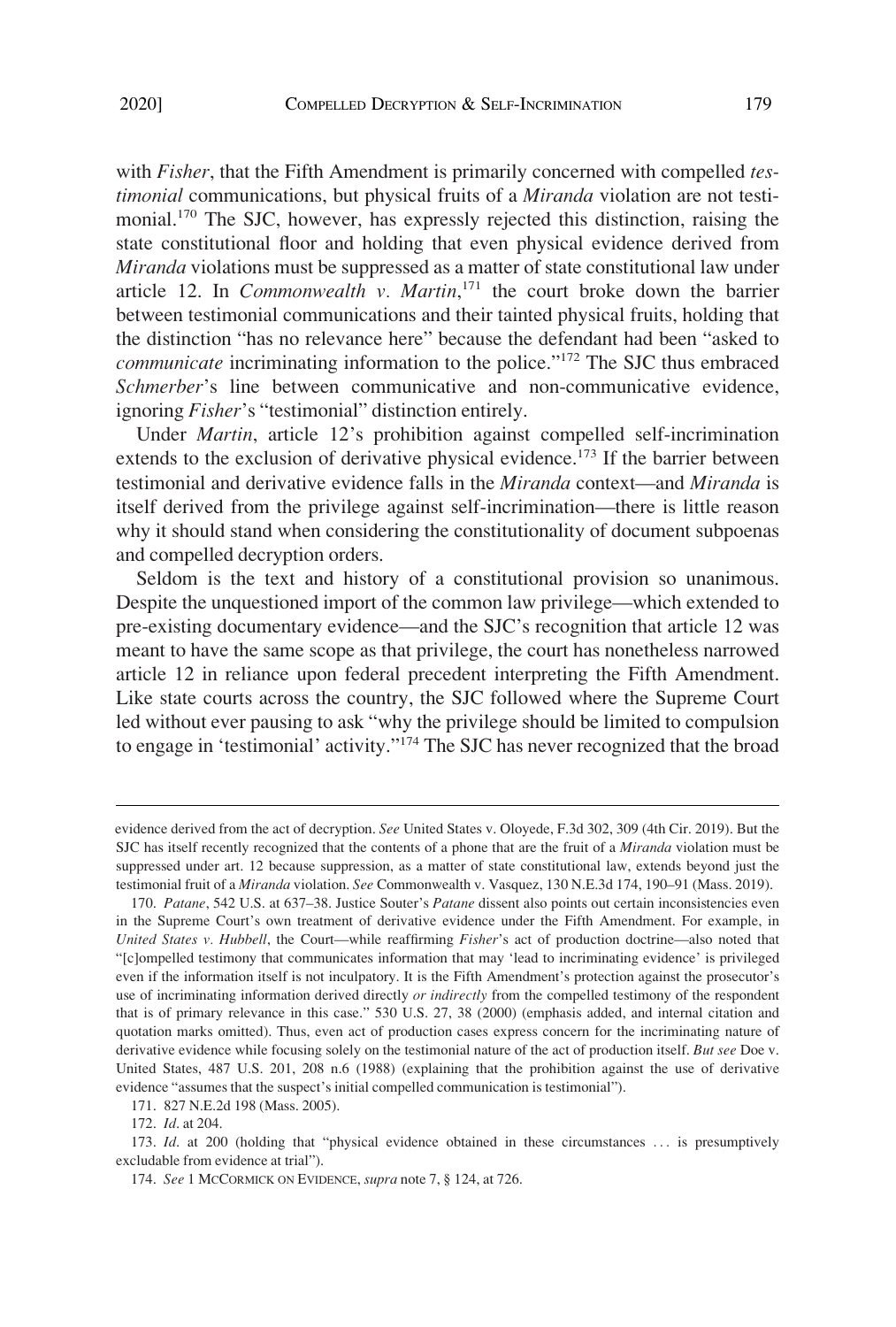language of article 12 "does not require this result."<sup>175</sup> That federal precedent, it cannot be emphasized enough, concerned only *financial records sought from third parties*. 176 Compelled decryption requires a suspect to directly disclose all of his most private papers. Nonetheless, this uncritical, lockstep adherence to Supreme Court precedent has culminated in the SJC's permissive approach to compelled decryption.

## II. THE ACT OF PRODUCTION DOCTRINE AND COMPELLED DECRYPTION

To date, the U.S. Supreme Court has never considered the issue of compelled decryption, and only a handful of courts have.<sup>177</sup> Indeed, the SJC may itself have given this issue the most robust treatment of any appellate court. But in each case, the SJC declined to re-examine *Fisher*'s "act of production" doctrine or its "foregone conclusion" exception.<sup>178</sup> Nor has the SJC questioned whether its lockstep limitation on the scope of article 12 should be changed or returned to its original, intended meaning, to match the novel intrusiveness of compelled decryption. Instead, the SJC has allowed the government to compel suspects to enter passcodes to phones so long as the government has established (as a "foregone conclusion") that the suspect knows the code.<sup>179</sup> This Part starts by tracing the development of the SJC's compelled decryption jurisprudence, from the SJC's 2014 decision in *Gelfgatt* to its 2019 decision in *Jones*. With that groundwork laid, it then explains the error of the court's analysis under article 12 as both a practical and historical matter. It concludes by explaining why the act of production doctrine, invented by the Supreme Court in the context of subpoenas for finite classes of documents, is a particularly poor fit for the novel context of cell phone decryption.

# A. *The SJC's Approach to Compelled Decryption Under Article 12 and its Opinion in* Jones

The SJC has never even questioned the premise of compelled decryption. That is, can the government obtain a court order requiring a person to unlock their phone on threat of incarceration at all? At first blush, this appears no different from analogous contexts in which the court has struck down statutes under article 12. For instance, in 1992 the SJC held in *Opinion of the Justices to the Senate* that the refusal of a breathalyzer test could not be admissible to create an adverse inference

<sup>175.</sup> *Id*. at 726–27. ("To the contrary, a broader construction of the privilege is somewhat suggested by the terms of some formulations of it, as for example those providing that no person 'shall be compelled to give evidence against himself.' Such nuances in terminology have not, however, been regarded as of much significance.").

<sup>176.</sup> *See* Fisher v. United States, 425 U.S. 391, 398 (1976).

<sup>177.</sup> *See* Kerr, *supra* note 5, at 768 n.4 (collecting cases).

<sup>178.</sup> *See* Commonwealth v. Gelfgatt, 11 N.E.3d 605 (Mass. 2014); Commonwealth v. Jones, 117 N.E.3d 702 (Mass. 2019).

<sup>179.</sup> *See Jones*, 117 N.E.3d at 716.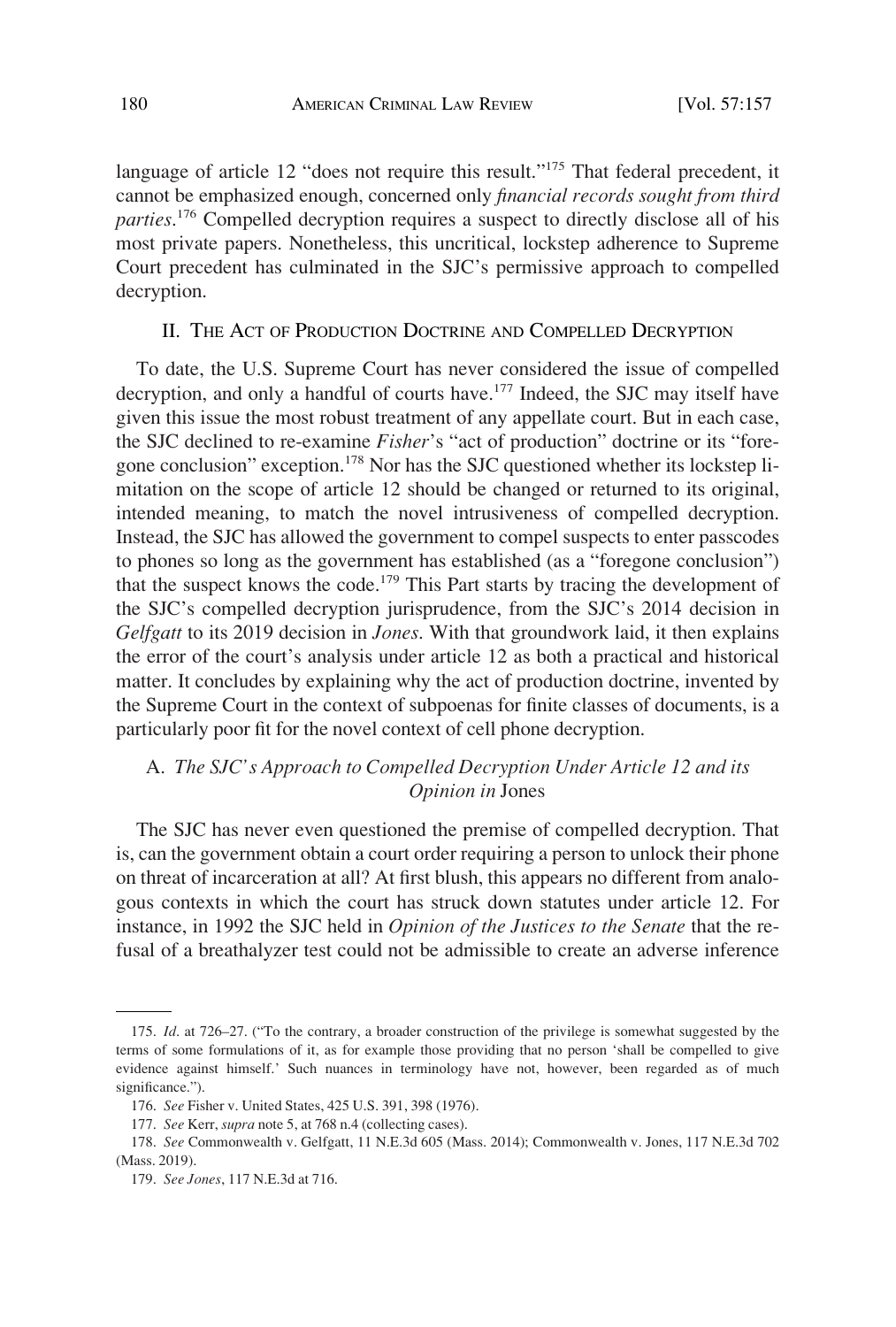against the accused in a drunk driving case.<sup>180</sup> If refusal were admissible, the court said, "[t]he accused [would be] placed in a 'Catch-22' situation: take the test and perhaps produce potentially incriminating real evidence; refuse and have adverse testimonial evidence used against him at trial."181 This seems identical to the situation of a suspect confronted with a compelled decryption order: unlock the phone and produce incriminating real evidence (as well as information about every other aspect of his life) or refuse and (a) go to jail, plus (b) have an adverse testimonial inference used at trial.<sup>182</sup> The consequences on both sides of this "Catch-22" seem far more grave than in the breathalyzer refusal context. But the SJC has never seen the issue so simply.

First, in *Commonwealth v. Gelfgatt*, the court considered the Fifth Amendment and article 12 implications of compelled decryption.<sup>183</sup> The court described the testimonial aspect of entering a passcode as follows: "By such action, the defendant implicitly would be acknowledging that he has ownership and control of the computers and their contents."184 The act of entering the code "would be a communication of his knowledge about particular facts that would be relevant to the Commonwealth's case."185 But the court then went on to apply the foregone conclusion doctrine and conclude that these testimonial aspects of the act of decryption—"his ownership and control of the computers and their contents, knowledge of the fact of encryption, and knowledge of the encryption key" were already known to the government in the case before them and proven to the degree necessary to establish a "foregone conclusion."<sup>186</sup>

In considering the issue under article 12, the SJC reverted to its past jurisprudence limiting the state constitutional protection to only testimonial communications. The court again concluded that the circumstances of compelled decryption did not "dictate an analytical departure from the Federal standard."<sup>187</sup> Instead, if the Commonwealth can establish the testimonial aspect of the act of decryption to be a foregone conclusion, its order to compel entry of the passcode complies with both the Fifth Amendment *and* article 12.188

Which leads to the SJC's recent opinion in *Commonwealth v. Jones*. 189 At its outset, *Jones* raised two significant issues unaddressed in *Gelfgatt*. First, the court

183. Commonwealth v. Gelfgatt, 11 N.E.3d 605 (Mass. 2014).

<sup>180.</sup> Opinion of the Justices to the Senate, 591 N.E.2d 1073, 1078 (Mass. 1992).

<sup>181.</sup> *Id*.

<sup>182.</sup> If the government is later able to hack into the phone and obtain incriminating evidence, it will likely argue at trial that the defendant refused to unlock the phone because he knew the incriminating evidence that was on it. If the government cannot hack into the phone, it will likely let the defendant sit in jail until he purges the contempt. Either way, the defendant will have suffered severe consequences from his refusal to unlock the phone, a reflection of the "Catch-22" that the decryption order placed him in.

<sup>184.</sup> *Id*. at 614.

<sup>185.</sup> *Id*.

<sup>186.</sup> *Id*. at 615.

<sup>187.</sup> *Id*. at 617.

<sup>188.</sup> *See id*.

<sup>189.</sup> Commonwealth v. Jones, 117 N.E.3d 702 (Mass. 2019).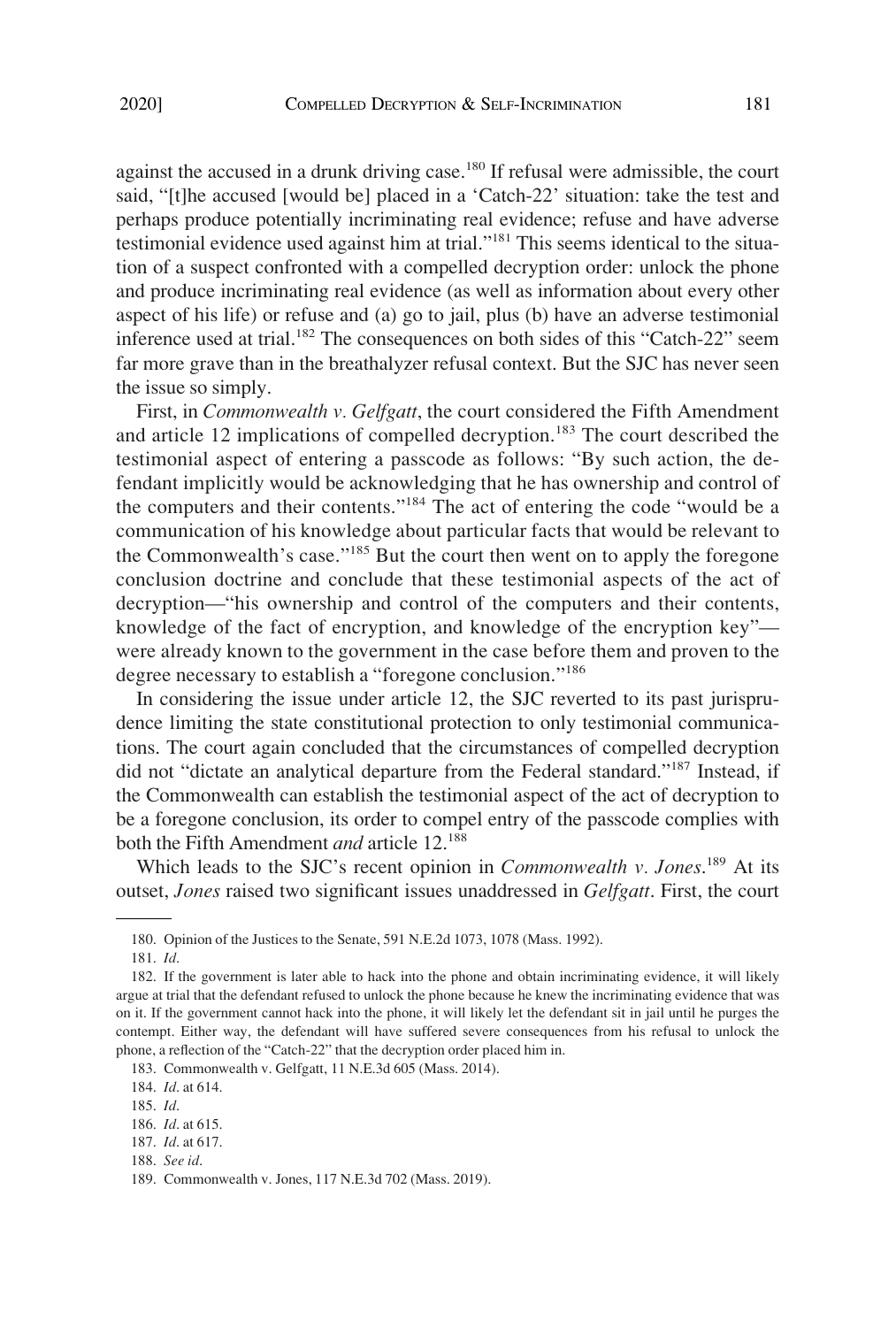needed to translate the phrase "foregone conclusion" into a more familiar standard of proof. The choice was between the "clear and convincing evidence" standard (advocated by the Commonwealth) and proof beyond a reasonable doubt (advocated by the defense).190 Second, the case asked whether the Commonwealth could seek renewed orders for compelled decryption (after an earlier order is denied) when it obtains additional evidence, and what rules should govern such renewed orders.<sup>191</sup> The SJC solicited amicus briefs on both of these questions.<sup>192</sup>

In response, an amicus brief from the Massachusetts Attorney General's Office answered neither of these solicited questions, but raised a new one. The brief opened:

This Court should expound not only on the *standard of proof*, but also on *what needs to be proven*, for the government to obtain a *Gelfgatt* order. It should hold that, in order satisfy the "foregone conclusion" exception to the privilege against self-incrimination, the government should need to prove only knowledge of the precise facts that a suspect would be implicitly communicating by engaging in the compelled conduct at issue. In a situation like the one presented, the precise fact asserted is simply that the suspect is able to access the device. The government should need to prove no more. To the extent that some have read a more burdensome test into the *Gelfgatt* opinion, this Court should clarify that no such test is required.<sup>193</sup>

According to the Attorney General's Office, the SJC's opinion in *Gelfgatt* had, by its ambiguity, suggested that the government's "foregone conclusion" burden might also require it to prove its knowledge about the specific contents of the encrypted device.<sup>194</sup> According to the amicus submission, in heavy reliance on the work of Professor Orin Kerr (who submitted his own amicus brief making the same point), this was wrong.<sup>195</sup> The Attorney General argued that the only "testimonial" aspect to an act of decryption is the suspect's statement, "I know the

<sup>190.</sup> Brief of the Appellee for Defendant at 21–27, Commonwealth v. Jones, 117 N.E.3d 702 (Mass. 2019) (SJC-12564) (arguing in favor of "beyond a reasonable doubt" standard); Brief for Commonwealth at 19-22, Commonwealth v. Jones, 117 N.E.3d 702 (Mass. 2019) (SJC-12564) (arguing for "clear and convincing evidence" standard). *See* Commonwealth v. Jones, 117 N.E.3d 702, 716 (Mass. 2019) (rejecting Commonwealth's argument and requiring proof beyond a reasonable doubt).

<sup>191.</sup> Brief of the Appellee for Defendant at 14–19, Commonwealth v. Jones, 117 N.E.3d 702 (Mass. 2019) (SJC-12564) (arguing that renewal motions were within the trial court's discretion, akin to reconsideration); Brief for Commonwealth at 42–50, Commonwealth v. Jones, 117 N.E.3d 702 (Mass. 2019) (SJC-12564) (arguing that renewal motions should not be limited only to information that was not available to the Commonwealth at the time of the first motion). *See Jones*, 117 N.E.3d at 719–20 (rejecting defendant's argument and reversing denial of the renewed motion).

*See* Amicus Solicitation, Docket Entry #7, Commonwealth v. Jones (SJC-12564), [http://www.ma-](http://www.ma-appellatecourts.org/display_docket.php?src=party&dno=SJC-12564)192. [appellatecourts.org/display\\_docket.php?src=party&dno=SJC-12564.](http://www.ma-appellatecourts.org/display_docket.php?src=party&dno=SJC-12564)

<sup>193.</sup> Brief for the Att'y Gen. as Amicus Curiae in Support of the Commonwealth at 3-4, Commonwealth v. Jones, 117 N.E.3d 702 (Mass. 2019) (SJC-12564) (emphasis in original).

<sup>194.</sup> *See id*. at 11–12.

<sup>195.</sup> *Id*.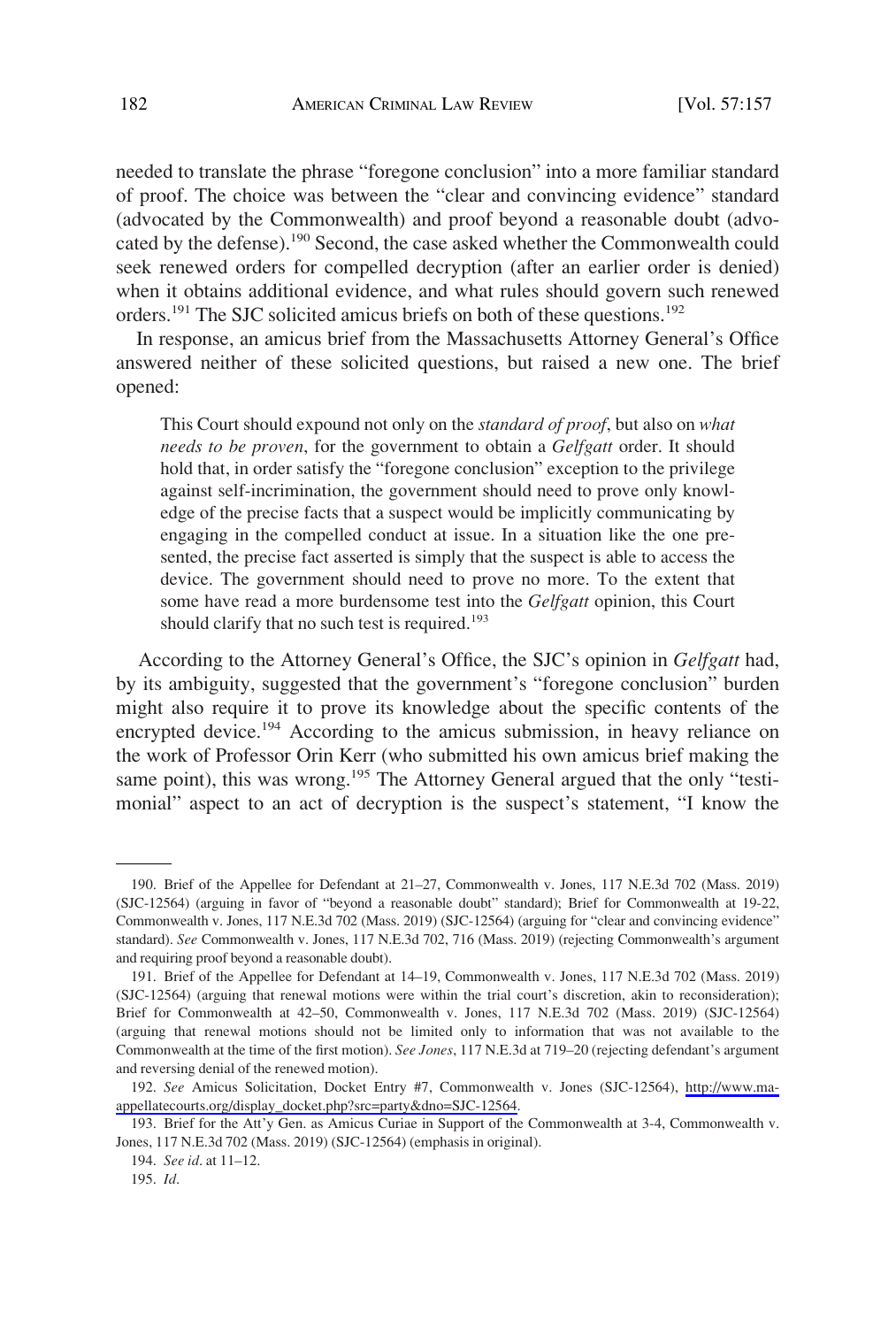code."196 So long as the government can prove that the suspect knows the code—to whatever standard of proof the SJC would ultimately require in *Jones*—law enforcement can obtain a *Gelfgatt* order and force the suspect to decrypt his device.<sup>197</sup>

The SJC agreed with the Attorney General entirely. Seeking to clarify its opinion in *Gelfgatt*, the court could not have been more explicit: "In the context of compelled decryption, the only fact conveyed by compelling a defendant to enter the password to an encrypted electronic device is that the defendant knows the password, and can therefore access the device."198 The entry of the passcode "convey[s] no information about the contents of the . . . phone."199 Any showing that the Commonwealth has to make concerning the contents of the phone, including concerns about probable cause for the search and the particularity of its scope, is properly considered only as a matter of the Fourth Amendment and its state constitutional counterpart, article  $14.200$ 

Writing separately, and only for herself, Justice Barbara Lenk did not agree that articles 12 and 14 could live in such "splendid isolation."201 According to Justice Lenk, the Commonwealth should have to "demonstrate, beyond a reasonable doubt, that the accused knows the passcode to the device *and* that the government already knows, with reasonable particularity, the existence and location of relevant, incriminating evidence it expects to find on that device."<sup>202</sup> Uncomfortable with a rule that allows the government to compel a suspect to unlock the digital door to his entire life—including call logs, texts, emails, bank records, and geolocation information—with no showing related to the contents of the device, Justice Lenk warned that "[t]he court's decision sounds the death knell for a constitutional protection against compelled self-incrimination in the digital age."203

She was right, but for the wrong reasons. By its terms, the majority's view of the testimonial aspect of an act of decryption has a tempting logic. When a person enters the passcode to their phone, the only assertion implicit in that act would seem to be that the person knows the code. You do not necessarily make a statement about the contents of your smartphone every time you unlock it.<sup>204</sup> Even granting that the majority is right about how it applied the act of production doctrine, accepting that result gives rise to a number of profound analytical flaws flaws that seemed to motivate Justice Lenk's concurrence. But when correct

<sup>196.</sup> *Id*. at 4-5.

<sup>197.</sup> *Id*.

<sup>198.</sup> Commonwealth v. Jones, 117 N.E.3d 702, 710 (Mass. 2019).

<sup>199.</sup> *Id*. at 711 n.10.

<sup>200.</sup> *See id*. at 711 n.11.

<sup>201.</sup> *Id*. at 722 n.1 (Lenk, J., concurring).

<sup>202.</sup> *Id*. at 721 (emphasis added).

<sup>203.</sup> *Id*. at 724.

<sup>204.</sup> *But see* Laurent Sacharoff, *What Am I Really Saying When I Open my Smartphone? A Response to Orin S. Kerr*, 97 TEX. L. REV. ONLINE 63 (2019) (arguing that this is wrong and that Justice Lenk's approach is correct).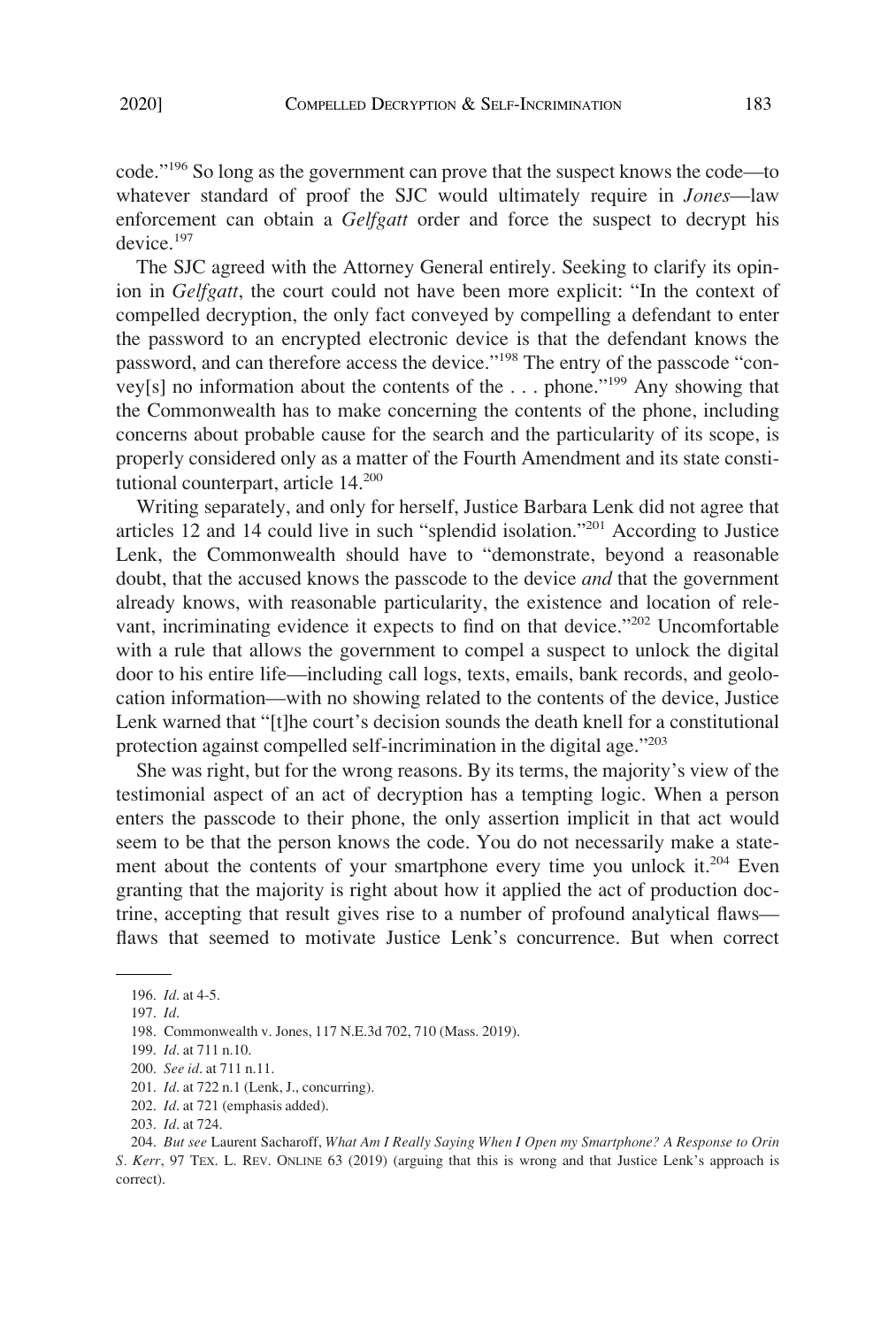reliance upon a legal doctrine yields absurd results, we should not distort the doctrine to avoid the absurdity. We should question the doctrine itself.

#### B. *The Multiple Errors in the SJC's Approach*

The advent of modern cell phones has created a critical mismatch between analog doctrine and digital reality—a single act of production with the slightest testimonial implications can now reveal every detail of a person's life.<sup>205</sup> When new technology empowers the government to engage in much more intrusive surveillance, courts should be wary of uncritical reliance on past doctrines that arose in the analog age. Even if *Fisher* itself is never overruled or re-examined, its act of production doctrine should not be imported into the distinct, far more intrusive context of compelled decryption. This is not a mere application of *Fisher*'s reasoning, but rather a marked extension, and "any extension of that reasoning to digital data has to rest on its own bottom."206

This is just as true when the government directly searches and seizes information, as it did in *Riley* and *Carpenter*, as when it compels disclosure from the suspect, as it did in *Jones*. Justice Lenk was right to sound a warning about the limits of the majority's rule—it will not be a "difficult endeavor" for the government to prove, even beyond a reasonable doubt, that a person in possession of a phone knows its passcode.207 The imposition of that heightened standard was a Pyrrhic victory for Mr. Jones. The standard, frankly, is almost irrelevant. What matters is what the government needs to show and, even more importantly, whether it can obtain a compelled decryption order at all.

The myriad problems with relying on *Fisher*'s act of production doctrine in compelled decryption litigation all stem from the fact that the doctrine removes the legal dispute from the practical, real-world stakes of the case. *Fisher* focuses the analysis on a legal fiction. By "decoupl[ing] the content of documents from the act by which they are produced," the act of production doctrine "takes on an unreal, make-believe quality."208 *Jones* misses the forest for an irrelevant tree, divorcing legal analysis from reality. Defendants do not resist compelled decryption orders

<sup>205.</sup> *See* Riley v. California, 573 U.S. 373, 395 (2014) (noting that cell phones allow people to "keep on their person a digital record of nearly every aspect of their lives—from the mundane to the intimate").

<sup>206.</sup> *Id*. at 393. The Electronic Privacy Information Center recently filed a compelling amicus brief in a pending New Jersey Supreme Court case about compelled decryption. The brief sets out in detail how a "broad interpretation of the [foregone conclusion] exception places an astonishing amount of sensitive data in the hands of law enforcement through coercion of the suspect," and how the effort to extend *Fisher* is akin to the attempted doctrinal extensions that were rejected by the Supreme Court in *Riley* and *Carpenter*. *See* Brief for the Electronic Privacy Information Center as Amicus Curiae at 4, State v. Andrews (N.J. Appeal No. A-72-18).

<sup>207.</sup> Commonwealth v. Jones, 117 N.E.3d 702, 724 (Mass. 2019) (Lenk, J., concurring). *See also* Orin S. Kerr & Bruce Schneier, *Encryption Workarounds*, 106 GEO. L.J. 989, 1003 (2018) ("This standard would be vastly easier for the government to meet in practice because evidence that the person uses the phone regularly is likely sufficient to establish that the person knows the password.").

<sup>208.</sup> Nagareda, *supra* note 49, at 1601 ("It is rather like the Wizard of Oz imploring supplicants to pay no attention to the man behind the curtain.").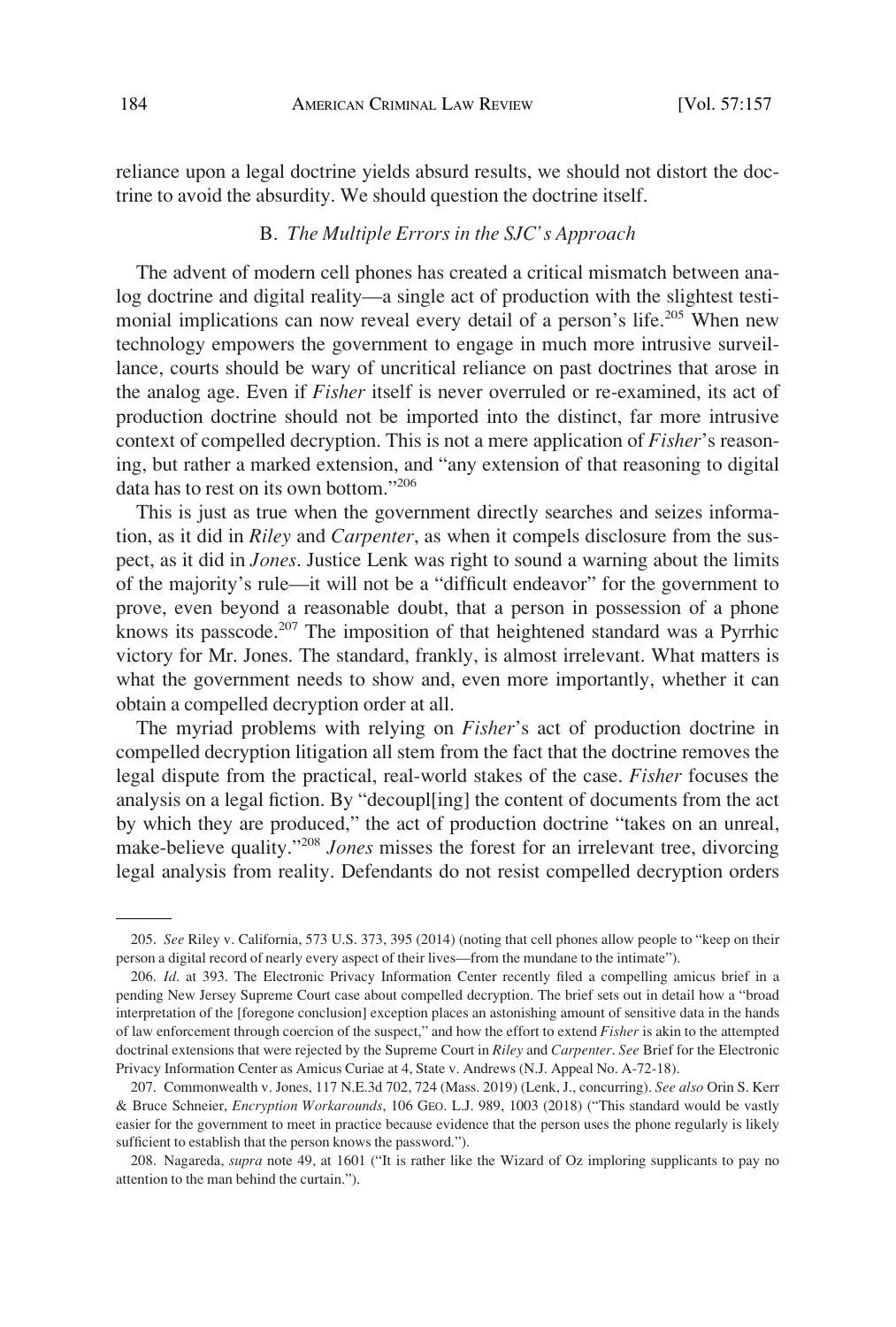and the government does not seek them because the act of decryption might *itself*  convey incriminating information to the government.<sup>209</sup> They are concerned about opening their phone for government inspection; it is the contents of the phone that both sides of the dispute really care about. Those pre-existing contents are what is really at stake and should be the focus of the analysis. By focusing on the act of production while ignoring the derivative evidence on the phone, the SJC got it "precisely backward."<sup>210</sup>

That backward approach starts by distorting the constitutional text. Indeed, the majority's textual analysis of article 12 is hard to even follow, for the court relies upon the "furnish evidence" language to impose a heightened "beyond a reasonable doubt" standard of proof while simultaneously ignoring what those words mean for the scope of the protection of the privilege.<sup>211</sup> When the means of compulsion are so significant, and the intrusiveness of disclosure so substantial, the SJC must revisit the proper scope of article 12, or at least not import analog doctrine into a novel digital context. The state constitution should be read consistent with its purpose (to constitutionalize the common law privilege), history (that the common law privilege applied to pre-existing documents), and plain terms (in that "furnish evidence" means what it says). $2^{12}$  The government should not be able to compel someone to open their smartphone and thereby "furnish" the most intimate details of the person's life for government examination. A constitutional prohibition on the compelled furnishing of evidence has somehow been read not to protect against a circumstance in which the government compels someone to turn over nearly all of the private documents in their life. No one in 1780 could have imagined such a state of affairs.

That textual distortion yields absurd results. Perhaps most glaringly, the doctrine established in *Jones* causes article 12 protection to have an inverse relationship with the intrusiveness of the government's request for incriminating information.213 For instance, if the government subpoenaed me to testify about the specific contents of one email, that would plainly violate article 12 if the contents of that email were incriminating.<sup>214</sup> But if the government seeks a *Gelfgatt* order to

<sup>209.</sup> *See* Kerr, *supra* note 5, at 795 (entry of the passcode "is a consequence of how the technology works, not evidence the government wants").

<sup>210.</sup> Nagareda, *supra* note 49, at 1602.

<sup>211.</sup> *See Jones*, 117 N.E.3d at 714.

<sup>212.</sup> *See supra* at Part I.C.

<sup>213.</sup> *Compare* Fisher v. United States, 425 U.S. 391, 411 (1976) (holding that the government must establish as a foregone conclusion "the existence and possession of the papers" sought in the context of subpoenas for specific sets of documents), *with Jones*, 117 N.E.3d at 714 (holding that the government need only establish that the defendant knows the password to the phone when it seeks to search the entire contents of the phone, with no showing necessary as to any documents on the phone itself).

<sup>214.</sup> It is not entirely clear whether the foregone conclusion doctrine applies to compelled testimonial communications aside from those implicit in an act of production. This seems impossible, however, as it "would imply that defendants should be forced to testify or suspects not be allowed to invoke their Miranda privilege whenever the government already knows what their answers will be." Michael S. Pardo, *Disentangling the Fourth Amendment and the Self-Incrimination Clause*, 90 IOWA L. REV. 1857, 1889 (2005). The foregone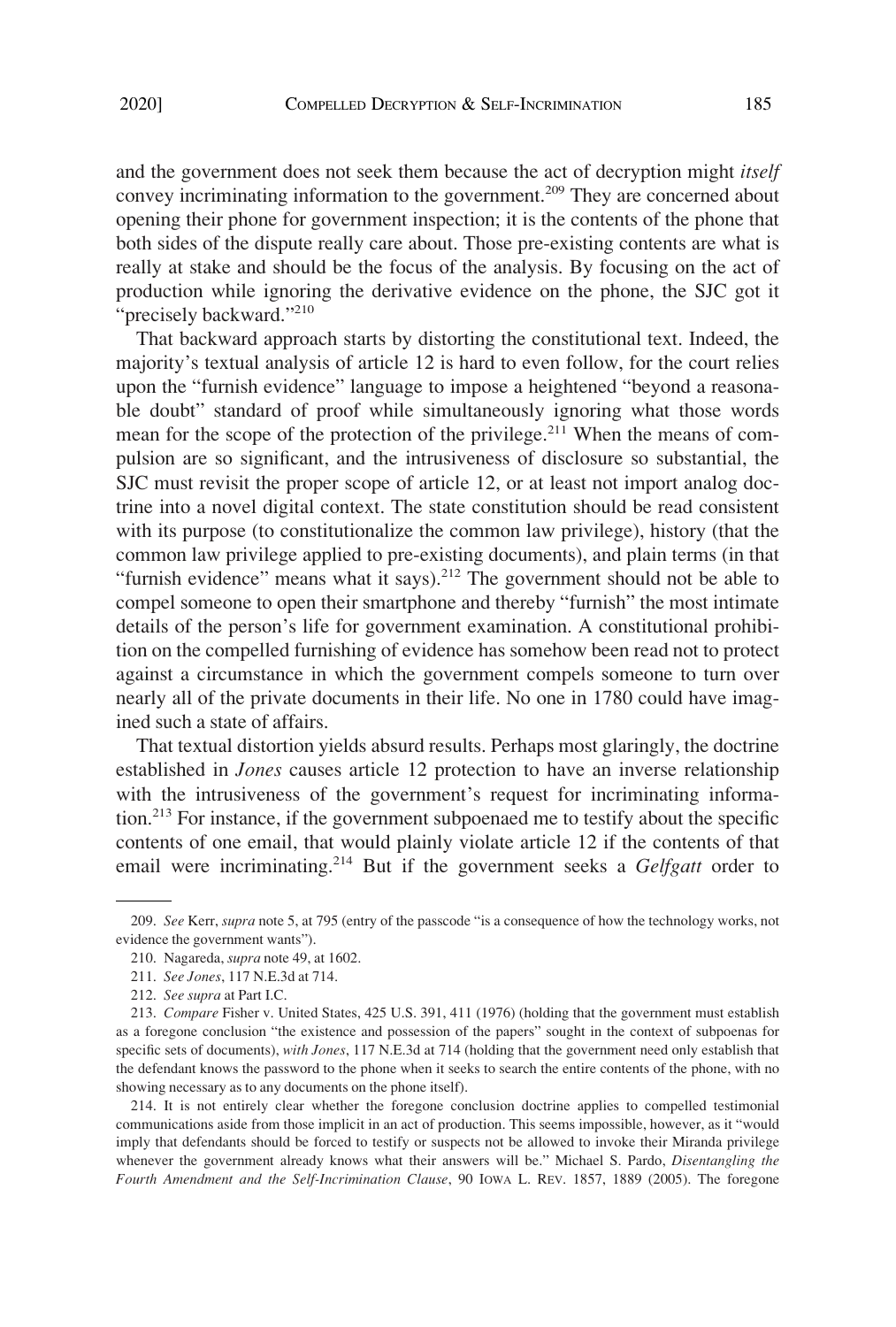decrypt my phone, it can do so if it proves only that I know the code to my phone. In other words, the government is barred from obtaining compelled testimony from me about *one* specific email, but it can circumvent article 12 and easily obtain a *Gelfgatt* order compelling me to turn over a copy of *every* email that I have ever sent or received (and everything else on the phone, too).<sup>215</sup> The broader the government's request, the lower its burden. In applying the act of production doctrine to compelled decryption, the intrusiveness of the government's request somehow becomes a virtue rather than a vice.

This error is the culmination of a self-incrimination jurisprudence that seems unconcerned with the protection of privacy. The *Jones* majority simply assumes that privacy is the exclusive province of the Fourth Amendment and article 14.216 At no point in its opinion does the majority seem concerned about the intrusiveness of the disclosure that the government is seeking to compel by requiring decryption. The SJC did not consider the difference between the third-party disclosure of a discrete set of financial documents in *Fisher* and the expansive disclosure of private documents on a phone. Nowhere does *Jones* discuss the privacy interests at stake: that the examination of the phone will yield a person's most intimate information for the government's ready examination. To the SJC, privacy was not the province of article 12.

conclusion doctrine thus seems applicable only to the testimony implicit in compelled acts of production, not compelled testimony. That limitation on the foregone conclusion exception—making it applicable to "testimonial" acts of production but not "testimony" itself—only further exposes the unprincipled nature of the exception. *See* Alito, *supra* note 44, at 49 (describing the "foregone conclusion" exception as the "most unsatisfying and misleading portion of *Fisher*," since it "appears on its face to be inconsistent with the settled understanding of the privilege, because the privilege has never been restricted to testimony that is not cumulative"); *see also* Nagareda, *supra* note 49, at 1597–98.

<sup>215.</sup> The same holds true if we just compare a document subpoena to a compelled decryption order: if the government seeks to have me turn over a single email, its description of that email must be specific enough to comply with the "reasonable particularity" standard to show its pre-existing knowledge of the email's existence and establish the predicate of the foregone conclusion doctrine. *See* Kerr, *supra* note 5, at 775. But if the government seeks a compelled decryption order for the full contents of my phone, it can (under *Jones*) do so without complying with that standard at all, on a mere showing that I know the code to the phone. *See Jones*, 117 N.E.3d at 714. Under the SJC's approach, a defendant subject to a compelled decryption order loses the protection of the "reasonable particularity" standard that otherwise applies to all other subpoenas for documents. This is not my gloss on *Jones*; the SJC said so. The court noted that "[t]he analysis would be different had the Commonwealth sought to compel the defendant to produce specific files located in the" phone. *Id*. at 711 n.10. "If that had been the case, the production of the files would implicitly convey far more information than just the fact that the defendant knows the password," such as "the existence of the files, his control over them, and their authenticity." *Id*. But, because the Commonwealth sought access to *everything* on the phone, it did not need to make any showing about its contents since the entry of the passcode "convey[s] no information about the contents of the ... phone." *Id*. The court said this all so matter-of-factly that one could be forgiven for missing the absurdity. By the SJC's own admission, far greater protection is afforded to compelled disclosures that are far less intrusive. That is one critical reason why the act of production doctrine, and its foregone conclusion exception, is such a glaringly poor fit for the digital age.

<sup>216.</sup> *See Jones*, 117 N.E.3d at 711 n.11.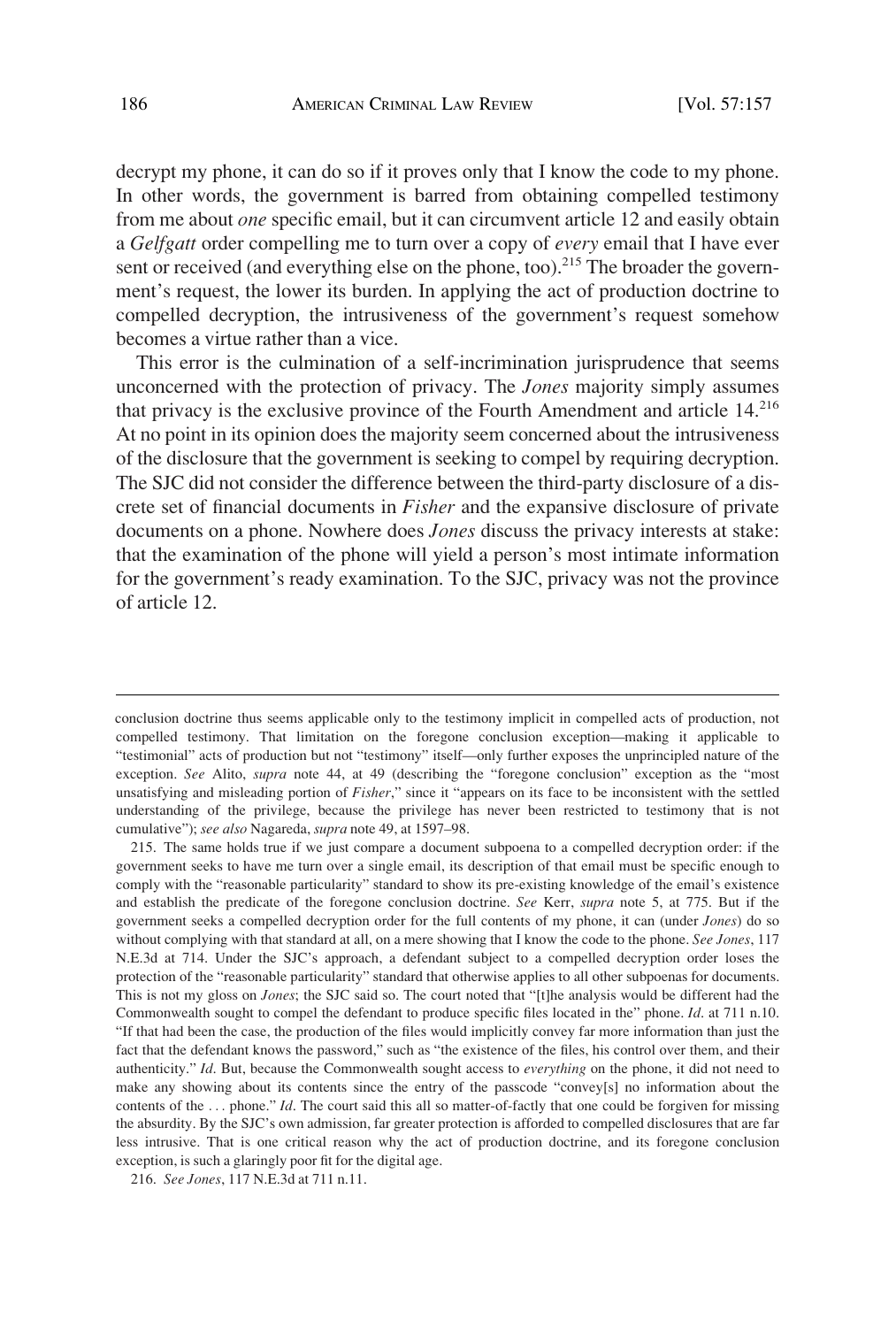In reality, "the protection of personal privacy is a central purpose of the privilege against compelled self-incrimination."217 Until its opinion in *Fisher*, which fundamentally changed the scope of protection against compelled self-incrimination, the Supreme Court had repeatedly recognized that the Fifth Amendment "enables the citizen to create a zone of privacy which government may not force him to surrender to his detriment."<sup>218</sup> Indeed, the SJC had previously relied on these precedents in noting that the privilege reflects "our respect for the inviolability of the human personality and of the right of each individual to a private enclave where he may lead a private life."<sup>219</sup> For some reason, these privacy principles have been lost to history, just as governmental compulsion has become most intimately intrusive.

Further, to have this zone of privacy extend only to testimonial evidence defines the scope of constitutional protections by mere happenstance. It seems odd to have the extent of article 12's protection depend on whether a person stores something in their memory or writes it down on a scrap of paper (or, as here, in the memory of their smartphone). As Justice Brennan observed in his *Fisher* concurrence:

I perceive no principle which does not permit compelling one to disclose the contents of one's mind but does permit compelling the disclosure of the contents of that scrap of paper by compelling its production. Under a contrary view, the constitutional protection would turn on fortuity, and persons would, at their peril, record their thoughts and the events of their lives. The ability to think private thoughts, facilitated as it is by pen and paper, and the ability to preserve intimate memories would be curtailed through fear that those thoughts or events of those memories would become the subjects of criminal sanctions however invalidly imposed.<sup>220</sup>

The same could be said about modern smartphones. People have increasingly outsourced their brains to their phones—they write email reminders for everything, use GPS maps to drive everywhere, and no longer bother to memorize phone numbers.<sup>221</sup> Information that was once kept in our minds is now stored on our phones. But the scope of constitutional protections should not turn on the "fortuity" that someone stores a piece of incriminating information on their phones. Luddites do not deserve greater constitutional protection than millennials. Documentary

<sup>217.</sup> Fisher v. United States, 425 U.S. 391, 416 (1976) (Brennan, J., concurring in judgment). *See also*  Schmerber v. California, 384 U.S. 757, 767 (1966) ("The values protected by the Fourth Amendment thus substantially overlap those of the Fifth Amendment helps to protect.").

<sup>218.</sup> Griswold v. Connecticut, 381 U.S. 479, 484 (1965). *See also* Couch v. United States, 409 U.S. 322, 327 (1973) ("By its very nature, the privilege is an intimate and personal one. It respects a private inner sanctum of individual feeling and thought and proscribes state intrusion to extract self-condemnation.").

<sup>219.</sup> Attorney General v. Colleton, 444 N.E.2d 915, 917 (Mass. 1982) (citation omitted).

<sup>220.</sup> *Fisher*, 425 U.S. at 420 (Brennan, J., concurring in judgment).

<sup>221.</sup> *See* TOMMY ORANGE, THERE, THERE 67 (2018) ("I depend on the internet for recall now. There's no reason to remember when it's always just right there, like the way everyone used to know phone numbers by heart and now can't even remember their own. Remembering itself is becoming old-fashioned.").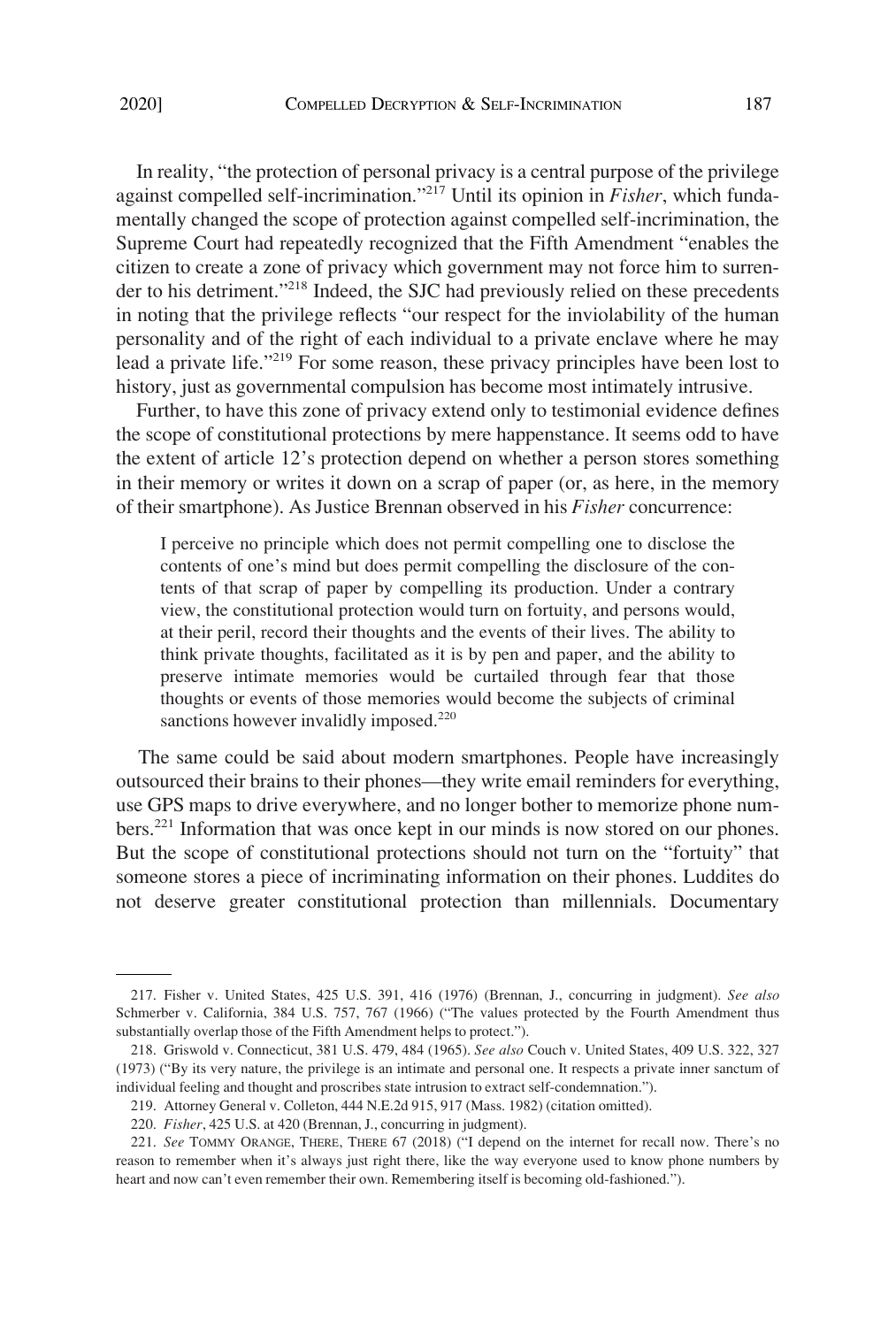evidence is no different from testimonial evidence—both communicate the contents of a suspect's mind, one is just reduced to writing.

For this reason, Justice Brennan was clear in both his opinion in *Schmerber*  and his concurrence in *Fisher* that "the protection of the privilege reaches an accused's communications, *whatever form they might take*."<sup>222</sup> The communicative nature of the evidence sought—not the communicative nature solely of the act of production—should matter for self-incrimination purposes. Modern smartphones are simply "a substitute for the perfect memory that humans lack."223 Indeed, "the proverbial visitor from Mars might conclude they were an important feature of human anatomy."224 Considering the close relationship many people have with their phones, "[f]orcing an individual to give up possession of these intimate writings may be psychologically comparable to prying words from his lips."225 In this context, *Fisher* is unworkable.

The notion that "[n]othing [is] your own except the few cubic centimetres inside your skull" should stay in 1984.226 The tenuous line drawn in *Fisher* between testimonial and documentary evidence makes constitutional protection turn on the happenstance of where communicative evidence happens to be memorialized. Perhaps this fortuity made sense when *Fisher* was decided in 1976, when cutting edge technology involved a rotary dial. But it has particularly devastating consequences in the twenty-first century, as the advance of technology has allowed a single act of production with slight testimonial implications to unlock mountains of intimate and intrusive documentary evidence.

## III. THE IMPLICATIONS OF A PROPER READING OF ARTICLE 12

This Part addresses the likely consequences of reading state constitutional protections against self-incrimination to preclude compelled decryption. It starts by emphasizing that such a holding need not encroach into other doctrinal domains. Orders seeking bodily evidence, subpoenas to third parties, and subpoenas to suspects seeking business or financial records would all still be permissible. Instead, redrawing this doctrinal line would focus self-incrimination doctrine on the core zone of protection that compelled decryption invades: the forced disclosure of personal papers. This Part then goes on to explain that, as it stands, the advent of biometric decryption technology may soon render the developing doctrine outmoded before it is even settled. If the doctrine does not change its focus to the contents of smartphones rather than the mere act of unlocking them, such technology will allow the government readily to access biometrically encrypted devices without

<sup>222.</sup> *Schmerber*, 384 U.S. at 763–64 (emphasis added).

<sup>223.</sup> Alito, *supra* note 44, at 39.

<sup>224.</sup> Riley v. California, 573 U.S. 373, 385 (2014).

<sup>225.</sup> Alito, *supra* note 44, at 39. *See also* Bryan H. Choi, *The Privilege Against Cellphone Incrimination*, 97 TEX. L. REV. ONLINE 73, 82 (2019) ("Being parted from one's cellphone is like losing one's memory and one's mental map of the world.").

<sup>226.</sup> GEORGE ORWELL, 1984, at 27 (1949).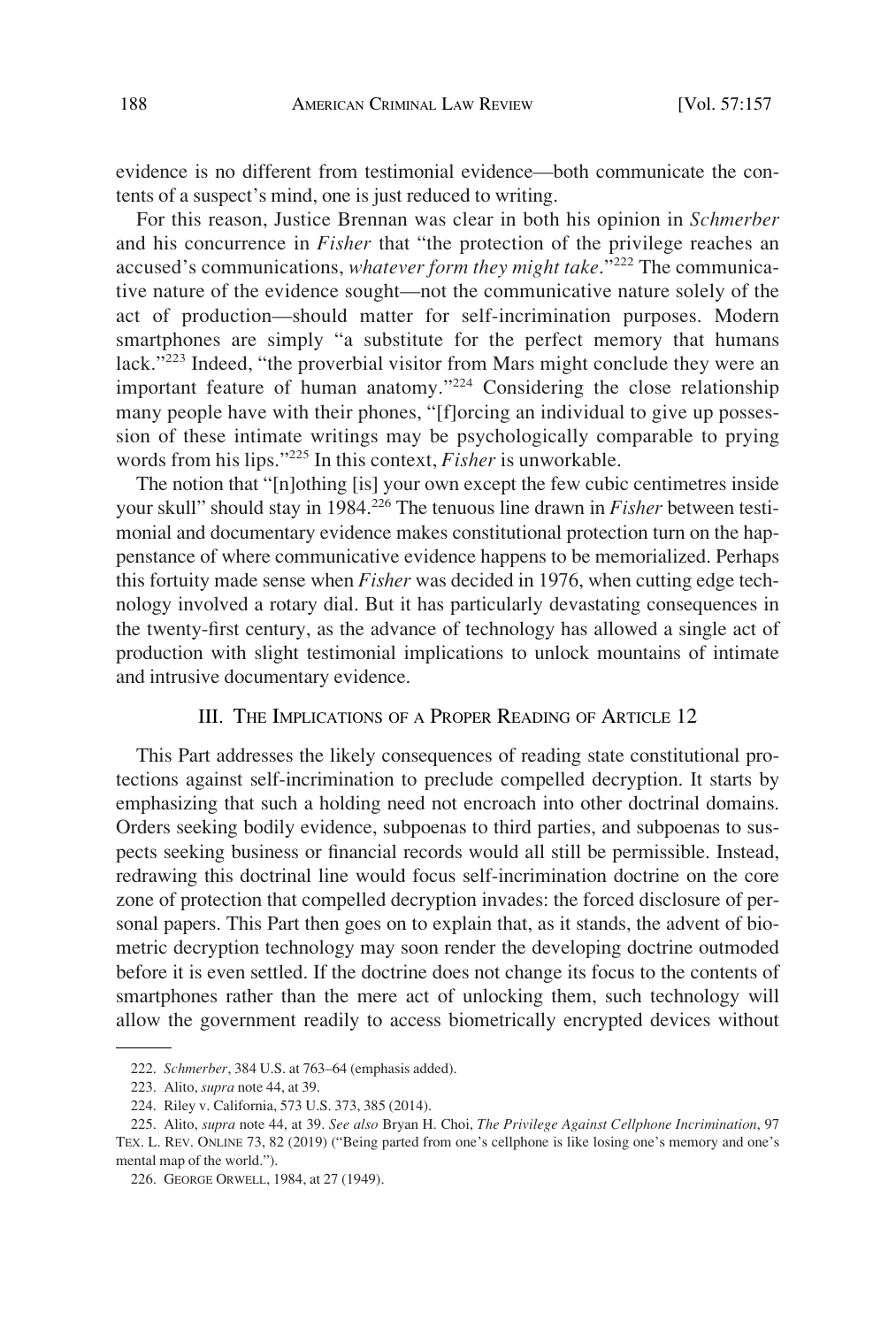any testimonial act of production at all. Next, this Part emphasizes the practical consequence of allowing the government to force suspects to unlock their phones: police will seek to do so more often. Even without that power, the police can still use technical workarounds or solicit third party assistance to access encrypted phones; they will just need to prioritize their investment of resources in deciding when to do so. Other state courts—which are almost evenly divided in the language of the self-incrimination provisions of their constitutions—will soon confront this issue. Thus, this Part concludes by arguing that, when they do, those state courts must consider the protections of their own constitutions, distinct from the protections of the Fifth Amendment.

## A. *Few Other Areas of Self-Incrimination Jurisprudence Would be Upended by a Proper Reading of Article 12*

To redraw the testimonial-nontestimonial distinction consistent with *Schmerber*  and *Boyd* would not require the SJC, or any other state court, to cast aside its entire body of self-incrimination jurisprudence. The rule thus derived would hold that the government cannot compel a suspect to furnish his private, incriminating papers for government examination. A return to the line drawn in *Schmerber* protecting all of a suspect's private communications, testimonial or not, $227$  would impose a stark new limit on compelled decryption orders. But it would not require a wholesale change in how law enforcement gathers other evidence.

As Professor Richard Nagareda noted in his seminal 1999 article, *Compulsion "To Be a Witness" and the Resurrection of Boyd*, one must be mindful of the difference between the two ways the government gets evidence.<sup>228</sup> Under article 12, the government may not compel a suspect to "accuse" or "furnish evidence" against himself, be it testimonial or (as argued *supra* in Part I) documentary. That provision recognizes that there is something especially "cruel" about compelling a suspect to "produce the evidence against him  $\ldots$  from his own mouth."<sup>229</sup> But the government may seize such evidence directly, with its own hands and "by its own independent labors," so long as it complies with the search and seizure provisions of article 14 and the Fourth Amendment.230 Although article 12 and the Fifth Amendment categorically forbid direct compelled disclosure from the suspect, article 14 and the Fourth Amendment prohibit only "unreasonable" government searches and seizures.<sup>231</sup> In many cases, the government may obtain directly, via a

<sup>227.</sup> *See Schmerber*, 384 U.S. at 763–64 ("It is clear that the protection of the privilege reaches an accused's communications, whatever form they might take, and the compulsion of responses which are also communications, for example, compliance with a subpoena to produce one's papers.").

<sup>228.</sup> *See* Nagareda, *supra* note 49, at 1622–23.

<sup>229.</sup> Miranda v. Arizona, 384 U.S. 436, 460 (1966).

<sup>230.</sup> *Id*.

<sup>231.</sup> *See* Nagareda, *supra* note 49, at 1622.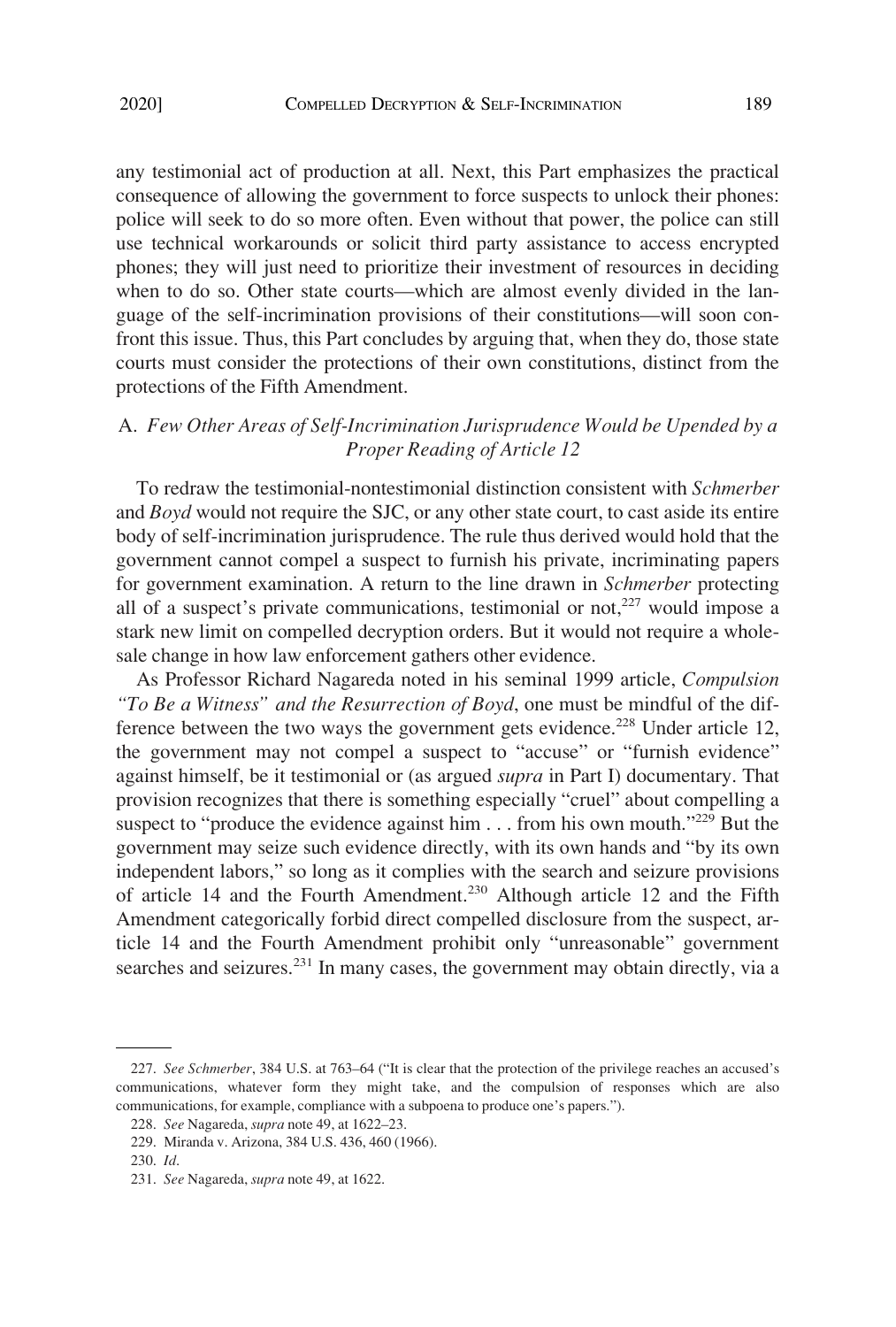search or seizure, that which it cannot compel the suspect to turn over.<sup>232</sup> So, for starters, when the government does *not* enlist a suspect in the uncovering of evidence—be it verbal or documentary—there is no article 12 problem at all.

Second, if the SJC simply re-draws the *Schmerber* line, it would not need to throw out its entire bodily evidence jurisprudence. *Schmerber* itself distinguished between communicative and non-communicative evidence, placing pre-existing documents squarely on the "communicative" side of that dichotomy.<sup>233</sup> But, as Professor Nagareda explained, when the government seeks bodily evidence it is not compelling the disclosure of communications; it is instead taking a distinct type of evidence directly rather than forcing the suspect to hand over his private thoughts or documents.234 There is a difference between compelling an accused "to exhibit his physical characteristics" or provide "an identifying physical characteristic," and forcing him to hand over communications (either verbal or documentary) that "speak his guilt."235 "[T]he Supreme Court has repeatedly defined testimony in a manner that strongly suggests that evidence derived from brain function is different from evidence derived from other bodily functions."<sup>236</sup>

The SJC could simply return to the *Schmerber* line protecting "communicative" evidence in addition to "testimonial" evidence, and thus separate mind from body.237 The bodily evidence cases do not require the suspect to use the contents of his mind or disclose communicative evidence.<sup>238</sup> In the leading handwriting exemplar case, for example, the Supreme Court explained that handwriting might be a "*means* of communication," but the provided exemplar, "in contrast to the content of what is written, like the voice or body itself, is an identifying physical characteristic."239 Indeed, the Court specifically distinguished document subpoenas, which,

<sup>232.</sup> *See id*. at 1622–23 ("The distinction is not, as the modern Court would have it, between testimonial communication and preexisting forms of incriminatory evidence. Rather, the fundamental distinction is between two different modes of information gathering by the government: the compulsion of a person 'to be a witness against himself' in the sense of giving self-incriminatory evidence—testimonial, documentary, or otherwise and the taking of such evidence by the government through its own actions. The former is forbidden categorically by the Fifth Amendment, whereas the latter may take place, upon compliance with the strictures of the Fourth.").

<sup>233.</sup> *See* Schmerber v. California, 384 U.S. 757, 763–64 (1966).

<sup>234.</sup> *See* Nagareda, *supra* note 49, at 1627.

<sup>235.</sup> United States v. Wade, 388 U.S. 218, 222–23 (1967).

<sup>236.</sup> SALKY & HYNES, *supra* note 66, at 286. This has even occurred in cases that have come after *Fisher*. *See, e.g*., Doe v. United States, 487 U.S. 201, 210 n.9 (1988) ("We do not disagree with the dissent that the expression of the contents of an individual's mind is testimonial communication for purposes of the Fifth Amendment.").

<sup>237.</sup> This line also has deep philosophical roots. *See* WILLIAM DAVIES, NERVOUS STATES: DEMOCRACY AND THE DECLINE OF REASON 38 (2018) (tracing writings of Hobbes and Descartes to emphasize their split between mind and body, and noting that "[t]o experience a sensation . . . is not really to achieve *knowledge* so much as to be afflicted by movements of matter").

<sup>238.</sup> *See* Doe v. United States, 487 U.S. 201, 219–20 (1988) (Stevens, J., dissenting) (explaining how compelling a person to use the contents of his mind to "assist the prosecution in convicting him of a crime" runs afoul of the Fifth Amendment, based on the line drawn in the bodily evidence cases). "The only limiting principle on forced extraction of incriminating physical evidence appears to be conduct that 'shocks the conscience,'" but such government conduct "is prohibited by other portions of the Bill of Rights and not by the Self-Incrimination Clause." SALKY & HYNES, *supra* note 66, at 41.

<sup>239.</sup> Gilbert v. California, 388 U.S. 263, 266 (1967) (emphasis added).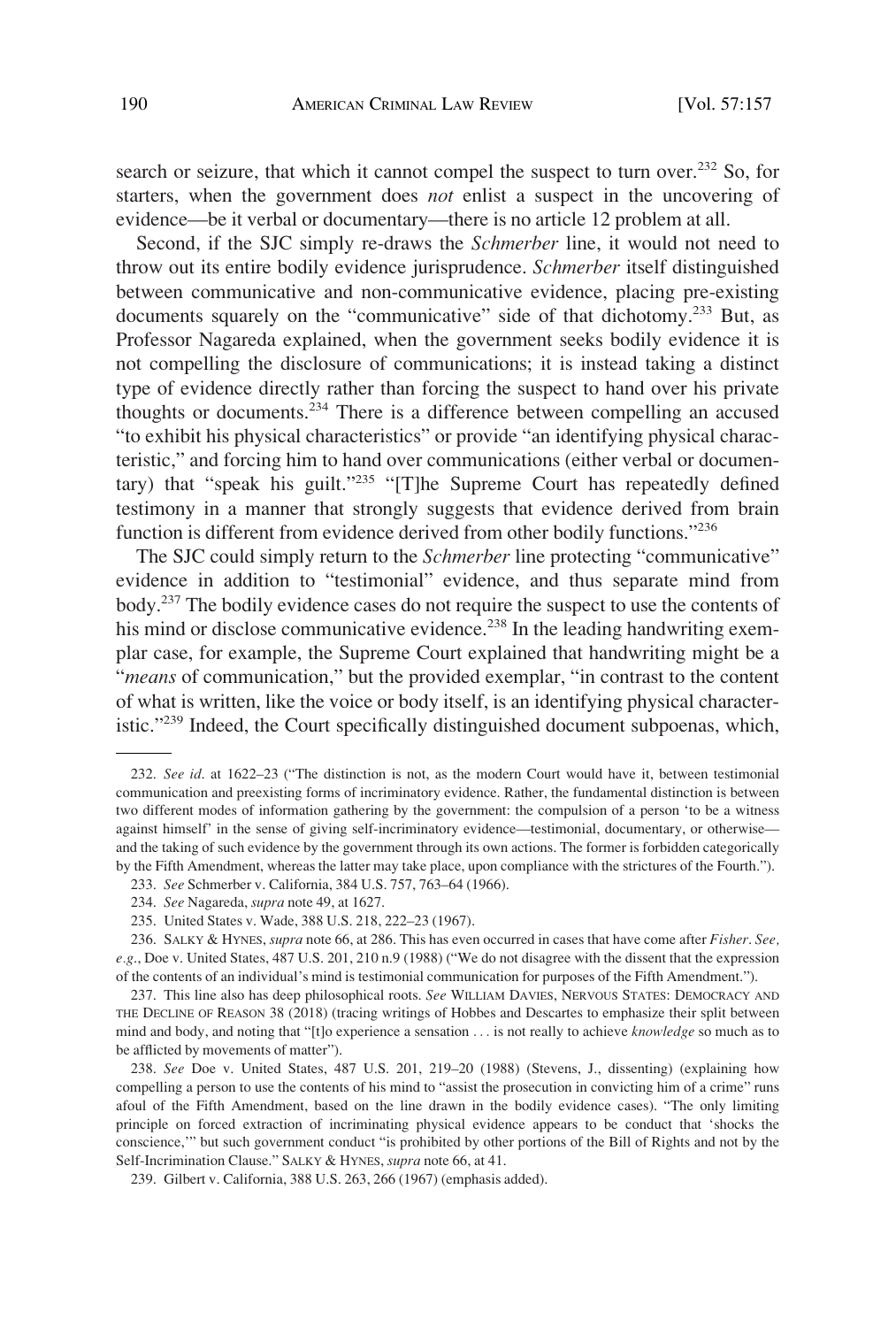at the time, fell within Fifth Amendment protection.<sup>240</sup> The SJC could readily hold, hewing to the bright line previously drawn in *Schmerber*, that such nondocumentary bodily evidence falls outside of any newly revised scope of article 12 protection.<sup>241</sup>

Third, applying article 12 to compelled decryption would not require the SJC to categorically hold that *all* document subpoenas constitute compelled self-incrimination. For example, in the context of *Fisher*, the government sought financial records in the hands of the suspect's attorney.242 By recognizing that article 12 was intended to establish a core zone of privacy protection for compelled disclosures, the SJC would not need to protect information that is either (a) in the hands of third parties,<sup>243</sup> or (b) related to financial or business records, as in *Fisher*, rather than private documents.244 The core of the right—protection against compelled *direct*  disclosure of *private* documents—does not define its outer bounds, and article 12 would not necessarily need to apply to all communicative evidence even if it were held to apply to the contents of a personal cell phone.

Indeed, pre-*Fisher* precedent bears out the distinction between personal and business documents. For example, in *Shapiro v. United States*, the Supreme Court addressed a subpoena for documents that a federal price control statute required the defendant to retain and make available for inspection.<sup>245</sup> The Court reasoned that there was a "sufficient relation between the activity sought to be regulated and the public concern" animating the price control statute to allow the compelled disclosure of the documents.246 The Court thus held that "the privilege which exists as to private papers cannot be maintained in relation to records required by law to be

<sup>240.</sup> *Id*.

<sup>241.</sup> Professor Nagareda re-imagines the outcome of the bodily evidence cases by reference to the notion that the government "could have constructed a life-size model" of the defendant's person once it had him in custody, and so it can force the defendant (once he is lawfully seized) to do the same things that it could have had its model do. *See* Nagareda, *supra* note 49, at 1628. Using this framing, Nagareda argues that the handwriting and voice exemplar cases should fall *within* the protection against compelled self-incrimination because the government's mute and lifeless model of the defendant could not provide such exemplars. *Id*. To Nagareda, the suspect is being compelled to use his mind to give the government evidence it will use against him. *Id*. "Consistent with the Fourth Amendment, the government unilaterally may seize documents that contain the handwriting of a person and may intercept examples of the person's voice by way of duly authorized wiretaps or recordings made by government informants. What the government may not do is to compel the person to produce exemplars in order to provide a link in the chain of incriminatory evidence." *Id*. at 1629. Nagareda may be right, but that is not the line drawn in *Schmerber*, nor is it the line a court would need to draw to protect suspects against compelled decryption.

<sup>242.</sup> *See* Fisher v. United States, 425 U.S. 391, 394 (1976).

<sup>243.</sup> Past cases have recognized an exception to this principle for when documents in a third party's possession could be deemed to be in the owner's "constructive possession." *See, e.g*., Couch v. United States, 409 U.S. 322, 329–33 (1973) (noting that "possession bears the closest relationship to the personal compulsion forbidden by the Fifth Amendment," while recognizing that "situations may well arise where constructive possession is so clear or the relinquishment of possession is so temporary and insignificant as to leave the personal compulsions upon the accused substantially intact").

<sup>244.</sup> *See Fisher*, 425 U.S. at 394.

<sup>245.</sup> Shapiro v. United States, 335 U.S. 1, 1 (1948).

<sup>246.</sup> *Id*. at 32.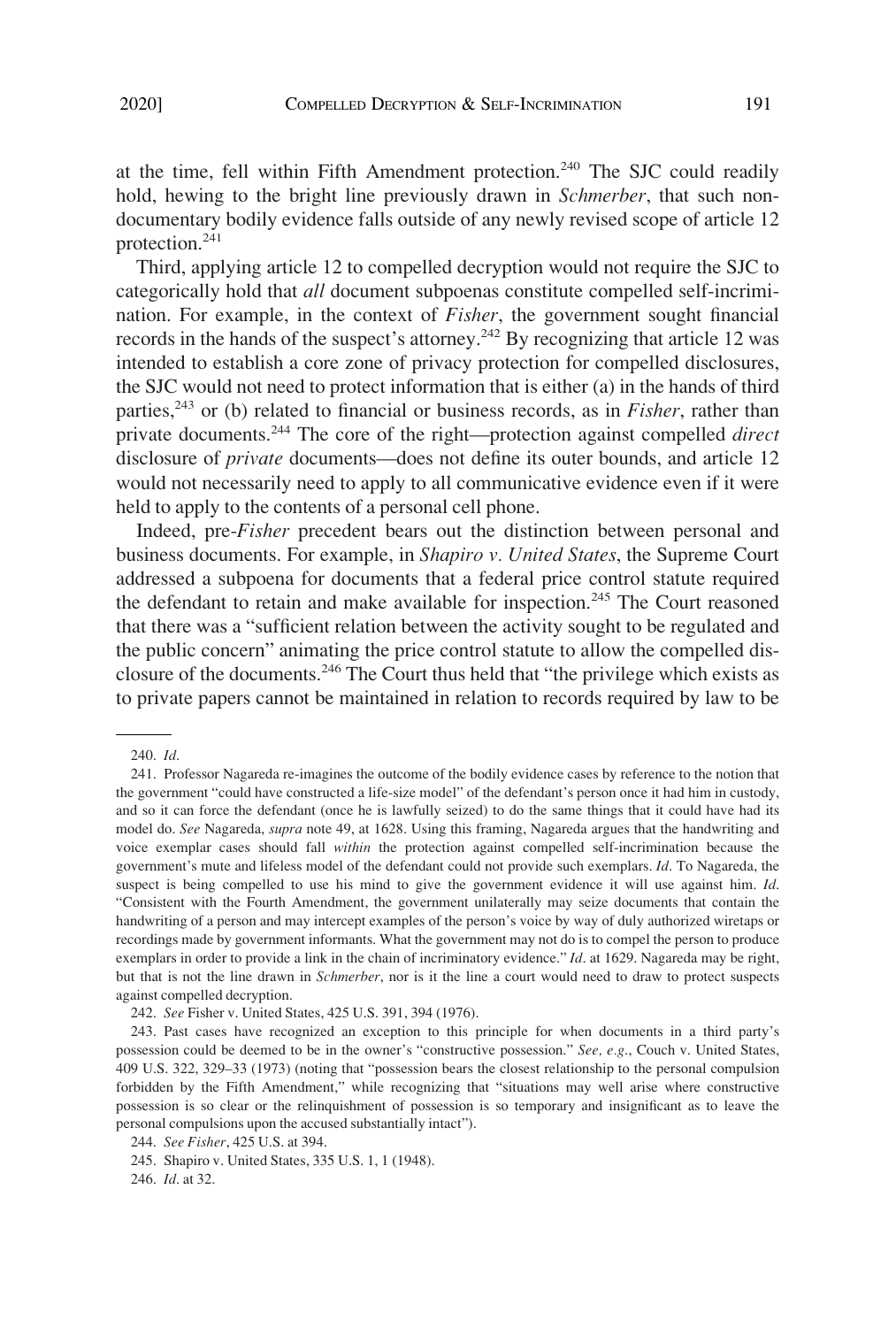kept."247 Before *Fisher*, the Supreme Court repeatedly recognized that "there is an important difference in the constitutional protection afforded their possessors between papers exclusively private and documents having public aspects."248

Since *Fisher*, some judges have continued to recognize this distinction and tried to fit voluntarily-created private papers within the protections of the privilege, with limited success.249 The New Jersey Supreme Court, for example, retained *Boyd*'s protection against the compelled disclosure of private papers in its common law. Drawing heavily from Justice Brennan's concurrence in *Fisher*—while also proudly emphasizing Brennan's prior role as a justice on the New Jersey Supreme Court—that court "affirm[ed] [its] belief in the *Boyd* doctrine" and protected private documents under its state common law privilege.<sup>250</sup> When a subpoena seeks documents, "a court must look to their contents, not to the testimonial compulsion involved in the act of producing them," to determine whether those documents "lie within that special zone of privacy that forms the core of the documents protected by *Boyd* and its progeny."251 The New Jersey Supreme Court has thus returned to the privacy rationale that underlies the privilege against self-incrimination. This holding can and should be applied equally to compelled decryption orders.

Subpoenas for business records, or even personal records held in the possession of third parties, could be held to fall outside of article 12 protection. *Fisher* itself repeatedly noted that the subpoena in that case did not involve private papers and had gone to a third party rather than to the accused.<sup>252</sup> The government will continue to litigate the propriety of forcing device manufacturers to decrypt devices belonging to their customers.<sup>253</sup> But compelled decryption still unavoidably implicates the heart of the privilege: the forced disclosure of personal, private papers sought directly from the suspect.

247. *Id*. at 33. Of course, there must be limits on the "required records" principle.

Smith v. Richert, 35 F.3d 300, 303 (7th Cir. 1994).

249. *See* 1 MCCORMICK ON EVIDENCE, *supra* note 7, at § 137, at 775 n. 5 (collecting cases).

250. *In re* Grand Jury Proceedings of Guarino, 516 A.2d 1063, 1070 (N.J. 1986).

251. *Id*.

252. Fisher v. United States, 425 U.S. 391, 398 (1976) ("Agent or no, the lawyer is not the taxpayer. The taxpayer is the 'accused,' and nothing is being extorted from him.").

253. *See, e.g.*, *In re* Apple Inc., 149 F. Supp. 3d 341 (E.D.N.Y. 2016) (holding that a compelled decryption order sent to Apple was unlawful under the All Writs Act, 28 U.S.C. § 1651(a), and that Apple cannot be forced to assist a government investigation against its will).

<sup>[</sup>A] statute that required all Americans to keep a diary in which they recorded every arguably illegal act that they committed, or make a tape-recorded confession whenever they committed an illegal act, would not empower the authorities, under the aegis of the required-records doctrine, to compel the production of the diary or the tape.

<sup>248.</sup> Davis v. United States, 328 U.S. 582, 602 (1946). Justice Marshall also stressed the need to protect private papers in his dissent in *Couch v. United States*. 409 U.S. 322, 350 (1973) (Marshall, J., dissenting) ("Diaries and private letters that record only their author's personal thoughts lie at the heart of our sense of privacy.").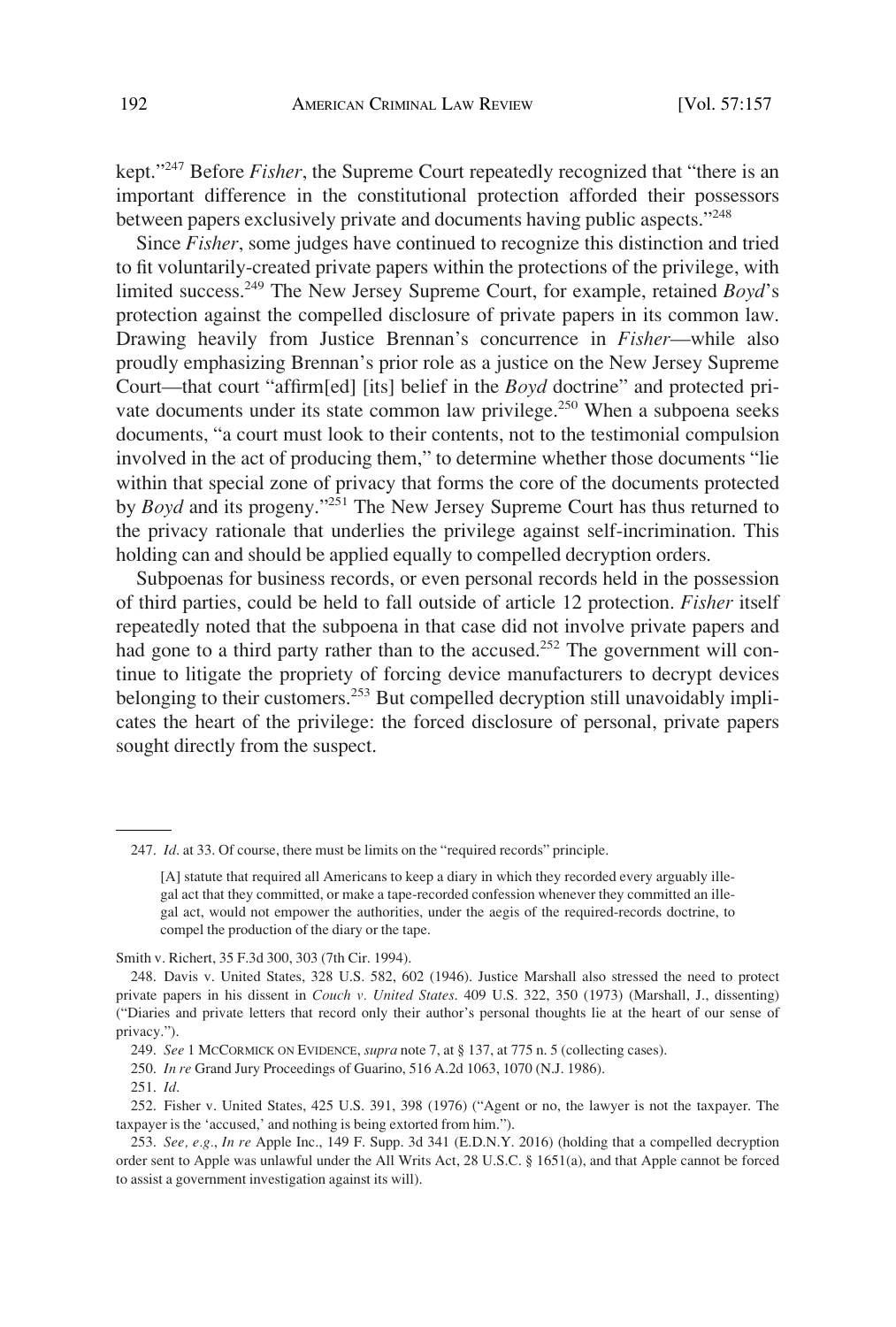### B. *The SJC's Current Path Ensures Article 12's Imminent Obsolescence*

The same rule should govern the next frontier of compelled decryption: biometrics.254 Many smartphones now unlock by fingerprint or facial recognition of the owner. The new doctrinal approach outlined above would refocus article 12 and analogous state constitutional protections on the *result* of an act of production the compelled furnishing of incriminating private papers—as opposed to the testimony implicit *in* that act of production. Biometric decryption would thus fall within the reinvigorated scope of constitutional protection because it has the exact same result as entering the passcode: it unlocks the phone and discloses its contents. With this change in focus, using a finger to unlock a phone is no different than entering a four-digit passcode because it would similarly result in the compelled disclosure of private papers.

Under current doctrine, however, the march of technological progress will only further erode the scant protections of *Gelfgatt* and *Jones* "because providing fingerprints or other body parts is not testimonial."255 When one presses her thumb to a phone, she makes no statement about her relationship with that phone because it may or may not unlock. Given this, the SJC's entire body of compelled decryption doctrine will soon be rendered obsolete if the court retains its narrow focus on the act of production doctrine rather than the compelled furnishing of documentary evidence. If article 12 protects only testimonial communications, the next (and current) generation of smartphones will eliminate *all* protections against compelled decryption. In a world of biometric decryption, judicial decisions about passwords will be wasted ink. The government will freely be able to force suspects to place their fingers on phones and unlock their most private papers for government review, with no judicial review or factual showing necessary to do so.<sup>256</sup> By errantly focusing on the legal fiction of the act of decryption, rather than the result of that act—which is the same regardless of how the phone is decrypted—*Jones*  (and cases like it) will leave constitutional protection to the fortuity of whether a device is encrypted by password or by fingerprint. A self-incrimination jurisprudence that relies upon the act of production doctrine, and remains unconcerned with privacy, is destined for obsolescence in a twenty-first century in which even non-testimonial acts of production can yield every detail of a person's life.257

<sup>254.</sup> The term "biometrics" is used herein to refer to the act of unlocking a phone by reliance on a facial scan or fingerprint rather than an alphanumeric password.

<sup>255.</sup> Kerr & Schneier, *supra* note 207, at 1003.

<sup>256.</sup> Advances in cognitive neuroscience will render the distinction between compelled testimony and compelled communications even more important, because "we can expect a future in which we will be able to extract self-incriminating patterns of brain function from a person without requiring the person to speak or even make a responsive gesture." SALKY & HYNES, *supra* note 66, at 285.

<sup>257.</sup> Multiple courts have held that biometric decryption is not testimonial. *See In re* White Google Pixel 3 XL Cellphone in a Black Incipio Case, 2019 WL 3401990 (D. Idaho July 26, 2019); State v. Diamond, 905 N.W.2d 870 (Minn. 2018); *In re* Search of [Redacted] Washington, D.C., 317 F. Supp. 3d 523 (D.D.C. 2018); Commonwealth v. Baust, 89 Va. Cir. 267 (Va. Cir. Ct. 2014). Two others have held that compelling the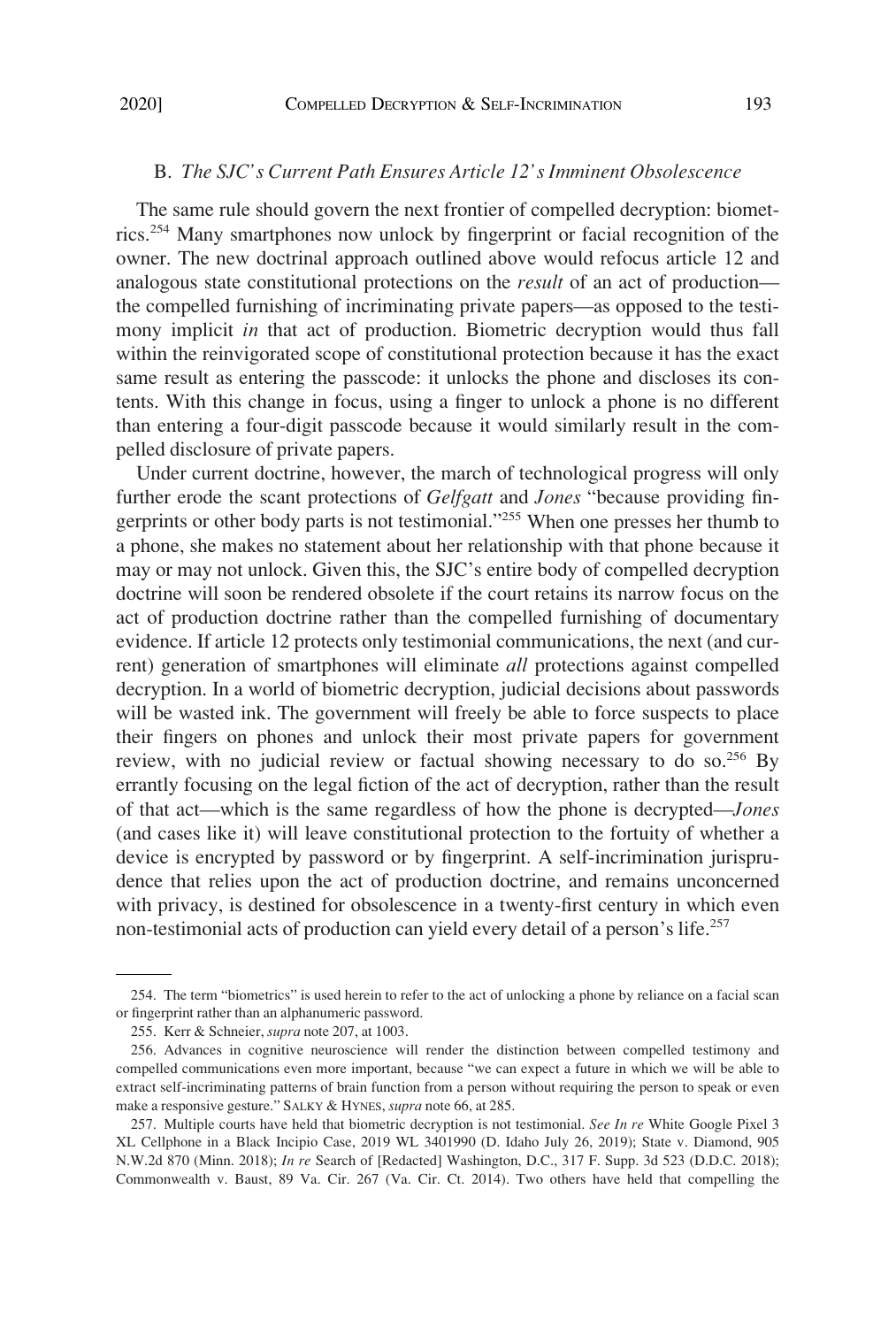Indeed, the doctrine of *Jones* is already subject to easy evasion. Consider, for instance, if the government does not know whether the suspect knows the code. It cannot meet its "foregone conclusion" burden. To evade the already-slight protection of *Jones*, the government could simply immunize the compelled act of production it can just agree not to use the mere act of production itself against the suspect.<sup>258</sup> But the documents revealed by that act (the entire contents of the phone) will not be subject to the same grant of immunity. Of course, immunity need not extend to the use of pre-existing documents if article 12 protection does not extend to those documents.<sup>259</sup> Thus, either by the advance of technology or the creative grant of immunity, *Jones*'s exclusive focus on the knowledge of the code is already obsolete.

258. *See* 1 MCCORMICK ON EVIDENCE, *supra* note 7, at § 138, at 779 (noting that the scope of immunity need only be "as broad as the protection of the privilege").

259. Professor Kerr dismisses this concern by saying that the Supreme Court has already held that using such a grant of immunity to evade the act of production doctrine is not permissible. *See* Kerr, *supra* note 5, at 775 n.50 (citing United States v. Hubbell, 530 U.S. 27, 42–43 (2000)). I am not so sure.

production of a biometric key is equally as testimonial as providing a passcode. *See In re* Residence in Oakland, California, 354 F. Supp. 3d 1010, 1016 (N.D. Cal. 2019); *In Re* Application for a Search Warrant, 236 F. Supp. 3d 1066 (N.D. Ill. 2017); *see also* United States v. Warrant, 2019 WL 4047614 (N.D. Cal. Aug. 26, 2019) (permitting biometric decryption where phone is found "on the person of one of the individuals named" in the warrant *and* where the police "have information that the particular individual who is compelled to apply his or her biometric feature(s) has the ability to unlock that device"). The latter cases, much like the concurring justice of the SJC in *Jones*, seem to be admirably incorrect. Those cases reason, for example, that a biometric code is "functionally equivalent" to a numeric passcode, and so "if a person cannot be compelled to provide a passcode because it is a testimonial communication, a person cannot be compelled to provide one's finger, thumb, iris, face, or other biometric feature to unlock that same device." *In re* Residence in Oakland, California, 354 F. Supp. 3d at 1015–16. But that is wrong as a matter of doctrine. Under *Fisher*, the *function* of the act of decryption does not matter; what matters is what it *communicates*. Again, it is admirable for these courts to try to avoid such a counterintuitive, intrusive, and absurd result. But judges would be better off admitting that the correct application of *Fisher*'s "act of production" doctrine provides no protection at all against compelled biometric decryption, which is yet another reason to change that underlying doctrine itself rather than distort how one applies it.

Immunity need only be "as broad as the protection of the privilege" itself. *See* 1 MCCORMICK ON EVIDENCE, *supra* note 7, at § 138, at 779. As a result, the narrower testimonial aspect of an act of production in the compelled decryption context, as compared to that in the context of document subpoenas, may well result in a corresponding reduction in the scope of required immunity. In *Hubbell*, the Supreme Court emphasized that a traditional document subpoena is "designed to elicit information about the *existence* of sources of potentially incriminating evidence," which requires derivative use immunity. 530 U.S. at 43 (emphasis added). The defendant there "ma[d]e extensive use of the contents of his own mind in identifying the hundreds of documents responsive to the requests in the subpoena." *Id*. (citation omitted). But Mr. Jones will have to do no such thing. As Professor Kerr himself argues, a response to a compelled decryption order says nothing about the "existence" of derivative information on the phone; it just says "I know the code." See Kerr, *supra* note 5, at 779. When an act of production says nothing about the "existence" of the derivative information, "the government need not immunize" the defendant against the use of that information when it seeks to compel the act of production. William J. Stuntz, *Self-Incrimination and Excuse*, 88 COLUM. L. REV. 1227, 1278 n.185 (1988) (resolving the contradiction between the scope of required immunity and the act of production doctrine by reference to "the fact that one of the testimonial aspects of producing evidence is the acknowledgment of the existence of that evidence"). Because compelling a suspect to decrypt his phone makes no testimonial statement about the existence of the documents on the phone, it seems that, per the logic of *Hubbell* and Professor Stuntz, the government can entirely sidestep *Jones* just by immunizing the narrower act of production while readily using the contents of the phone against the "immunized" suspect. This appears doctrinally correct, but defies common sense.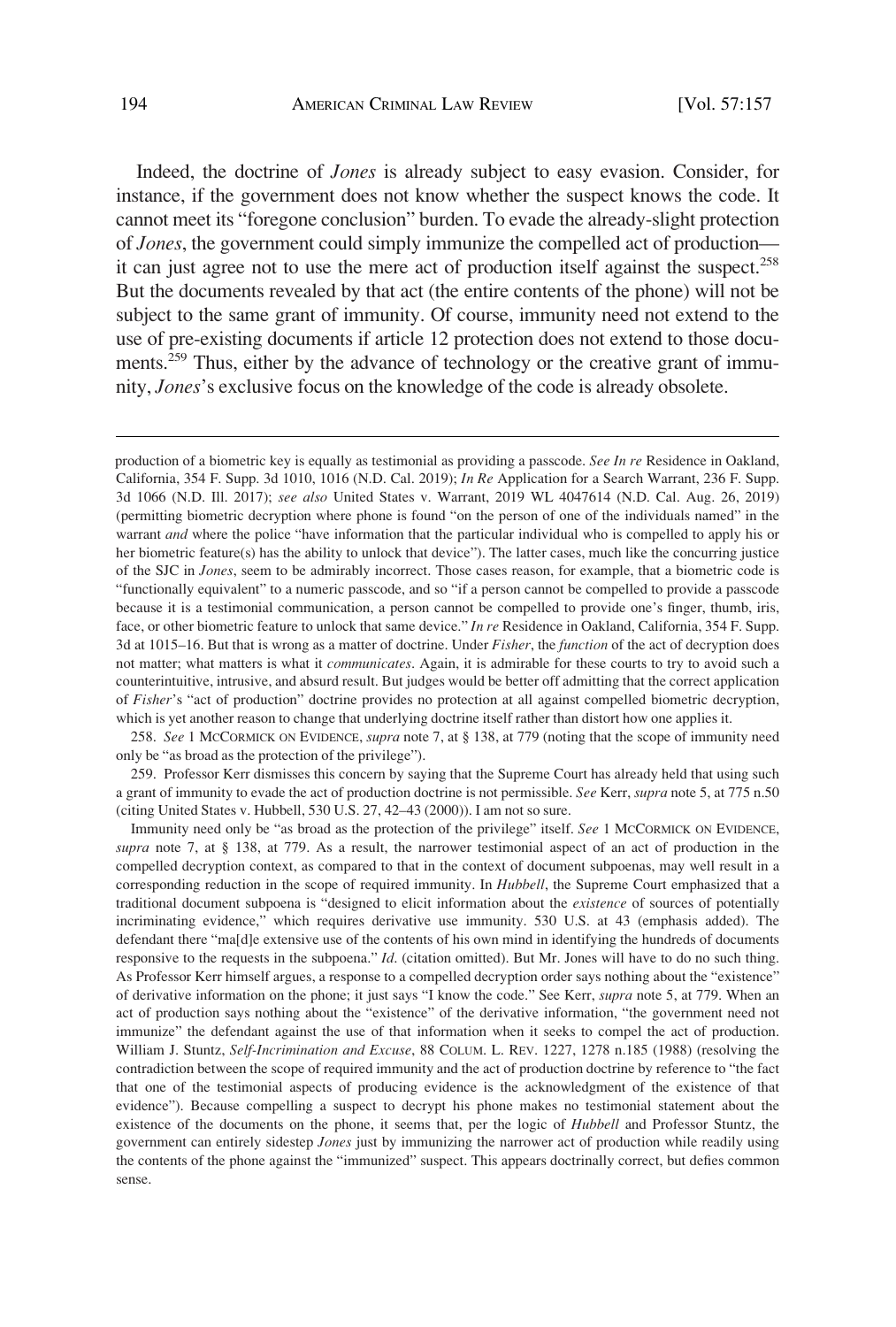Even by its terms, the SJC's announced doctrine turns on semantics. That is because, if the government seeks to order the suspect "to orally state, or write down, her passcode," then "almost everyone . . . agrees" that would be impermissible.260 Even the *Jones* majority recognized that such an order would be on weak constitutional footing because the foregone conclusion doctrine seems to apply only to compelled acts of production, like the act of unlocking the phone, and not compelled testimony, like orally stating the code.<sup>261</sup> Under its ruling, the SJC was careful to note that "[t]he defendant may therefore only be compelled to enter the password to the . . . phone, not disclose it."262 This is a truly bizarre limitation on government power, turning exclusively and explicitly on the semantics of the compulsive order. Article 12 protects suspects from having to *tell* the government their code, but provides scant protection against their being forced to *unlock* their devices upon request and hand them over. Of course, both roads lead to exactly the same place: the phone unlocked for government inspection. It is illogical to have so much turn on so little, and again exposes the absurdity of *Jones*'s narrow focus on the act of production with no concern for the documents produced.

What matters is what happens: the government is forcing a suspect to open their phone for inspection. Self-incrimination doctrine should assess this reality rather than the legal and technical triviality called for by application of the act of production doctrine. Unfortunately, by focusing on the act of production rather than the contents of the phone, "[t]oday's doctrine is highly sensitive to changes in available technology and in the common usage of existing technology, including small changes to default settings, or in the details of how a particular product is implemented in software."<sup>263</sup> This renders the doctrine "brittle" by allowing case outcomes to hinge on "the details of the software used" rather than the intrusive nature of the compelled disclosure.264 This doctrinal myopia may also exacerbate systemic inequalities, as sophisticated defendants learn what phone settings ensure the greatest protection against compelled decryption while Luddites are left to the vulnerabilities of factory defaults.265

On the other hand, if Professor Kerr were right, it would defy the doctrine. A bar on derivative use would be in obvious tension with the notion that the Fifth Amendment does not protect the contents of derivative documents. A suspect would have to be immunized against the use of documents even when he has not implicitly or explicitly testified to their existence. By this view, two self-incrimination doctrines would point in opposite directions: immunity doctrine would disallow the derivative use of the non-testimonial contents of documents, while the act of production doctrine would not. Again, these absurdities show why the underlying doctrine itself is what needs to change.

<sup>260.</sup> Sacharoff, *supra* note 204, at 64.

<sup>261.</sup> *See* Commonwealth v. Jones, 117 N.E.3d 702, 710 n.9 (Mass. 2019).

<sup>262.</sup> *Id*.

<sup>263.</sup> Aloni Cohen & Sunoo Park, *Compelled Decryption and the Fifth Amendment: Exploring the Technical Boundaries*, 32 HARV. J. L. & TECH. 1 at 232–33 (2018).

<sup>264.</sup> *Id*. at 233.

<sup>265.</sup> *See id*.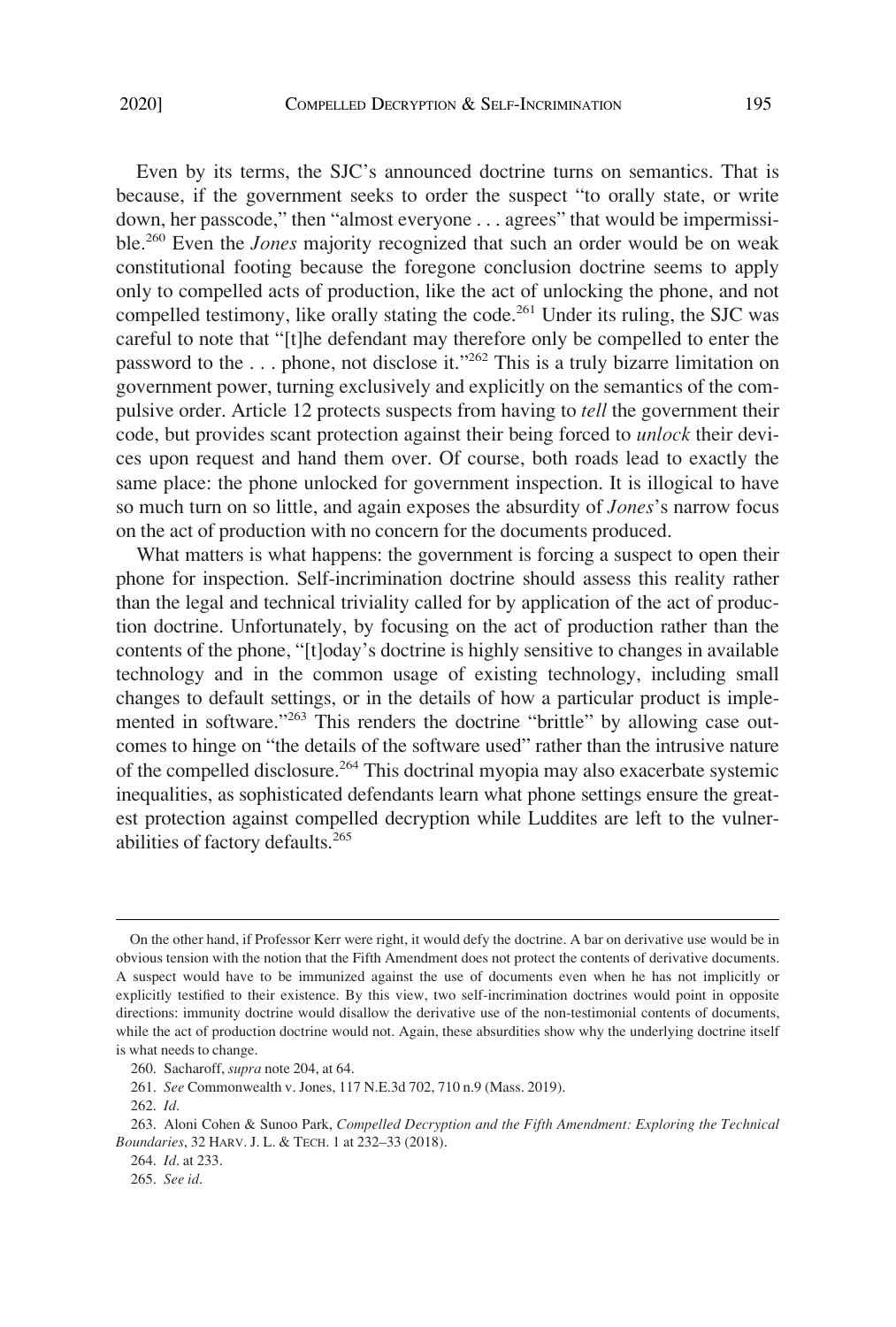To recap, if the voluminous contents of smartphones are rightly considered to fall within the scope of article 12 protection, little other precedent would have to change. Bodily evidence would remain unprotected pursuant to *Schmerber*'s bright line between communicative and non-communicative evidence. And business records, or even personal documents sought indirectly from third parties, could also be regarded as unprotected because they fall outside of the zone of privacy that is the central concern of article 12. But the irreducible core of protection precisely covers the context of compelled decryption: when the government seeks to force a suspect to directly hand over *all* of his most private papers.<sup>266</sup> This approach avoids a world in which technology forces the obsolescence of constitutional protections, which would otherwise turn entirely on semantics.

# C. *Foreclosing Compelled Decryption Will Force Law Enforcement to Reserve its Resources and Conduct Intrusive Cell Phone Searches Only in the Serious Cases that Call for Them*

Judicial reluctance to read state constitutions to provide more expansive protection against compelled decryption will likely be founded in a concern over what such a reading would mean for the exigencies of law enforcement. If the police cannot force a suspect to unlock his phone, their job might be made more difficult. But the privilege against self-incrimination was not written with that purpose in mind, $267$  and courts should not abandon constitutional principles to ease the burdens on police investigations. The needs of law enforcement are not a proper consideration in the context of a constitutional provision that imposes a categorical prohibition on the compelled furnishing of evidence to the government.268 State courts should scrutinize the language and history of their own privileges against self-incrimination to determine their scope. Those provisions are far too important for the sort of fair-weather originalism that bends to the whim of law enforcement.<sup>269</sup>

<sup>266.</sup> *See supra* Part III.A.

<sup>267.</sup> *See* Nagareda, *supra* note 49, at 1605–23.

<sup>268.</sup> As explained, once the privilege attaches its protections are absolute, regardless of the needs of law enforcement or the seriousness of the case. There is no exigency exception to the self-incrimination privilege. *See In re* Grand Jury Investigation, 22 N.E.3d 927, 935–36 (Mass. 2015) ("[T]he privilege against selfincrimination admits no balancing of State-defendant interests and does not yield to reasonable intrusions. Law enforcement, for instance, plainly could not compel a defendant to disclose where he allegedly hid a murder weapon, even if the police could establish probable cause to believe that the weapon was hidden somewhere in his house and that, if given a warrant, they would likely be able to find the weapon eventually anyway.") (internal citations and alterations omitted).

<sup>269.</sup> Plus, one might reasonably question whether foreclosing compelled decryption would even have any adverse effect on law enforcement, despite claims to the contrary. "Pretty much continuously since the 1990s, U.S. law enforcement agencies have claimed that encryption has become an insurmountable barrier to criminal investigation." SCHNEIER, *supra* note 29, at 193. Indeed, the dire warnings of the Director of the FBI in 1997 are indistinguishable from those delivered by Attorney General William Barr in July 2019. *Compare The Impact of Encryption on Public Safety: Before the Permanent Select Comm. On H. Affairs*, 105th Cong. 1 (1997) (Statement of Louis J. Freeh, Director, Federal Bureau of Investigation) ("Law enforcement is in unanimous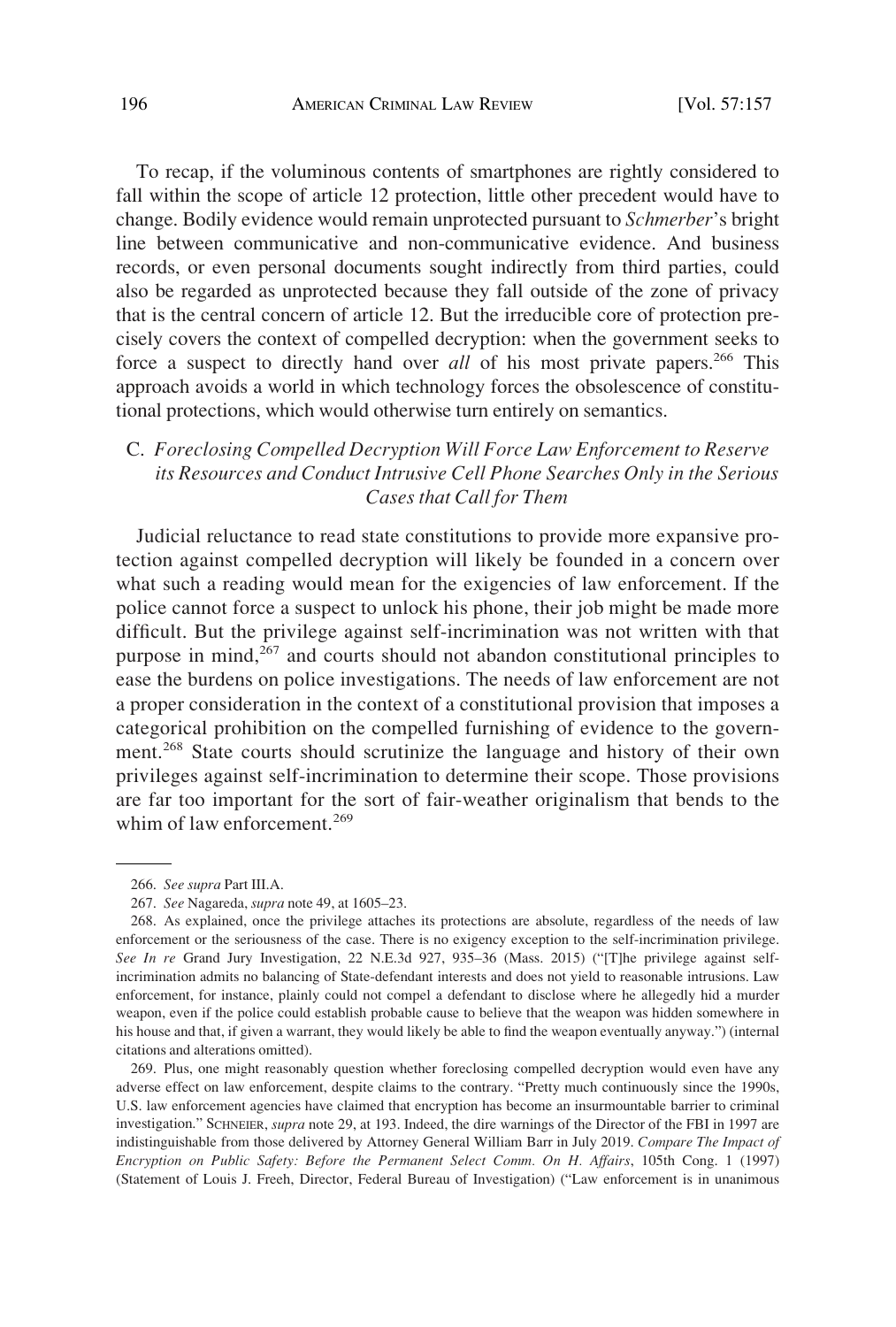Of course, given *Jones*, changing the meaning of the Massachusetts constitution would require a deviation from the status quo.<sup>270</sup> And the endowment effect—that "[p]eople react far worse when they lose something they once had than they do if they do not receive something in the first place—is a powerful cognitive bias and obstacle to change."271 Police and prosecutors are not immune from that impulse. But a change in doctrine will be a necessary corrective to a five-year mistake that has errantly aided government investigations since *Gelfgatt* was decided in 2014. Under article 12, the police never should have had the power to compel suspects to decrypt their phones in the first place.

Further, one cannot overlook the impact that legal rules have on police behavior: the easier it is for police to obtain compelled decryption orders, the more they will do so.272 This in turn will encourage the sorts of prosecutions in which cell phones searches are most common. The majority of cases involving the search of a cell phone are street-level drug prosecutions where the police search the phone of an arrestee to obtain evidence, likely in the form of text messages, that inculpates the defendant in suspected drug distribution.<sup>273</sup> These are the very arrests and prosecutions that drive racial disparities in criminal adjudication.<sup>274</sup> Rules create

Former General Counsel of the FBI, James Baker, has recently written that, weighing concerns about law enforcement against national security, Attorney General Barr and other "public safety officials should embrace encryption." James Baker, *Rethinking Encryption*, Lawfare (Oct. 22, 2019). And a recent paper published by a working group of law enforcement officials and computer scientists, including Baker, engages in a far more nuanced analysis of the pros and cons of mobile phone encryption. That paper rejects, outright, the "straw m[a]n" that "law enforcement will be unable to protect the public unless it can obtain access to all encrypted data through lawful process." Carnegie Endowment for International Peace, Encryption Working Group, *Moving the Encryption Policy Conversation Forward*, at 9 (Sept. 2019) ("Throughout modern history, there have been technologies to destroy information and there has been much information that was beyond the reach of law enforcement. The same is true today and society continues to function.").

270. *See* Commonwealth v. Jones, 117 N.E.3d 702 (Mass. 2019).

272. *See* United States v. Jones, 565 U.S. 400, 429 (2012) (Alito, J., concurring in judgment) (recognizing that surveillance that is "difficult and costly" is "therefore rarely undertaken").

273. *See* Patrick Brown, *Searches of Cell Phones Incident to Arrest: Overview of the Law As It Stands and a New Path Forward*, 27 HARV. J. L. & TECH. 563, 576 (2014) (explaining how searches of cell phones are used in furtherance of drug prosecutions); Alexandra Crandall, *A Call for Probationer Data Privacy: Can States Require Cell Phone Search Waivers?*, 49 ARIZ. ST. L.J. 1487, 1497 (2017) (explaining why probationer cell phones are routinely searched, "especially in cases of drug trafficking," because "drug traffickers often use cell phones to complete their sales").

274. *See* Christopher Ingraham, *White people are more likely to deal drugs, but black people are more likely to get arrested for it*, WASHINGTON POST (Sept. 30, 2014). *See also* ANDREW GUTHRIE FERGUSON, THE RISE OF BIG DATA POLICING: SURVEILLANCE, RACE, AND THE FUTURE OF LAW ENFORCEMENT 48 (2017) (highlighting

agreement that the widespread use of robust unbreakable encryption ultimately will devastate our ability to fight crime and prevent terrorism."), *with* William P. Barr, *Keynote Address at the International Conference on Cyber Security* (July 23, 2019) ("[T]his form of 'warrant proof' encryption poses a grave threat to public safety by extinguishing the ability of law enforcement to obtain evidence essential to detecting and investigating crimes. . . . The costs of irresponsible encryption that blocks legitimate law enforcement access is ultimately measured in a mounting number of victims—men, women, and children who are the victims of crimes—crimes that could have been prevented if law enforcement had been given lawful access to encrypted evidence."). The sky has yet to fall.

<sup>271.</sup> RACHEL E. BARKOW, PRISONERS OF POLITICS: BREAKING THE CYCLE OF MASS INCARCERATION 75 (2019).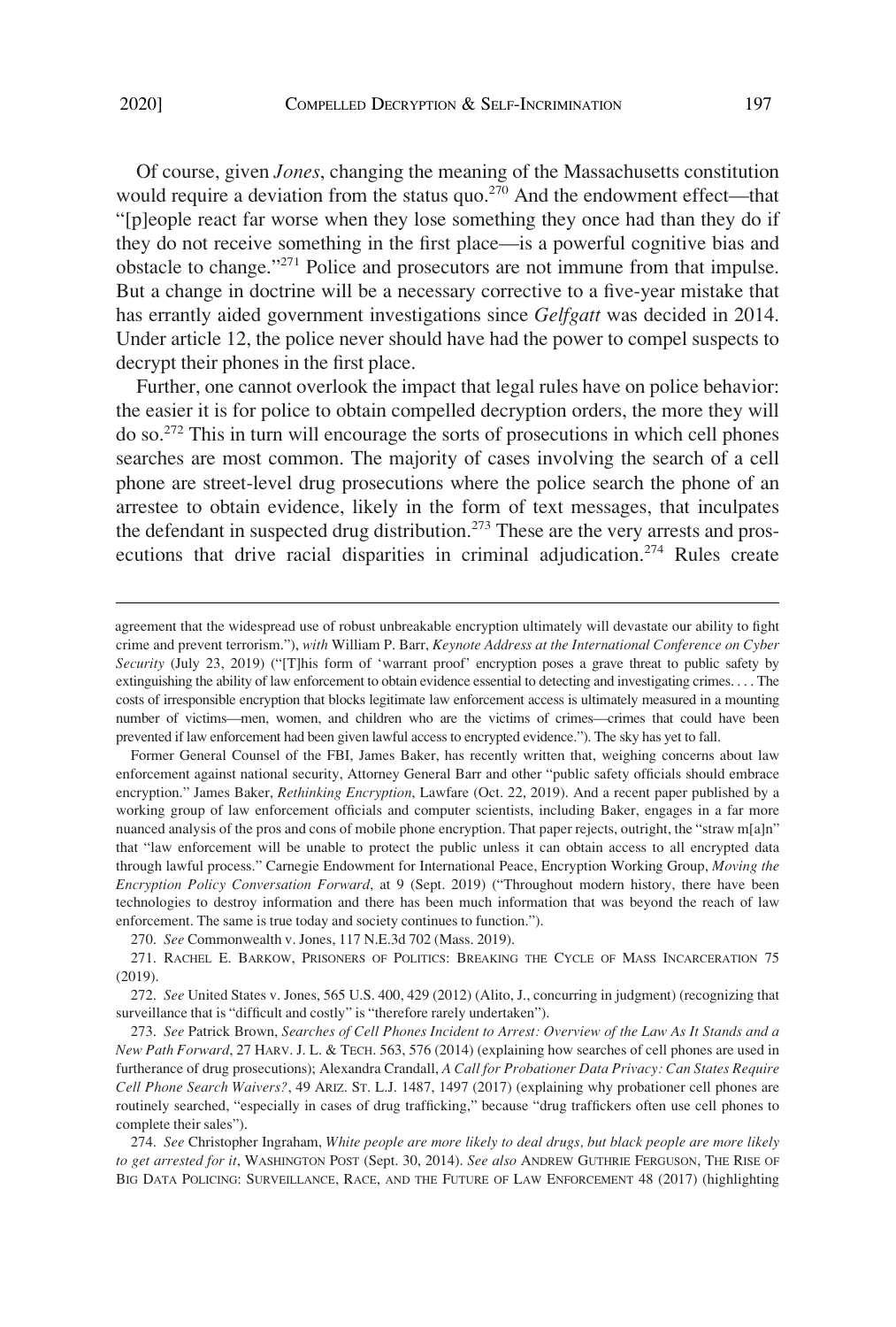incentives. The easiest way into a phone is by compelling entry of the code. Easing the burden for law enforcement to obtain compelled decryption orders will result in an evidentiary windfall in the very prosecutions that drive racial disparities in the criminal justice system. That result cannot be overlooked.

We also cannot forget that the alternative to compelled decryption is not necessarily the complete loss of evidence. The police can always seek a suspect's consent to unlock and search a phone.<sup>275</sup> And, to the extent that evidence exists outside of the phone, the government can solicit the cooperation of third parties to try to get it.<sup>276</sup> The government also already has a number of ways that it can get around encryption short of forcing the suspect to furnish the code.<sup>277</sup>

As a result, when the government seizes a device pertinent to a serious or violent crime, it can invest its resources in unlocking the device or forcing the help of third parties to try to get what's inside. But government resources are finite. A low bar is an invitation to conduct more searches in more cases by "making available at a relatively low cost such a substantial quantum of intimate information about any person."<sup>278</sup> Greater protection will require law enforcement to use these encryption "workarounds," forcing the government to pick and choose when it will invest its finite resources and try to decrypt seized devices. It will naturally reserve its finite resources for more serious cases. This might also cause the federal government, which has even greater resources that it can use to decrypt devices, to take over certain serious state investigations.<sup>279</sup> But making it easy for the government to obtain compelled decryption orders ensures that cell phone searches will occur more often. Imposing a state constitutional barrier will reserve this intrusive investigative practice for the serious cases that deserve it.

one study finding that despite equivalent rates of marijuana use by all races, African Americans were 3.73 times more likely to be arrested for marijuana possession than whites were").

<sup>275.</sup> *See* Roseanna Sommers & Vanessa K. Bohns, *The Voluntariness of Voluntary Consent: Consent Searches and the Psychology of Compliance*, 128 YALE L.J. 1962 (2019) (reporting results of a study in which 97.1% of people unlock their phones and hand them over upon request).

<sup>276.</sup> *See* Choi, *supra* note 225, at 80 ("Data communications are pervasive and highly leaky, and even the widespread availability of end-to-end encryption cannot erase the basic incentives for third parties . . . to cooperate with prosecutors."); SCHNEIER, *supra* note 29, at 174 ("When people use third parties for data storage and processing, that data can't be encrypted. Even companies that provide encrypted data storage often allow for files to be recovered, because that's what most users demand. All of that data will always be available with a warrant, and in some cases without one.").

<sup>277.</sup> *See generally* Kerr & Schneier, *supra* note 207, (explaining the basic principles of encryption and the common "workarounds" that law enforcement can use to avoid it).

<sup>278.</sup> United States v. Jones, 565 U.S. 400, 416 (2012) (Sotomayor, J., concurring) (explaining how police reliance on cheap technologies "evades the ordinary checks that constrain abusive law enforcement practices," such as "limited police resources"). *See also id*. at 429 (Alito, J., concurring in the judgment) (echoing the practical effect of technology that allows the police to conduct surveillance that was formerly "difficult and costly and therefore rarely undertaken" in a way that is now "relatively easy and cheap").

<sup>279.</sup> *See* Kerr & Schneier, *supra* note 207, at 1014 (citing the "distributional effects" that encryption workarounds will have on law enforcement).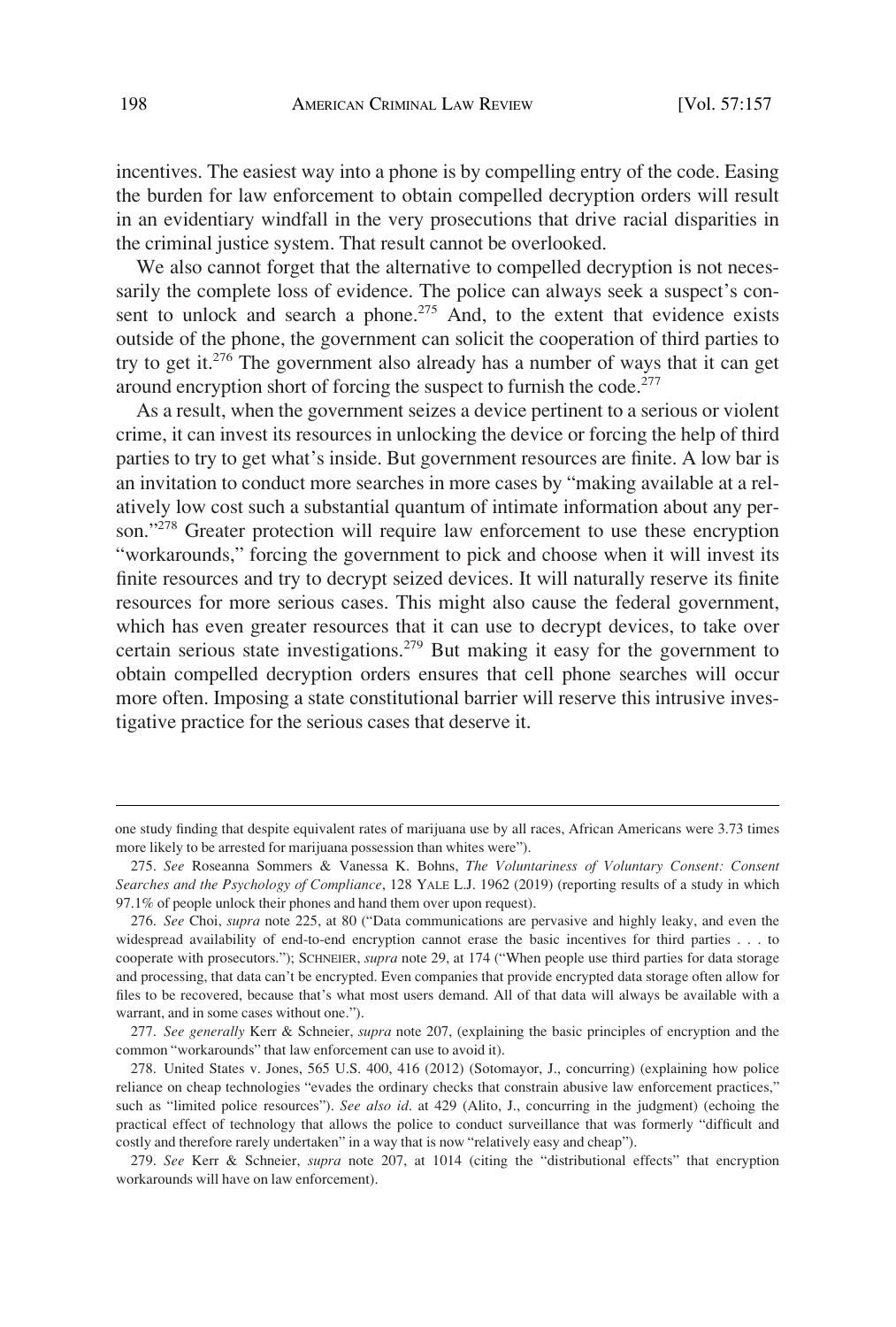# D. *Principles of Equilibrium Adjustment Weigh in Favor of Strong Protection Against Compelled Decryption*

From an originalist perspective, the SJC's opinion in *Jones* is unimaginable. It allows the government to force a suspect, on threat of incarceration, to turn over for inspection almost every private document he owns concerning the most intimate details of his life.280 The Framers never could have imagined such an awesome power. But encryption technology would also have been unfamiliar to them. John Adams could hardly have fathomed that evidence could be locked behind an impenetrable door to which only the suspect holds the key. For this very reason, Professor Orin Kerr argues that an "equilibrium adjustment" approach to constitutional interpretation—which involves adjusting the burdens on law enforcement to maintain the historical surveillance status quo in light of new technologies—favors allowing compelled decryption because "the technology is effectively hiding routine evidence behind password gates."281 Because the password barrier is new, Kerr argues, the government's burden to breach it should be low.<sup>282</sup>

What Professor Kerr overlooks, and what the Supreme Court recognized in *Riley*, is that the documents on a cell phone are not "routine evidence" at all. Cell phones combine, in a single, easily searched package, documents that either could never have existed in the Founding era at all, or never would have existed at such volumes in the same location. The word "phone" itself is a misnomer: "They could just as easily be called cameras, video players, rolodexes, calendars, tape recorders, libraries, diaries, albums, televisions, maps, or newspapers."283 And many other accounts—email, banking, social networking, and more—are directly linked to and accessible from modern smartphones. Further, mobile applications often keep users logged in by default, allowing anyone with access to the phone access to the account.284 The "smartphone has evolved into a centralized security hub for pretty much everything."<sup>285</sup> And a cell phone collects all of this distinct, intrusive

283. Riley v. California, 573 U.S. 373, 393 (2014).

<sup>280.</sup> And it does so without the government having made any showing whatsoever that it knows anything about their contents. *See Jones*, 117 N.E.2d at 711 n.10.

<sup>281.</sup> Kerr, *supra* note 5, at 794. The Supreme Court took just this equilibrium adjustment approach in its recent opinion in *Carpenter v. United States*, 138 S. Ct. 2206, 2223 (2018).

<sup>282.</sup> Of course, one may reasonably question Professor Kerr's premise. The probabilistic nature of decryption makes it just like any other piece of evidence that the government may or may not obtain. As Professor Kerr has elsewhere argued: "[I]n a broader sense, there is nothing new about the dynamics of encryption. The success of investigative tools and methods are always matters of chance. When a crime occurs, an eyewitness might have seen it, or maybe no one did. When the police interrogate a suspect, the suspect might confess or refuse to talk. [. . .] No law enforcement technique works every time. The challenges of encryption are no exception to that general rule." Kerr & Schneier, *supra* note 207, at 1013. Simply put, "[t]he notion that the world has never seen a technology that is impervious to detection is complete nonsense." SCHNEIER, *supra* note 29, at 194.

<sup>284.</sup> Brief for the Electronic Privacy Information Center as Amicus Curiae at 13, State v. Andrews (N.J. Appeal No. A-72-18).

<sup>285.</sup> SCHNEIER, *supra* note 29, at 48. And, as our phones become even more interconnected with other smart devices, anyone with access to the phone will increasingly "be able to reconstruct a startlingly intimate model of who we are, what we think about, where we go, and what we do." *Id*. at 59.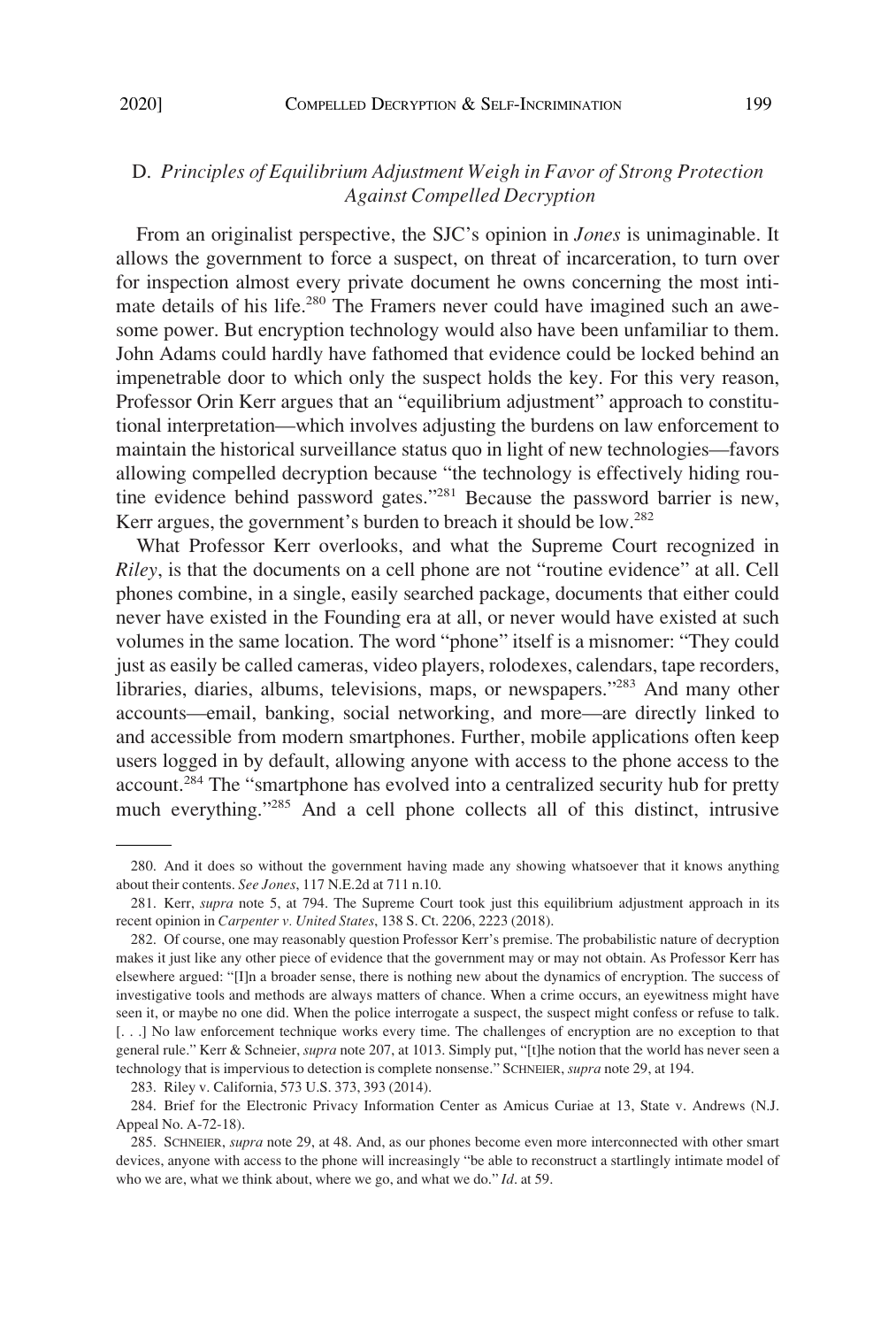information in a single place, puts it in the arrestee's pocket, and brings it to the prosecutorial doorstep. Documents that might have been stored in a dozen disparate locations are now conveniently consolidated on the phone, which is seized at the time of arrest. In one fell swoop, the government can now get evidence it might have taken weeks or months to obtain, via a series of searches and subpoenas. Law enforcement has never been able to gather so much, so quickly.

Moreover, much of the data on a cell phone is "qualitatively different" than anything that might have existed in the pre-digital age, including web browsing history, location information, and other application information that "can form a revealing montage of the user's life."286 The ubiquity of phones has itself changed habits of communication. "As cell phone users turn away from phone calls and towards text messages and emails, cell phone data will increasingly track and memorialize all conversations. Already, Americans send texts and emails twice as often as they call."287 Seized text messages and emails empower the government to perfectly reconstruct past conversations, a surveillance power never before possible. Thus, a cell phone "contains a broad array of private information never found in a home in any form" before smartphones existed.<sup>288</sup> The evidence contained on a phone is "an entirely different species" of intrusive, private information.<sup>289</sup> The lock may be new, but so is the quantity and quality of information behind it. To compare compelled decryption orders to the tax-record subpoena at issue in *Fisher*  is "like saying a ride on horseback is materially indistinguishable from a flight to the moon."290 Such orders "implicate privacy concerns far beyond those implicated by the" compulsion of tax records from an accountant.<sup>291</sup> Principles of equilibrium adjustment do not favor such an awesome government power.

Quite the contrary beyond the confines of the phone itself: the "zone of privacy" protected by self-incrimination provisions has never been smaller.<sup>292</sup> Technology has wrought enormous advances in powers of government surveillance. Everything we do on the Internet is tracked and recorded.<sup>293</sup> "If police want to know about a suspect, and the data has been collected by private third parties, those private companies are hard-pressed to push back and protect the information from lawful government requests."<sup>294</sup> And "[w]ith a valid warrant, police can obtain

<sup>286.</sup> *Riley*, 573 U.S. at 396.

<sup>287.</sup> Brief for the Electronic Privacy Information Center as Amicus Curiae at 10, State v. Andrews (N.J. Appeal No. A-72-18).

<sup>288.</sup> *Riley*, 573 U.S. at 397.

<sup>289.</sup> Carpenter v. United States, 138 S. Ct. 2206, 2222 (2018).

<sup>290.</sup> *Riley*, 573 U.S. at 393.

<sup>291.</sup> *Id*.

<sup>292.</sup> Griswold v. Connecticut, 381 U.S. 479, 484 (1965).

<sup>293.</sup> FERGUSON, *supra* note 274, at 1–12 (detailing the surveillance powers of Internet data). *See also*  SCHNEIER, *supra* note 29, at 57 (explaining how the surveillance power of smart devices is a function of their design and the commercial incentives of those who sell them).

<sup>294.</sup> FERGUSON, *supra* note 274, at 18.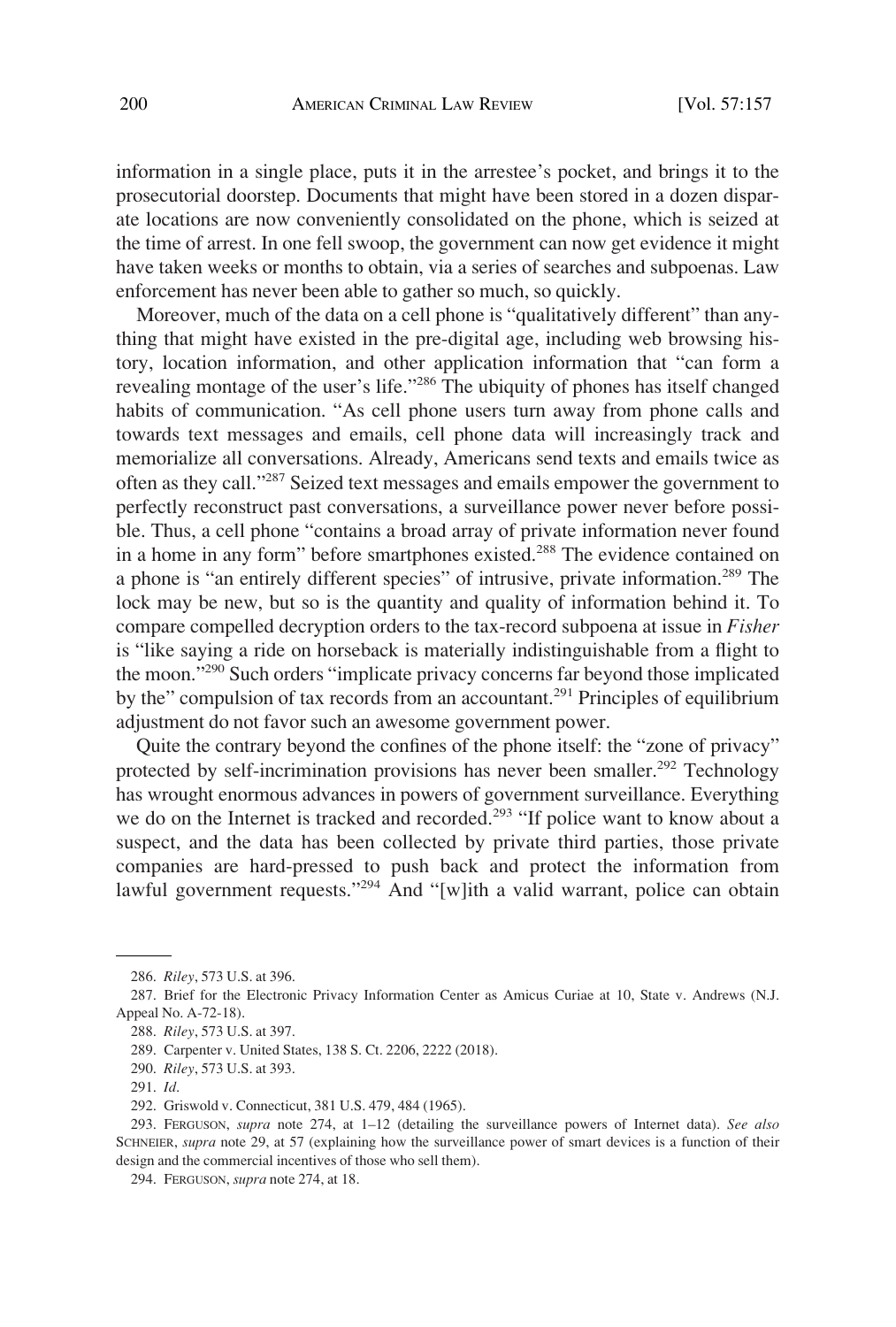most anything big data companies have collected for consumer purposes."295 Even without a warrant, domestic surveillance programs have required the most popular Internet and phone companies to release the private communications of their users.<sup>296</sup> The "Internet of Things" has brought with it "the presence of interconnected devices . . . that are always on, are always with us and, together, ensure the total surveillance of everyday movements, habits, and intellectual endeavors."297

The police also directly collect, store, and analyze vast amounts of data about individual citizens. The National Crime Information Center contains 13 million active records searchable by officers from their patrol cars, 800,000 men and women are listed on federal and state sex-offender registries, the federal DNA database contains 12 million searchable DNA profiles, and 117 million Americans have their images in law enforcement databases.<sup>298</sup> "[T]echnology now exists that potentially could link 30 million private CCTV surveillance cameras together in a truly massive surveillance system."299 Powers of surveillance have never been greater. "[T]he information age has robbed us of informational privacy" already.<sup>300</sup> Any attempt to restore the past equilibrium cannot ignore the full effect of this vast new surveillance technology.

Thus, just from a surveillance perspective, technology has inured massively to the benefit of law enforcement. The government simply does not need the added ability to compel citizens to turn over, actively and on threat of imprisonment, yet more intimate information about themselves. "[O]ur accusatory system of criminal justice demands that the government seeking to punish an individual produce the evidence against him by its own independent labors, rather than by the cruel, simple expedient of compelling it from his own mouth."301 If encryption technology is novel, so too is the intrusive effect of forcing a citizen to turn over a decrypted digital device.

## E. *Litigants and Courts Must Address State Constitutional Protections Without Lockstep Adherence to Fifth Amendment Precedent*

This is an ongoing constitutional conversation. As noted, about half of state constitutions have the same prohibition on a suspect being compelled to either "give" or "furnish" incriminating evidence,<sup>302</sup> making this an area ripe for state

<sup>295.</sup> *Id*. at 17.

<sup>296.</sup> KHIARA BRIDGES, THE POVERTY OF PRIVACY RIGHTS, 135–36 (2017).

<sup>297.</sup> *Id*. at 135.

<sup>298.</sup> FERGUSON, *supra* note 274, at 14–16, 97.

<sup>299.</sup> *Id*. at 101.

<sup>300.</sup> BRIDGES, *supra* note 296, at 139.

<sup>301.</sup> Miranda v. Arizona, 384 U.S. 436, 460 (1966).

<sup>302. 23</sup> state constitutions have language analogous to that of Massachusetts. *See* ALA. CONST. art. I, § 6 ("compelled to give evidence against himself"); ARIZONA CONST. art. 2, § 10 ("compelled in any criminal case to give evidence against himself"); CONN. CONST. of 1818, art. I, § 9 ("compelled to give evidence against himself"); DEL. CONST. art. I, § 7 ("compelled to give evidence against himself"); ILLINOIS CONST. art. I, § 10 ("compelled in a criminal case to give evidence against himself"); KY. CONST. § 11 ("compelled to give evidence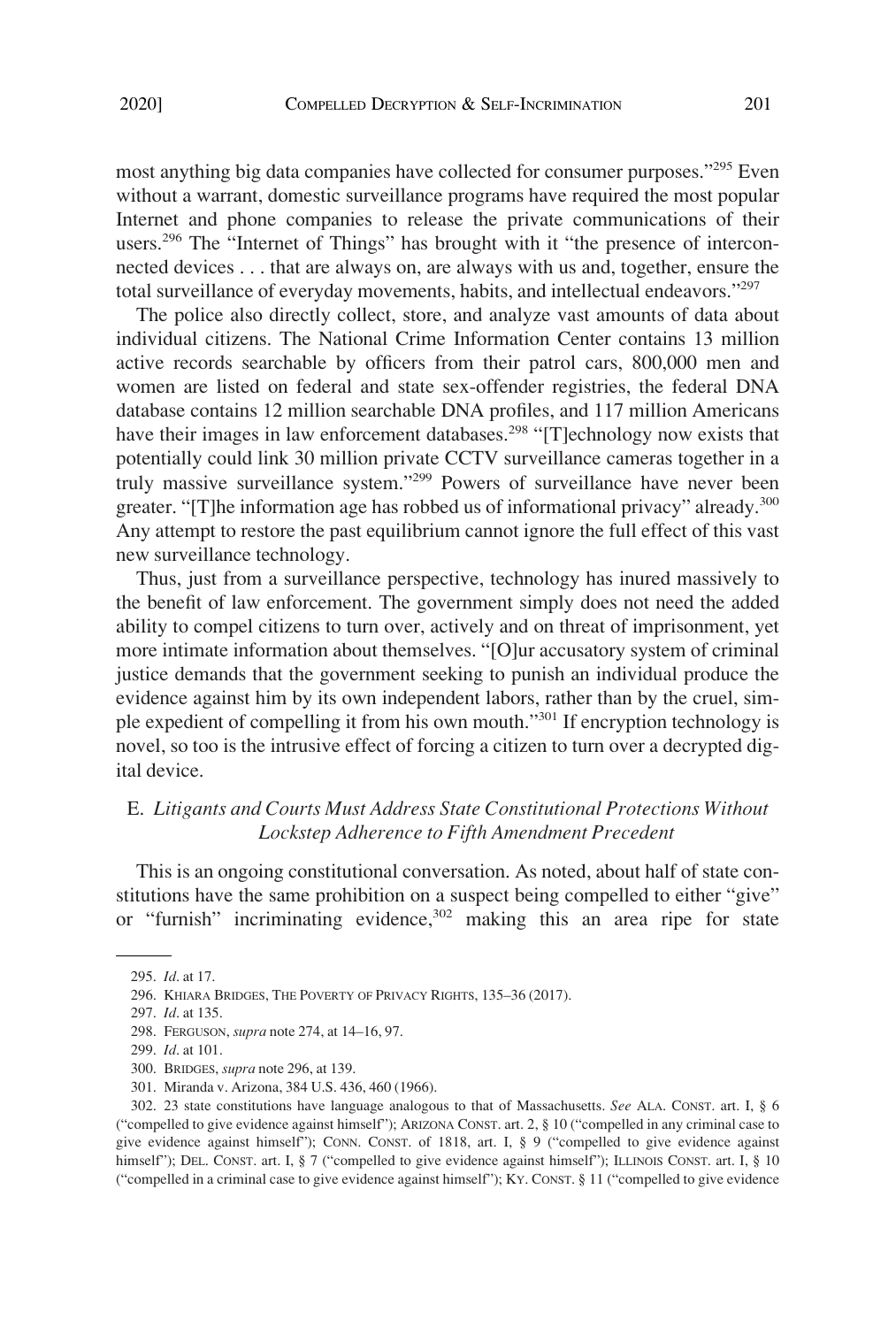constitutional law to provide heightened protection for criminal defendants. Before *Fisher*, "there was considerable authority that some state privileges prohibited any compelled activity, whether testimonial or not, giving rise to incriminating evidence or information implicating the person so compelled."<sup>303</sup> With the advent of new technologies, and the intrusive government surveillance that has come with it, the scope of state constitutional protection deserves re-examination.<sup>304</sup>

304. 24 states mirror the narrower text of the Fifth Amendment, prohibiting compelled "testimony" or service as a witness against oneself. *See* ALASKA CONST. art. I, § 9 ("compelled in any criminal proceeding to be a witness against himself"); ARKANSAS CONST. art. 2, § 8 ("compelled, in any criminal case, to be a witness against himself"); CALIFORNIA CONST. art. 1, § 15 ("compelled in a criminal cause to be a witness against themselves"); COLORADO CONST. art. II, § 18 ("compelled to testify against himself"); FLORIDA CONST. art. I, § 9 ("compelled in any criminal matter to be a witness against oneself"); GEORGIA CONST. art. I, § 1, Para. XVI ("compelled to give testimony"); HAWAII CONST. art. I, § 10 ("compelled in any criminal case to be a witness against oneself"); IDAHO CONST. art. I, § 13 ("compelled in any criminal case to be a witness against himself"); INDIANA CONST. art. I, § 14 ("compelled to testify against himself"); KANSAS CONST. BILL OF RIGHTS § 10 ("No person shall be a witness against himself"); MICH. CONST. art. I, § 17 ("compelled in any criminal case to be a witness against himself"); MINN. CONST. art. I, § 7 ("compelled in any criminal case to be a witness against himself"); Mo. CONST. art. I, § 19 ("compelled to testify against himself"); MT. CONST. art. 2, § 25 ("compelled to testify against himself"); NEV. CONST. art. 1, § 8 ("compelled, in any criminal case, to be a witness against himself"); N.M. CONST. art. 2, § 15 ("compelled to testify against himself"); N.Y. CONST. art. 1, § 6 ("compelled in any criminal case to be a witness against himself"); N.D. CONST. art. 1, § 12 ("compelled in any criminal case to be a witness against himself"); OHIO CONST. art. I, § 10 ("compelled, in any criminal case, to be a witness against himself"); OR. CONST. art. I, § 12 ("compelled in any criminal prosecution to testify against himself"); S.C. CONST. art. I, § 12 ("compelled in any criminal case to be a witness against himself"); W. VA. CONST. art. III, § 5 ("compelled to be a witness against himself"); WIS. CONST. art. I, § 8 ("compelled in any criminal case to be a witness against himself"); WYO. CONST. art. I, § 11 ("compelled to testify against himself in any criminal case").

Iowa has no self-incrimination clause, but reads the protection into its due process provision. *See* Amana Soc. v. Selzer, 94 N.W.2d 337, 339 (Iowa 1959). New Jersey has a statute that protects against self-incrimination, *see*  N.J. Stat. Ann. § 2A:84A-19, but no provision in its constitution. *See* State v. White, 142 A.2d 65, 70 (N.J. 1958).

against himself"); LA. CONST. art. I, § 16 ("compelled to give evidence against himself"); ME. CONST., art. I § 6 ("compelled to furnish or give evidence against himself"); MD. CONST. DEC. OF RIGHTS, art. 22 ("compelled to give evidence against himself"); MISS. CONST. art. 3, § 26 ("compelled to give evidence against himself"); NEB. CONST. art. I, § 12 ("compelled, in any criminal case, to give evidence against himself"); N.H. CONST. Pt. 1, art. 15 ("compelled to accuse or furnish evidence against himself"); N.C. CONST. art. I, § 23 ("compelled to give selfincriminating evidence"); OKLA. CONST. art. II, § 21 ("compelled to give evidence which will tend to incriminate him"); PA. CONST. art. I, § 9 ("compelled to give evidence against himself"); R.I. CONST. art. I, § 13 ("compelled to give self-incriminating evidence"); S.D. CONST. art. VI, § 9 ("compelled in any criminal case to give evidence against himself"); TENN. CONST. art. I, § 9 ("compelled to give evidence against himself"); TEX. CONST. art. I, § 10 ("compelled to give evidence against himself"); UTAH CONST. art. I, § 12 ("compelled to give evidence against himself"); VT. CONST. ch. I, art. X ("compelled to give evidence against oneself"); VA. CONST. art. I, § 8 ("compelled in any criminal proceeding to give evidence against himself"); WASH. CONST. art. I, § 9 ("compelled in any criminal case to give evidence against himself").

<sup>303.</sup> *See* 1 MCCORMICK ON EVIDENCE, *supra* note 7, at § 124, at 727–28. Two states deviate slightly from *Fisher*'s federal line. Georgia—which has a state constitution phrased more like the Fifth Amendment, *see infra*  note 304—forecloses a suspect from being compelled to "engage in an act which will create evidence incriminating the person." 1 MCCORMICK ON EVIDENCE, *supra* note 7, at § 124, at 728. But even Georgia courts do not protect a person from being "compelled to act so as to assist authorities in obtaining already existing evidence of this sort." *Id*. And New Jersey, which has no state constitutional provision against self-incrimination *at all*, *see infra* note 304, provides a limited "*Boyd*-like protection for the content of at least some private papers" under its common law. 1 MCCORMICK ON EVIDENCE, *supra* note 7, at § 137, at 776.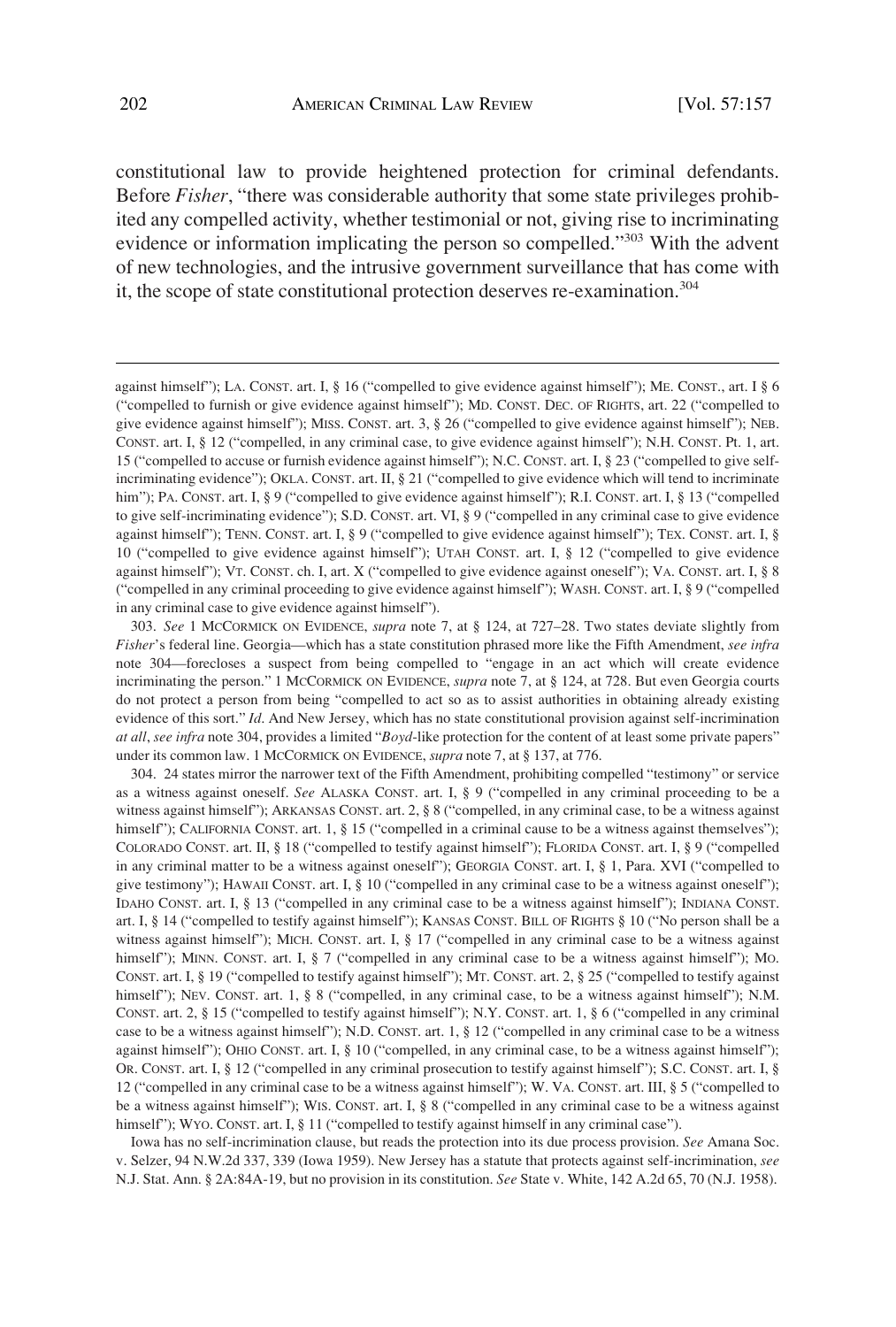Compelled decryption cases are fast appearing in state courts across the country. Indeed, two other state appellate courts decided compelled decryption cases the very same week as the SJC's opinion in *Jones*. 305 Neither addressed the scope of state constitutional protection. But state courts should not reflexively follow where *Fisher* and *Jones* have led—each constitution has its own rich history that deserves detailed examination. "[T]here is great value in the on-going dialogue among the states and between the states and the federal government on significant constitutional questions."306 Before marching in lockstep with the SJC, other state supreme courts should interrogate the proper scope of their own privileges against selfincrimination and how they apply to compelled decryption.

But courts cannot do that alone. The onus will be on defense attorneys to represent their clients effectively by giving their state constitutions the rigorous historical treatment that this Article has tried to give to article 12.307 While serving as a justice on the New Hampshire Supreme Court, Justice Souter explained why strong, developed advocacy is indispensable to a state court's proper consideration of state constitutional claims:

It is the need of every appellate court for the participation of the bar in the process of trying to think sensibly and comprehensively about the questions that the judicial power has been established to answer. Nowhere is the need greater than in the field of State constitutional law, where we are asked so often to confront questions that have already been decided under the National Constitution. If we place too much reliance on federal precedent we will render the State rules a mere row of shadows; if we place too little, we will render State practice incoherent. If we are going to steer between these

<sup>305.</sup> *See* People v. Spicer, 125 N.E.3d 1286 (Ill. App. Ct. 2019) (disagreeing with *Jones*'s reasoning, and concluding "that the proper focus [of the foregone conclusion inquiry] is not on the passcode but on the information the passcode protects"); State v. Johnson, 576 S.W.3d 205 (Mo. Ct. App. 2019) (hewing almost exactly to the same reasoning as *Jones*). Another recent case, from the Oregon Court of Appeals, followed the *Jones* approach. *See* State v. Pittman, 300 Or. App. 147 (Oct. 16, 2019). And more cases are now pending in the Indiana Supreme Court, *see* Seo v. State, No. 18S-CR-595 (Ind. 2018), the Supreme Court of Pennsylvania, *see*  Commonwealth v. Davis, 176 A.3d 869 (Pa. Super. 2017), allocatur granted Oct. 3, 2018, appeal docket 56 MAP 2018, and the Supreme Court of New Jersey, *see* State v. Andrews, No. A-72-18 (N.J.).

<sup>306.</sup> Hon. Scott Kafker, *Surveying Constitutional Territory: Book Review of Lawrence Friedman & Lynnea Thody's the Massachusetts State Constitution*, 42 RUTGERS U. L. REV. 913, 926 (2011).

<sup>307.</sup> Of course, the regular omission of any focus on state constitutional claims has a rational historical basis. As Judge Sutton explains, the relative under-protection of individual rights by state courts was a significant part of the explanation for the focus of litigants on federal constitutional claims. *See* SUTTON, *supra* note 31, at 14–15. But Judge Sutton also convincingly argues that there are specific reasons that litigants should focus on state constitutional arguments today. For example, state-court decisions apply to fewer people, thus avoiding the institutional hesitancy of a U.S. Supreme Court that "announce[s] rights and remedies for fifty States, one national government, and over 320 million people." *Id*. at 16. "In some settings, the challenge of imposing a constitutional solution on the whole country at once will increase the likelihood that federal constitutional law will be underenforced, that a 'federalism discount' will be applied to the right. State courts face no such problem in construing their own constitutions." *Id*. at 17; *see also id*. at 175.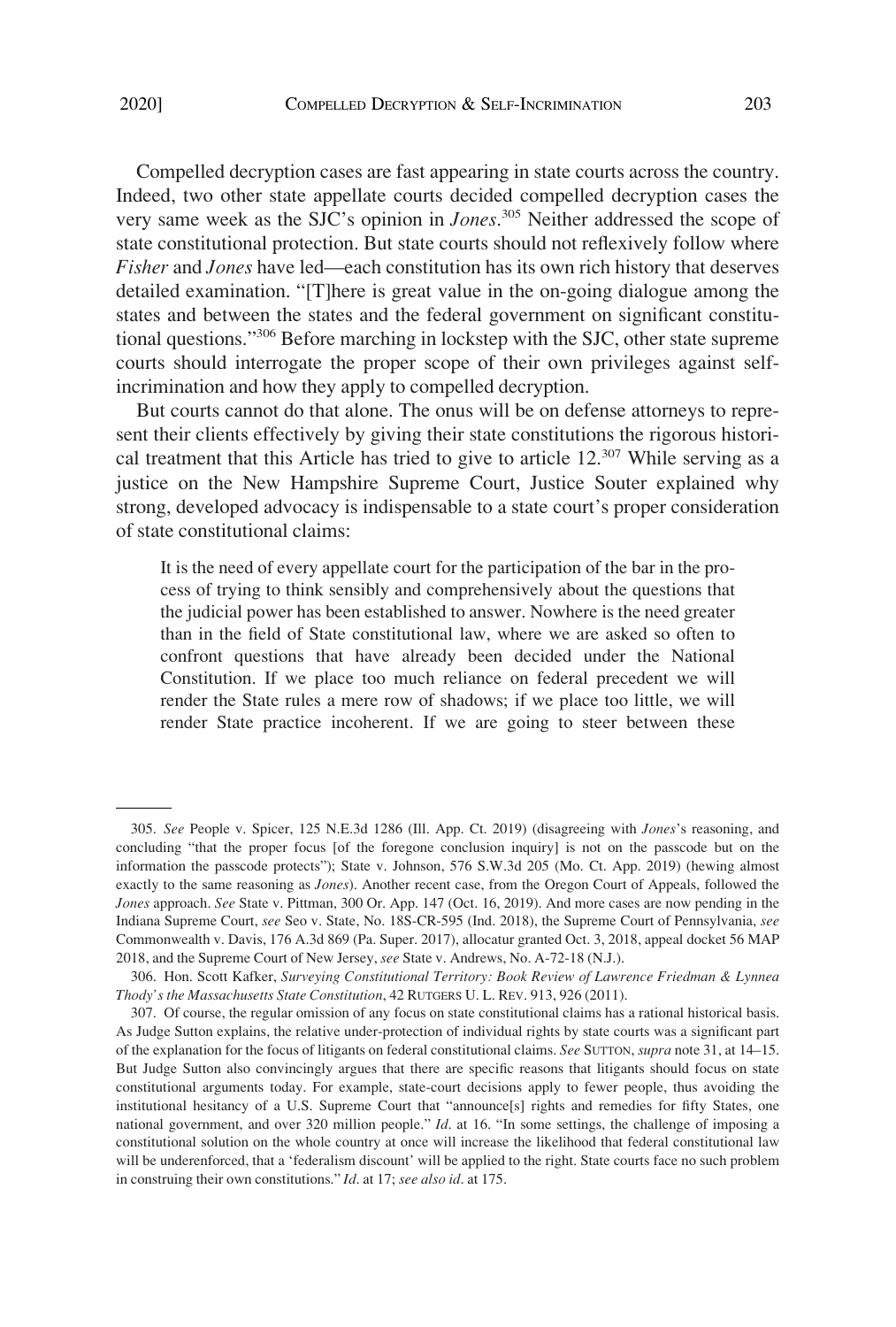extremes, we will have to insist on developed advocacy from those who bring the cases before  $\text{us}^{\,308}$ 

#### **CONCLUSION**

In *Riley v. California*, the Supreme Court held that the government was required to obtain a warrant before it could search a cell phone seized incident to arrest.<sup>309</sup> The government argued that the pre-existing "search incident to arrest" doctrine, which lets officers search an arrestee's person and the area within his immediate control, allowed an officer to open and search the contents of a person's cell phone.310 The Supreme Court disagreed, recognizing that it was confronting a new physical and technological reality: everyone carries phones, and those phones' "immense storage capacity" far exceed the boundaries of what could previously be carried around in the physical world.<sup>311</sup> Given the intrusiveness of a search of a cell phone, the Court interposed a new limitation on an old doctrine. It did the same last year in *Carpenter v. United States*, 312 holding that the third-party doctrine does not apply to cell-site location information ("CSLI") because of its "depth, breadth, and comprehensive reach, and the inescapable and automatic nature of its collection."313 When new technology would allow old doctrines to enable highly intrusive searches, the Supreme Court has proven itself willing to take a second  $look.<sup>314</sup>$ 

The same rethinking needs to occur in state constitutional law. Unfortunately, that did not happen in Massachusetts. The SJC's opinion in *Jones* is the culmination of decades of error. Following the Supreme Court's lead in its interpretation of the distinct language of the Fifth Amendment, the SJC has read the words "furnish evidence" entirely out of article 12. As currently understood, those words have no substantive meaning. From that premise, the result in *Jones* was inevitable. Though the case seems correctly decided by its terms, it is deeply flawed in its doctrinal assumptions. The SJC should return article 12 to the scope announced in *Boyd*: a protection against the compelled disclosure of private papers. Justice Louis Brandeis once called *Boyd* "a case that will be remembered as long as civil liberty lives in the United States."315 State courts can and should revive it.

Again, *Fisher* involved a substantially different context than compelled decryption. The government sent a subpoena to a third party seeking a limited set of

<sup>308.</sup> State v. Bradberry, 522 A.2d 1380, 1389 (N.H. 1986) (Souter, J., concurring).

<sup>309.</sup> Riley v. California, 573 U.S. 373 (2014).

<sup>310.</sup> *Id*. at 398.

<sup>311.</sup> *Id*. at 393.

<sup>312.</sup> Carpenter v. United States, 138 S. Ct. 2206 (2018).

<sup>313.</sup> *Id*. at 2223.

<sup>314.</sup> *See id*. at 2222 ("When confronting new concerns wrought by digital technology, this Court has been careful not to uncritically extend existing precedents.").

<sup>315.</sup> Olmstead v. United States, 277 U.S. 438, 474 (1928) (Brandeis, J., dissenting).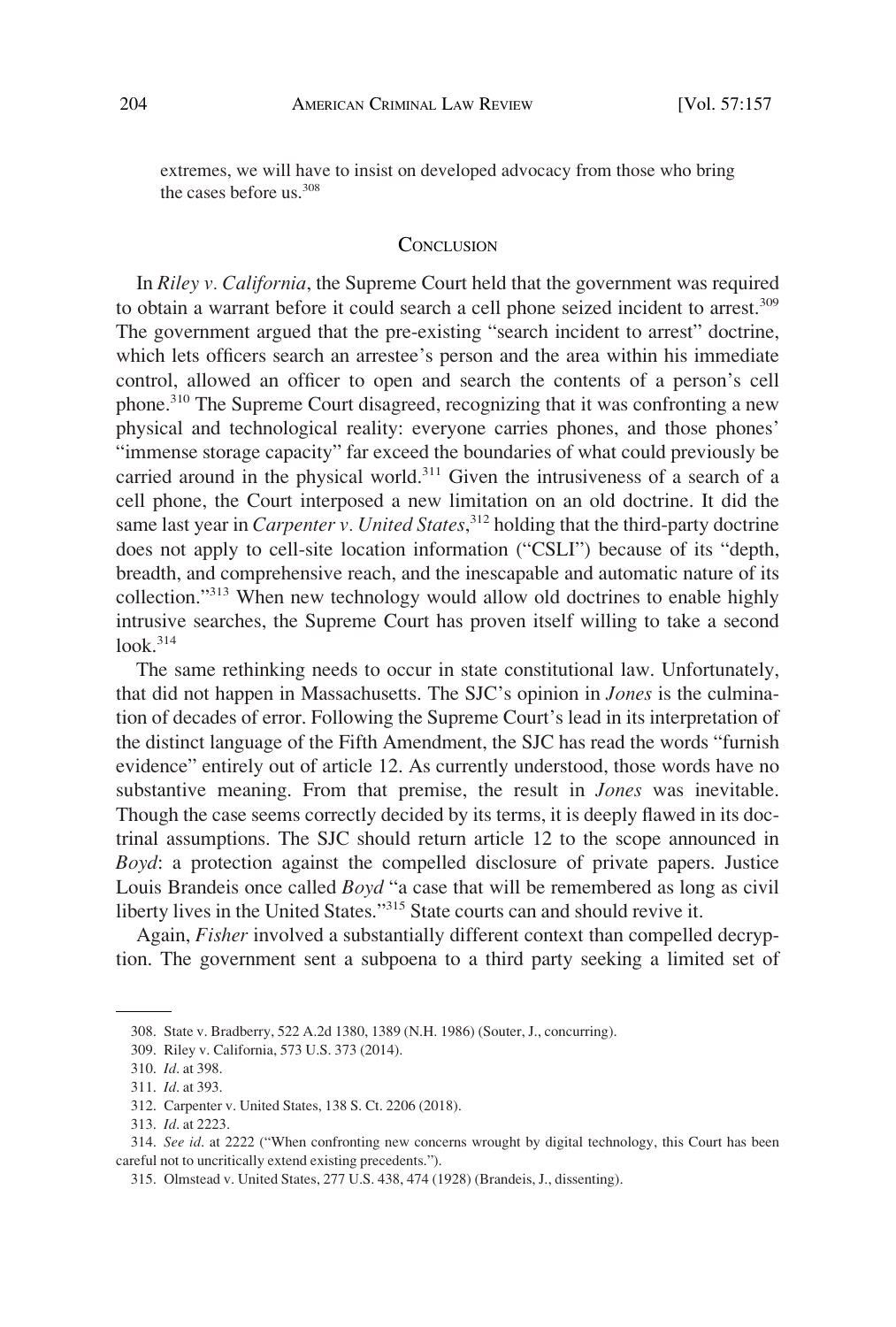the suspect's tax records.316 The effort to apply *Fisher* to compelled decryption echoes the government's attempts to apply the search incident to arrest doctrine to the search of cell phones (in *Riley*) or the third-party doctrine to CSLI (in *Carpenter*). This argument ignores the massively different level of intrusiveness that the new digital technology has allowed. A case that requires a person's attorney to turn over tax records simply does not dictate the conclusion that a suspect can be forced to directly turn over all of his most private papers. Even setting aside the differences between the Fifth Amendment and article 12, *Fisher* arises on massively different facts than the circumstances presented by compelled decryption.

In choosing between which of two outcomes a state constitution might demand loss of evidence or compulsion of deeply-intrusive disclosures—state courts can only seek guidance from the constitutional text, history, and past decisions interpreting their self-incrimination clauses. Massachusetts precedent weighs squarely in favor of protection against compelled decryption. Unlike the state prohibition against unreasonable searches, article 12 admits "no balancing of Statedefendant interests" and does not "yield[] to 'reasonable' intrusions."317 Indeed, "[t]hat shield is positive and unequivocal. It is subject to no condition."318 Once the privilege attaches, it can only be overcome by a grant of immunity or by waiver.<sup>319</sup> If the prohibition on the compelled furnishing of evidence includes private documentary evidence, consistent with the common law privilege that article 12 was meant to memorialize, the rule that attaches is unbending. The SJC could not have used starker language. Compelled evidence may not even "furnish a link in the chain of evidence needed to prosecute the witness."<sup>320</sup>

Under article 12, the government cannot compel a suspect to disclose preexisting private papers that will tend to incriminate him. As explained, such a holding would not require a complete overruling of the bodily evidence cases because the SJC could easily draw a line between communicative and non-communicative evidence (the same line the Supreme Court drew in *Schmerber*). In doing so, the SJC could narrow the protection even further, drawing a line between business records and private documents, as well as documents held by the suspect versus those held by a third party. No matter where the SJC sets the outer bounds of the article 12 privilege, the compelled production of private papers rightly falls within any proper understanding of its scope.

Consequently, the government can only obtain a compelled decryption order either by providing the suspect with immunity or if the suspect voluntarily waives his rights. If this results in the government losing some amount of evidence, that is the cost that the Framers of the privilege determined should be borne. Courts

<sup>316.</sup> *See Fisher*, 425 U.S. at 394.

<sup>317.</sup> Blaisdell v. Commonwealth, 364 N.E.2d 191, 197 (Mass. 1977).

<sup>318.</sup> *In re* Opinion of the Justices, 15 N.E.2d 662, 665 (Mass. 1938).

<sup>319.</sup> *Blaisdell*, 364 N.E.2d at 197.

<sup>320.</sup> Commonwealth v. Freeman, 817 N.E.2d 727, 733 (Mass. 2004).